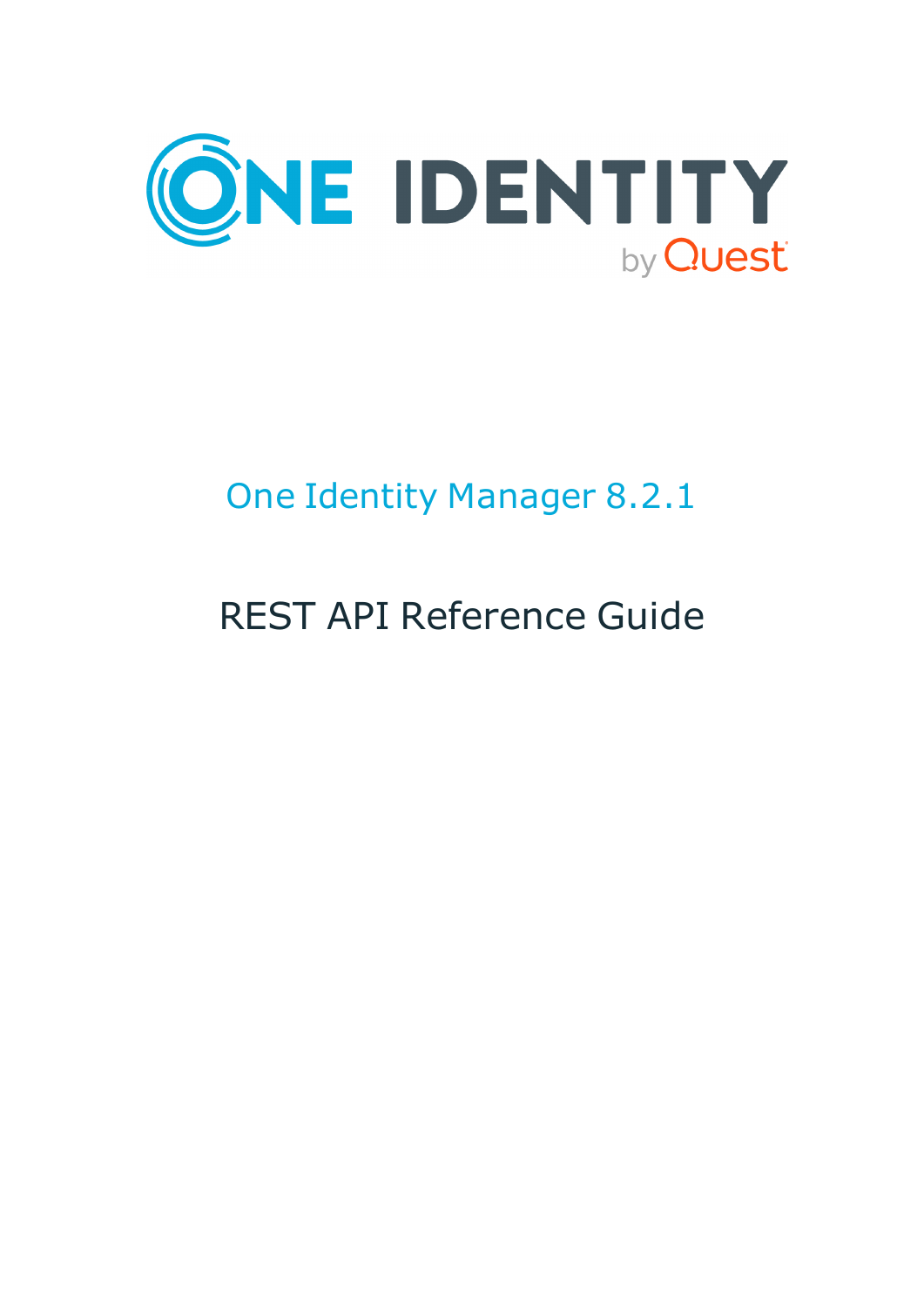#### **Copyright 2022 One Identity LLC.**

#### **ALL RIGHTS RESERVED.**

This guide contains proprietary information protected by copyright. The software described in this guide is furnished under a software license or nondisclosure agreement. This software may be used or copied only in accordance with the terms of the applicable agreement. No part of this guide may be reproduced or transmitted in any form or by any means, electronic or mechanical, including photocopying and recording for any purpose other than the purchaser's personal use without the written permission of One Identity LLC .

The information in this document is provided in connection with One Identity products. No license, express or implied, by estoppel or otherwise, to any intellectual property right is granted by this document or in connection with the sale of One Identity LLC products. EXCEPT AS SET FORTH IN THE TERMS AND CONDITIONS AS SPECIFIED IN THE LICENSE AGREEMENT FOR THIS PRODUCT, ONE IDENTITY ASSUMES NO LIABILITY WHATSOEVER AND DISCLAIMS ANY EXPRESS, IMPLIED OR STATUTORY WARRANTY RELATING TO ITS PRODUCTS INCLUDING, BUT NOT LIMITED TO, THE IMPLIED WARRANTY OF MERCHANTABILITY, FITNESS FOR A PARTICULAR PURPOSE, OR NON-INFRINGEMENT. IN NO EVENT SHALL ONE IDENTITY BE LIABLE FOR ANY DIRECT, INDIRECT, CONSEQUENTIAL, PUNITIVE, SPECIAL OR INCIDENTAL DAMAGES (INCLUDING, WITHOUT LIMITATION, DAMAGES FOR LOSS OF PROFITS, BUSINESS INTERRUPTION OR LOSS OF INFORMATION) ARISING OUT OF THE USE OR INABILITY TO USE THIS DOCUMENT, EVEN IF ONE IDENTITY HAS BEEN ADVISED OF THE POSSIBILITY OF SUCH DAMAGES. One Identity makes no representations or warranties with respect to the accuracy or completeness of the contents of this document and reserves the right to make changes to specifications and product descriptions at any time without notice. One Identity does not make any commitment to update the information contained in this document.

If you have any questions regarding your potential use of this material, contact:

One Identity LLC. Attn: LEGAL Dept 4 Polaris Way Aliso Viejo, CA 92656

Refer to our Web site ([http://www.OneIdentity.com](http://www.oneidentity.com/)) for regional and international office information.

#### **Patents**

One Identity is proud of our advanced technology. Patents and pending patents may apply to this product. For the most current information about applicable patents for this product, please visit our website at [http://www.OneIdentity.com/legal/patents.aspx](http://www.oneidentity.com/legal/patents.aspx).

#### **Trademarks**

One Identity and the One Identity logo are trademarks and registered trademarks of One Identity LLC. in the U.S.A. and other countries. For a complete list of One Identity trademarks, please visit our website at [www.OneIdentity.com/legal](http://www.oneidentity.com/legal). All other trademarks are the property of their respective owners.

#### **Legend**

**WARNING: A WARNING icon highlights a potential risk of bodily injury or property damage, for which industry-standard safety precautions are advised. This icon is often associated with electrical hazards related to hardware.**

**CAUTION: A CAUTION icon indicates potential damage to hardware or loss of data if** A **instructions are not followed.**

One Identity Manager REST API Reference Guide Updated - 27 April 2022, 02:05 Version - 8.2.1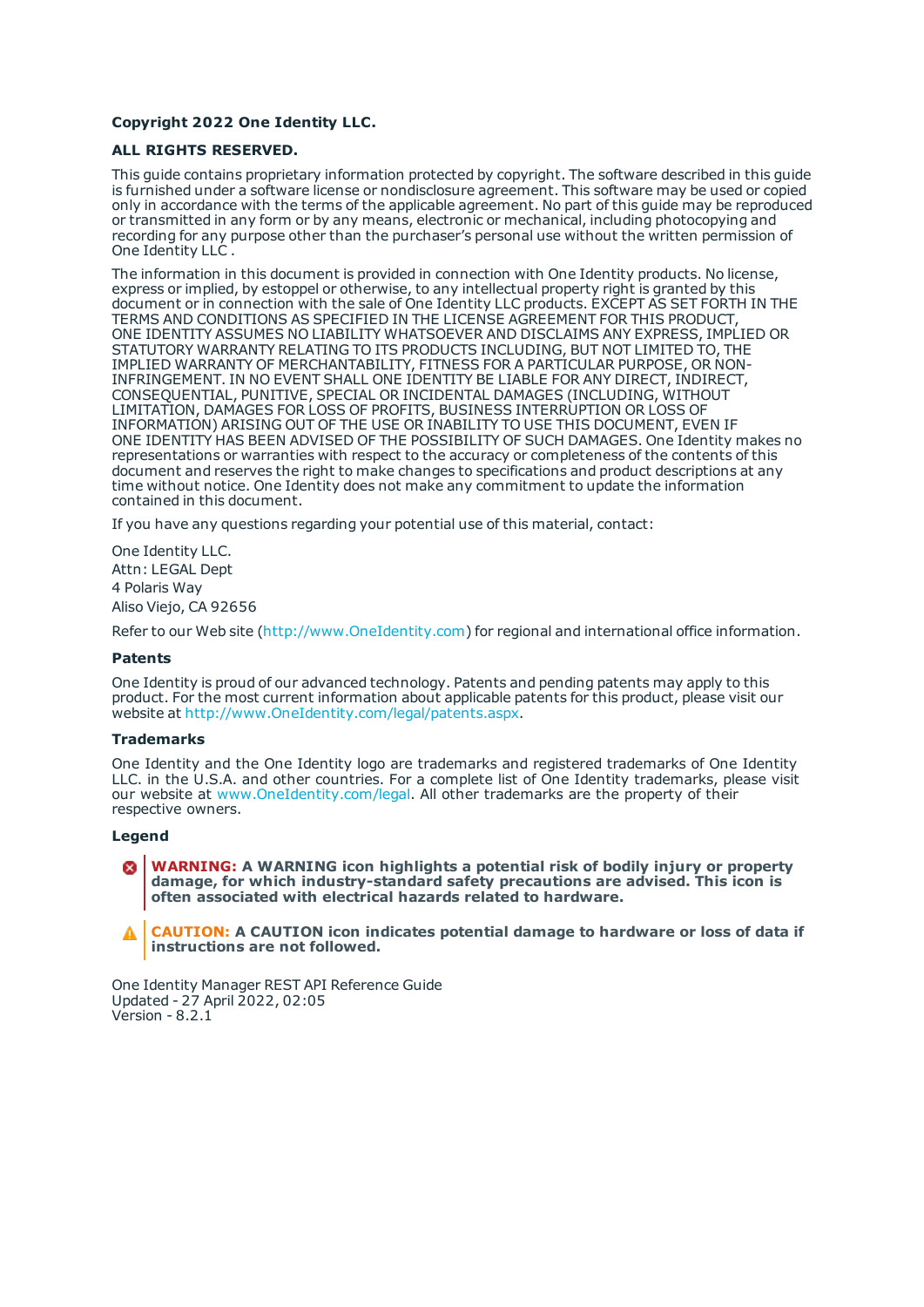## **Contents**

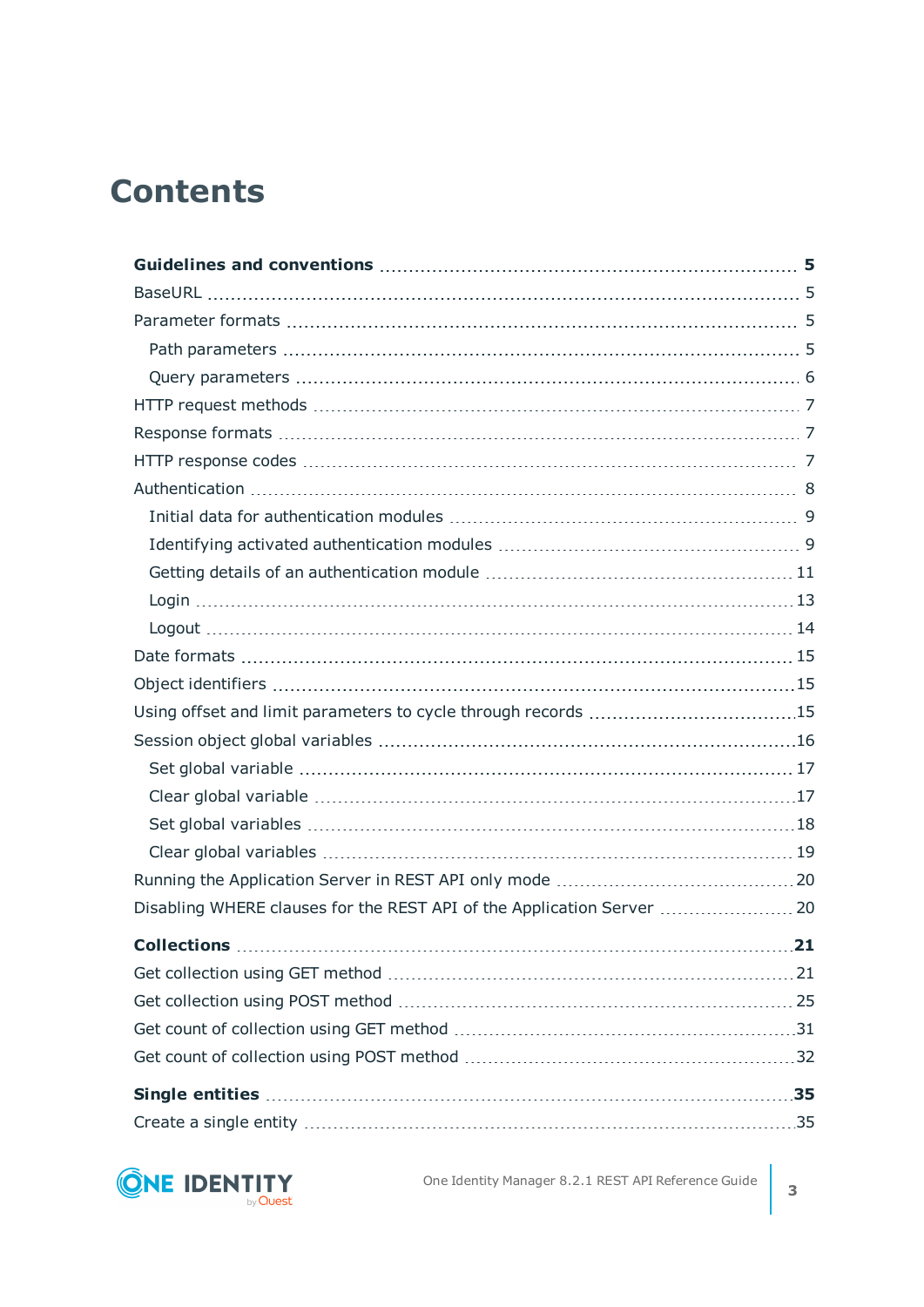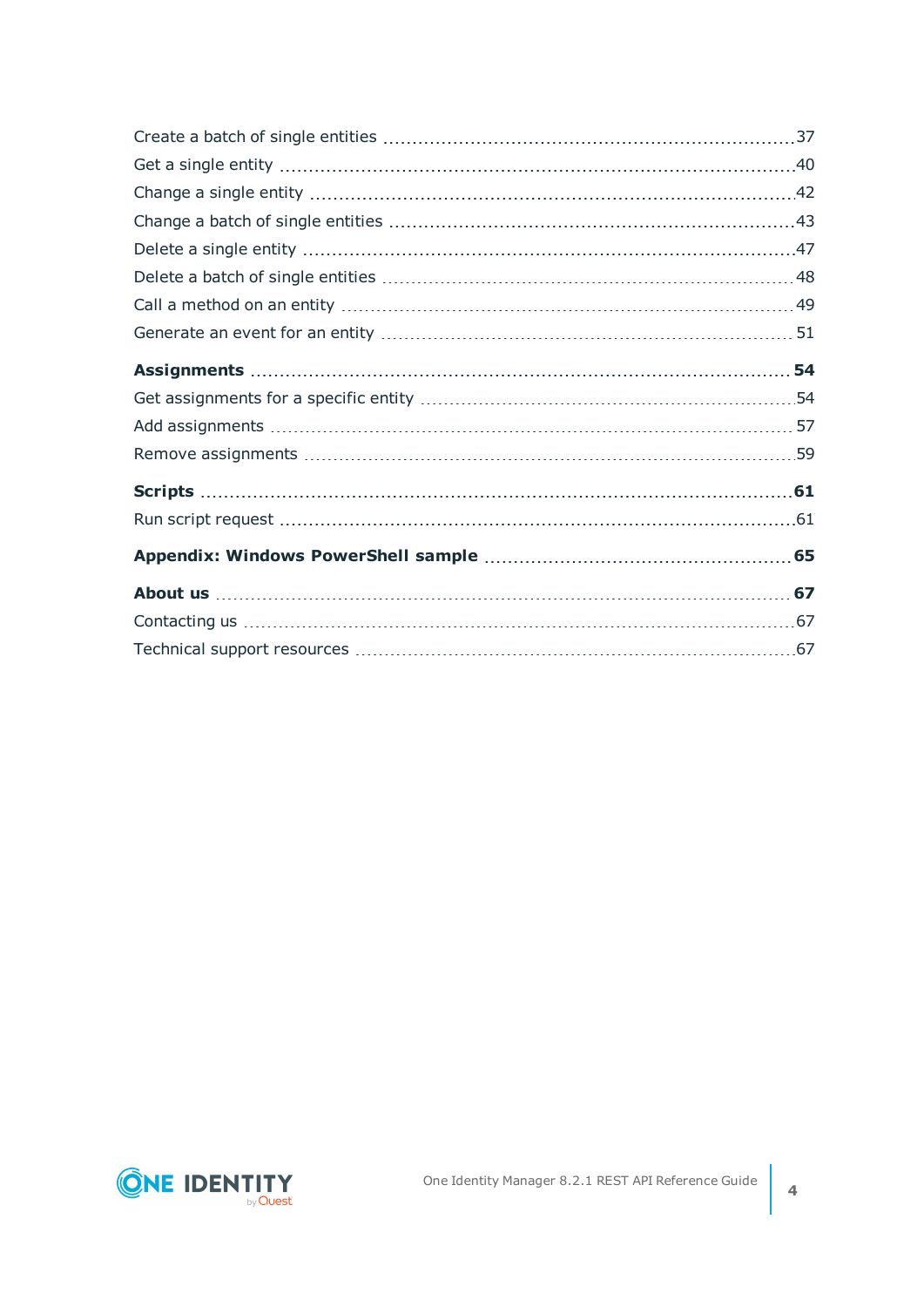# **Guidelines and conventions**

<span id="page-4-0"></span>This document provides development information for customers and partners intending to use One Identity Manager REST APIs.

<span id="page-4-1"></span>The initial sections provide general guidelines and conventions for reference.

## **BaseURL**

The One Identity Manager REST API is an integral part of the One Identity Manager application server. The BaseURL specifies the path to an application server installation. By default, the application server is installed with the following path.

<span id="page-4-2"></span>https://<Hostname>/AppServer

## **Parameter formats**

HTTP requests use two types of parameters:

- Path [parameters](#page-4-3) on page 5
- <span id="page-4-3"></span> $\cdot$  Query [parameters](#page-5-0) on page 6

## **Path parameters**

Path parameters continue the URI path using a slash for a separator. For example, to get details for a person, you specify their primary key (GUID) with a path parameter. The following shows the URI format for this request:

<BaseURL>/api/entity/{table}/{uid}



**5**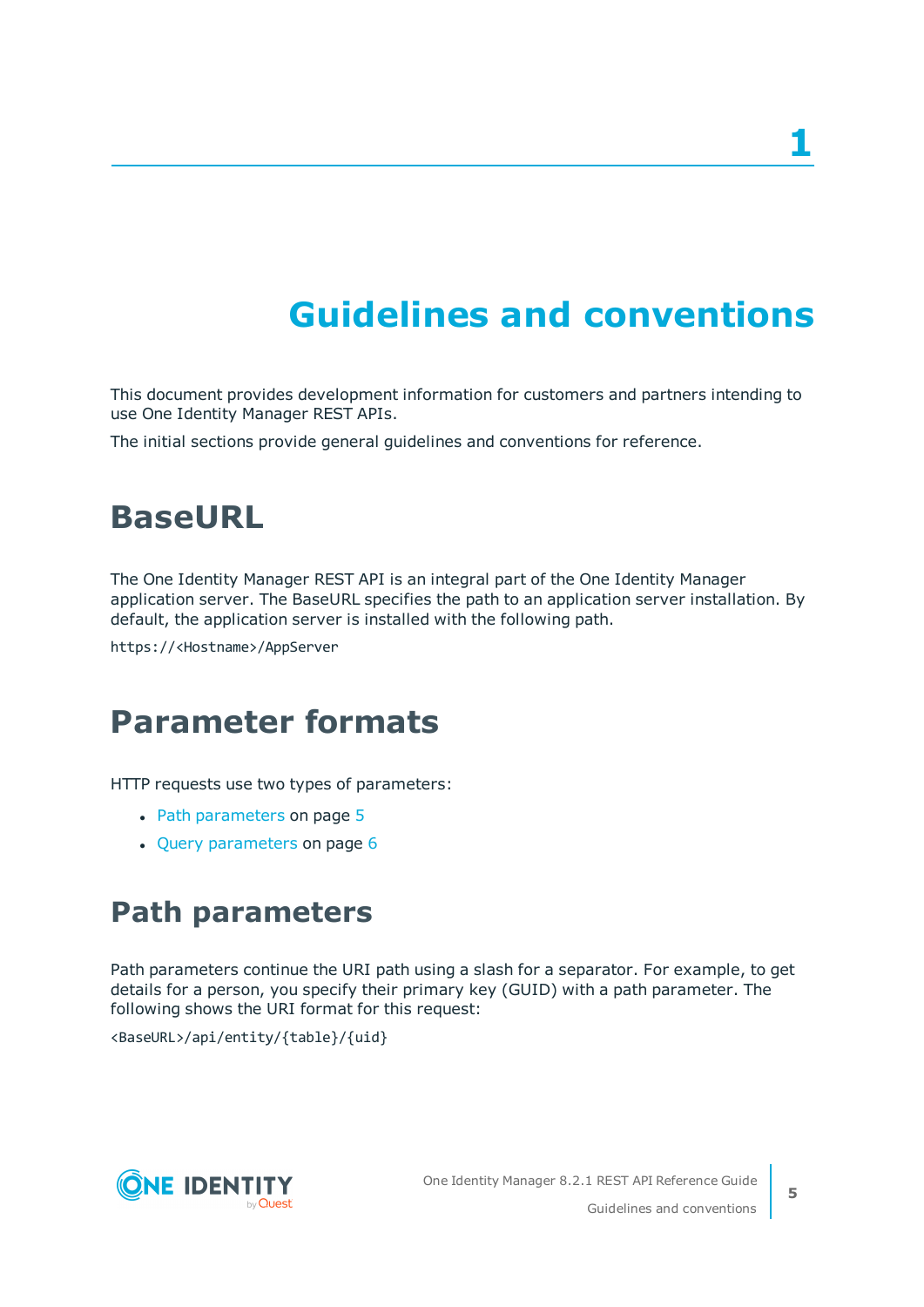#### **Example:**

https://<Hostname>/AppServer/api/entity/Person/25d87790-105d-4afb-bd04 cfddc7cc9fb5

<span id="page-5-0"></span>If a request uses path parameters, they are specified in the URI format for the request.

## **Query parameters**

Query parameters are included in the URI path using a question mark or ampersand. For example, to receive a list of people ordered by their surname, after specifying the table person as a path parameter, you specify an orderBy as a query parameter. The following shows the URI format for this request:

<BaseURL>/api/entities/{table}

#### **Example:**

https://<Hostname>/AppServer/api/entities/person?orderBy=LastName

The first query parameter is preceded by a question mark, using the following format:

?parameterName=parameterValue

Subsequent query parameters are preceded by an ampersand, using the following format:

&parameterName=parameterValue

For example, to get all people who are marked as external ordered by their company membership, use the following request:

https://<Hostname>/AppServer/api/entities/person?where=IsExternal%3D0&orderBy=CompanyM ember

NOTE: If a parameter is not shown in a request's URI format with a slash, it is a query parameter; the URI format for a request shows only the path parameters. The description that follows each URI format provides information on the query parameters, if any.

Query parameters to be used in WHERE clauses and predefined WHERE clauses can be provided in the form @paramname=value. Per default they have the type string. Additionally, it is possible to pass the type with the name: @otherParam[int]=3. Types originate from DbVal class.

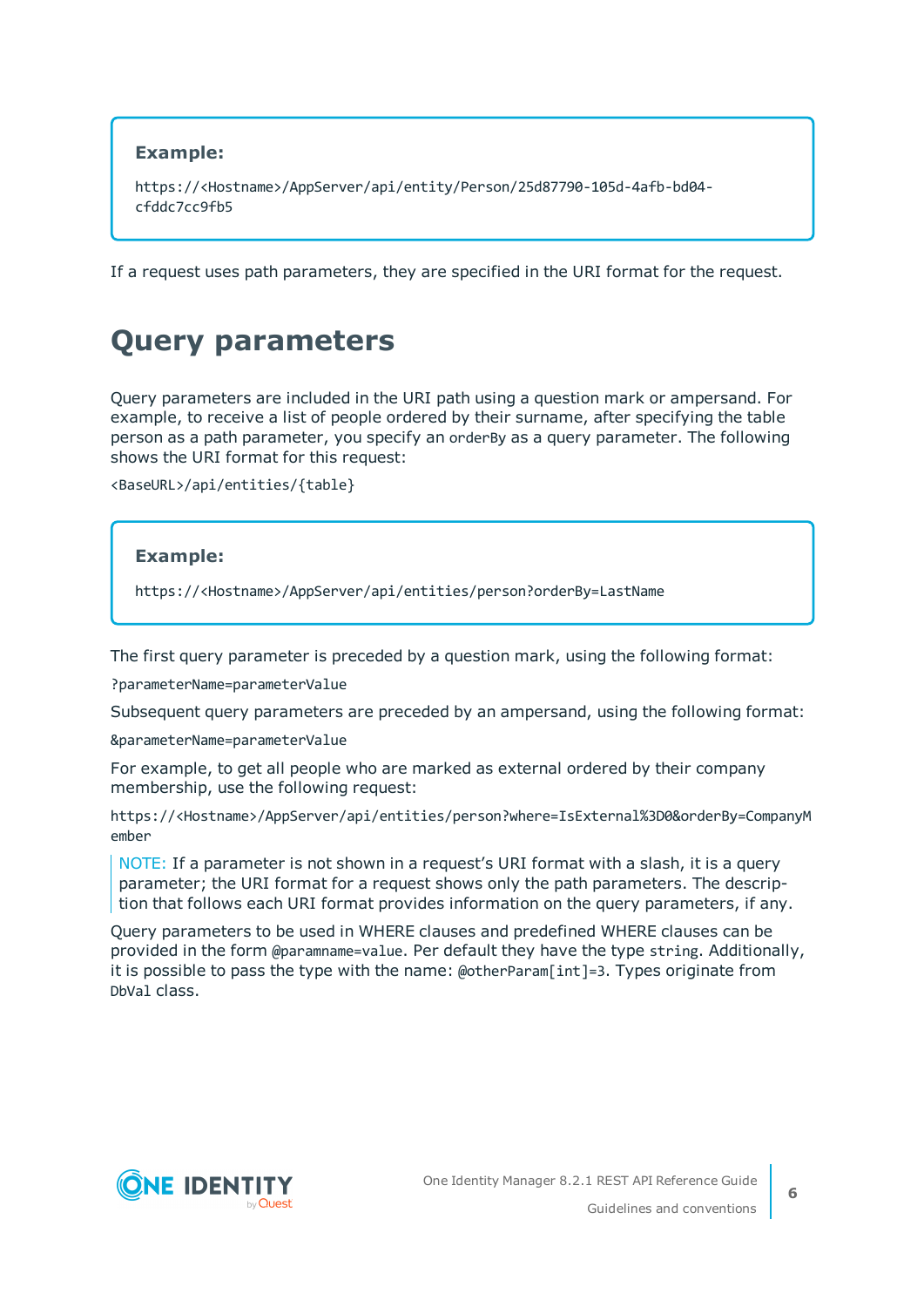## <span id="page-6-0"></span>**HTTP request methods**

Depending on the HTTP request, use one of the following HTTP request methods:

- **Get**: Use for requests that retrieve elements from the application server.
- **Put**: Use for requests that change elements on the application server.
- **Post:** Use for requests that create an element on the application server.
- **Delete**: Use for request that delete an element on the application server.

The request methods Put and Post will also be used if:

- The number or the size of the parameters would lead to problems in the URL.
- . The type of parameter would lead to problems in the URL.

Each request description specifies which HTTP request method to use.

To use these request methods on an application server they must be permitted by the web server.

## <span id="page-6-1"></span>**Response formats**

Code-issued requests to the API should always return JSON, based on the request headers.

#### *To return JSON output*

**.** Set the Accept header in the request to **application/json**.

## <span id="page-6-2"></span>**HTTP response codes**

Responses from the REST API use the codes listed below. When method executions fail, a descriptive error message is displayed.

#### **Table 1: HTTP response codes**

| status<br>codes | <b>Response Description</b>                                                                                                  |
|-----------------|------------------------------------------------------------------------------------------------------------------------------|
| 200             | Success.                                                                                                                     |
| 204             | Success. No content returned.                                                                                                |
| 401             | Unauthorized. To use the One Identity Manager REST API, you first have to<br>authenticate it against the application server. |

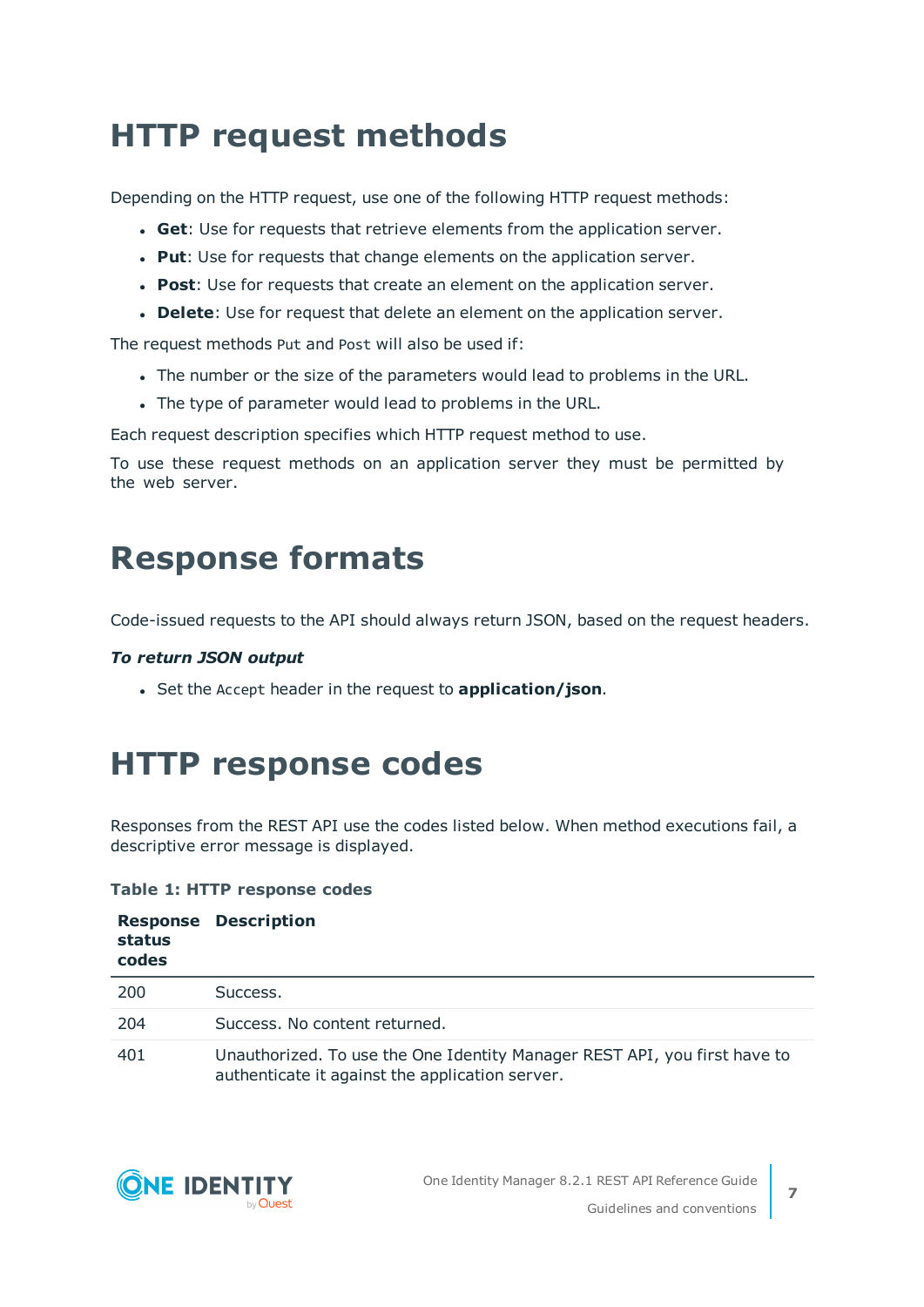| status<br>codes | <b>Response Description</b>                                                                                                                                 |
|-----------------|-------------------------------------------------------------------------------------------------------------------------------------------------------------|
| 404             | Not found. The requested entity is not found.                                                                                                               |
| 405             | Method not allowed. The HTTP request method that was specified is not the<br>correct method for the request.                                                |
| 500             | Internal server error. The error message is returned in the property error<br>string of the response.                                                       |
|                 | {                                                                                                                                                           |
|                 | "responseStatus": {                                                                                                                                         |
|                 | "message": "Sample text"},                                                                                                                                  |
|                 | "errorString": "Sample text",                                                                                                                               |
|                 | "exceptions": [{                                                                                                                                            |
|                 | "number": 810017,                                                                                                                                           |
|                 | "message": "Sample text"}                                                                                                                                   |
|                 |                                                                                                                                                             |
|                 | }                                                                                                                                                           |
|                 | Due to security, the detailed error message will not be returned to the caller.<br>Mare information can be retrieved from the application conver leg on the |

More information can be retrieved from the application server log on the application server.

## <span id="page-7-0"></span>**Authentication**

One Identity Manager uses different authentication modules for logging into the REST API. Authentication modules identify the system users to be used and load the user interface and database resource editing permissions depending on their permission group memberships.

NOTE:

- <sup>l</sup> After initial schema installation, only the **System user** and **Component Authenticator** authentication modules and the role-based authentication modules are enabled in One Identity Manager.
- Authentication modules are defined in the modules and are not available until One Identity Manager modules are installed.
- <sup>l</sup> To access the REST API from external applications you can use the **OAuth 2.0/OpenID Connect** and **OAuth 2.0/OpenID Connect (rolebased)** authentication modules. For more detailed information, see the *One Identity Manager Authorization and Authentication Guide*.

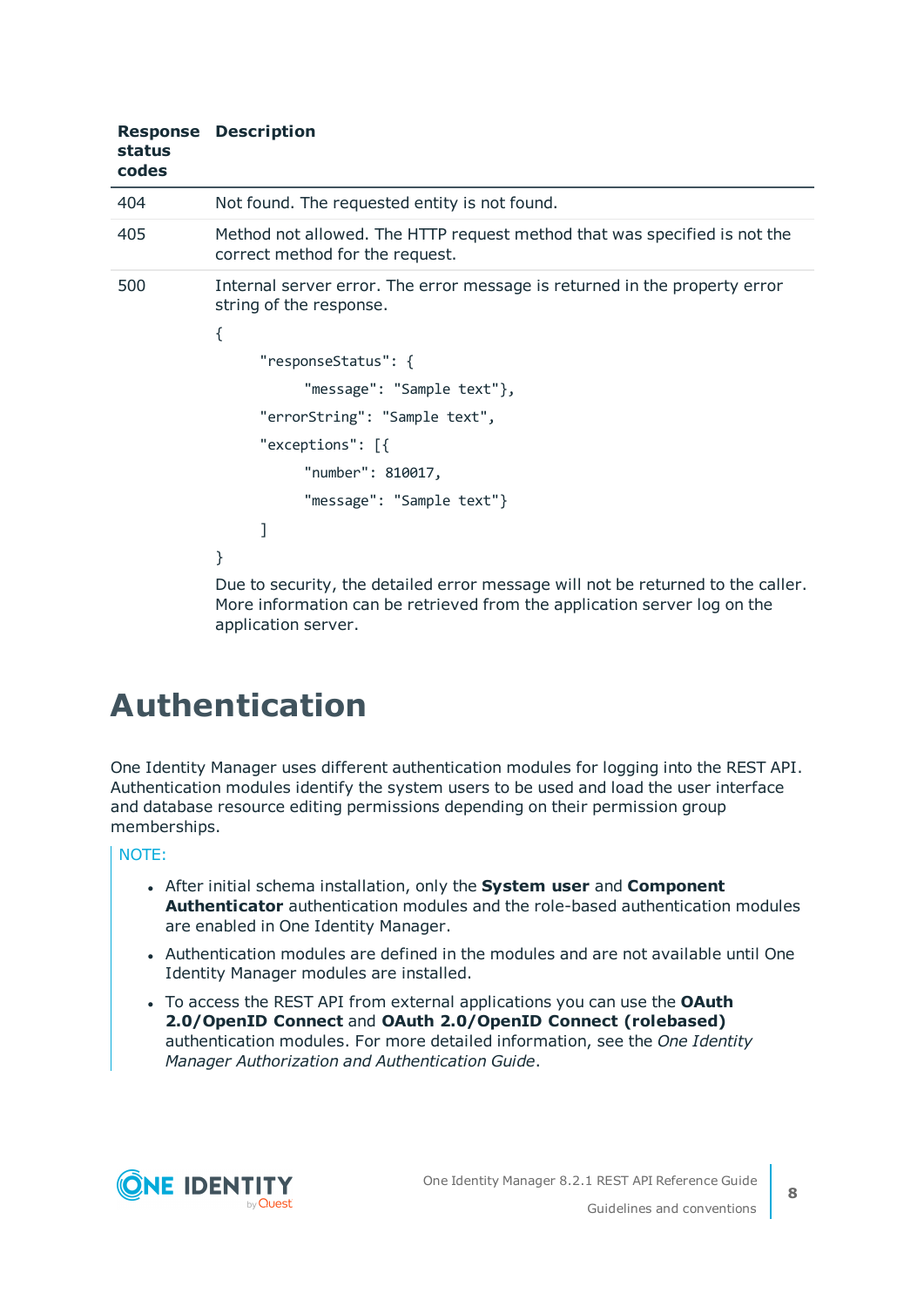• To access the REST API in the application server, users need the program function **Enables access to the REST API in the application server** (AppServer\_API).

#### **Related topics**

- Initial data for [authentication](#page-8-0) modules on page 9
- Identifying activated [authentication](#page-8-1) modules on page 9
- $\cdot$  Getting details of an [authentication](#page-10-0) module on page 11
- $\cdot$  [Login](#page-12-0) on page 13
- [Logout](#page-13-0) on page 14

## <span id="page-8-0"></span>**Initial data for authentication modules**

The authentication string is formatted as follows:

Module=<name>;<property1>=<value1>;<property2>=<value2>,…

#### **Example:**

Module=DialogUser;User=<user name>;Password=<password>

The initial data is one part of the authentication string (parameter-value pair without module ID). Initial data from the authentication string is pre-allocated by default for each authentication instance. Some authentication modules are not requiring any parameter besides specifying the authentication module.

For more information about authentication modules, see the *One Identity Manager Authorization and Authentication Guide*.

## <span id="page-8-1"></span>**Identifying activated authentication modules**

The list of supported, respectively activated authentication modules can be retrieved using the URL <BaseURL>/appserver/authmodules.

| Table 2: List authentication modules request |  |  |  |
|----------------------------------------------|--|--|--|
|----------------------------------------------|--|--|--|

| <b>HTTP</b> method | URI                                       | <b>Body</b> |
|--------------------|-------------------------------------------|-------------|
| Get                | <baseurl>/appserver/authmodules</baseurl> | None        |

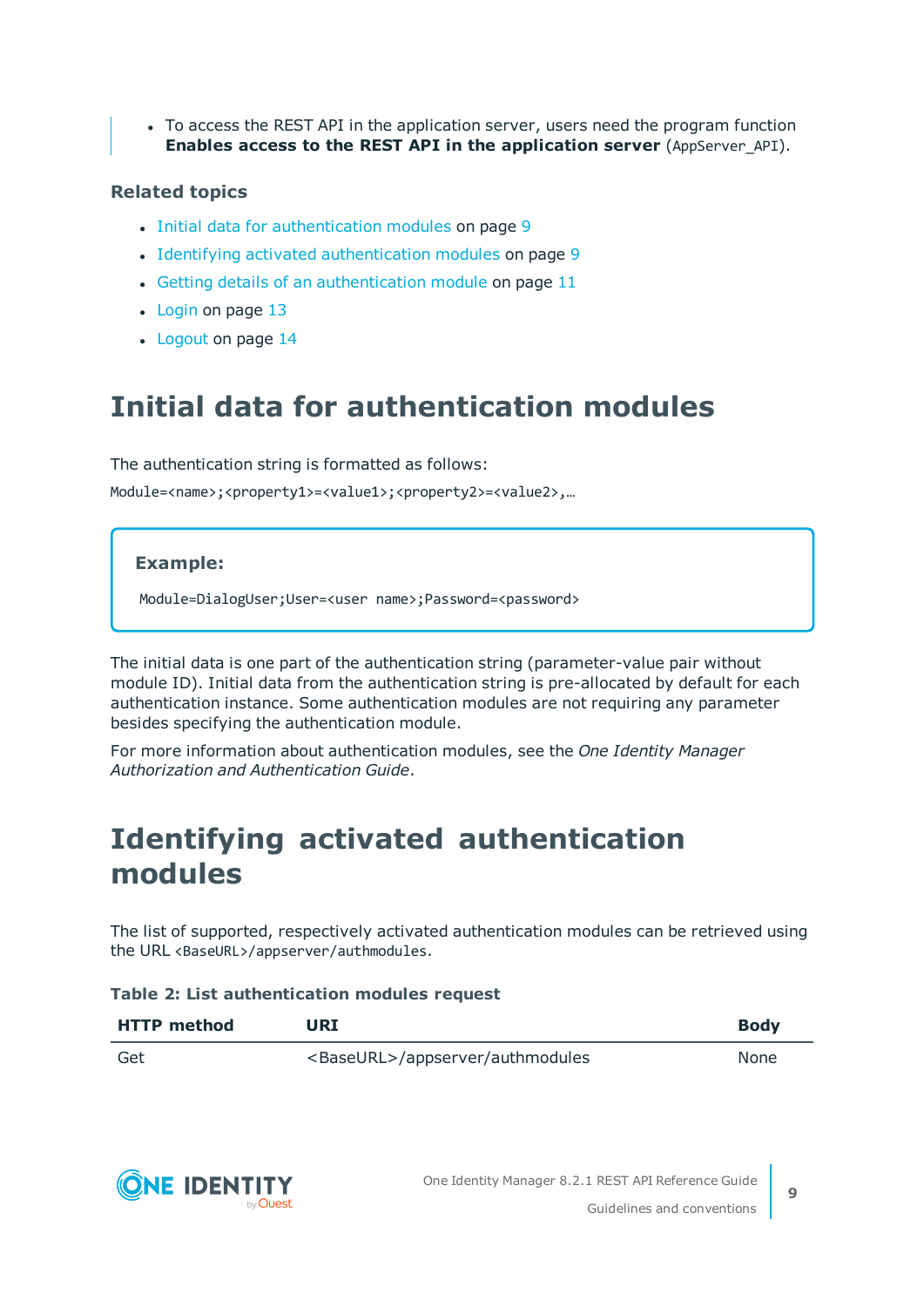#### **Response schema:**

```
"id": String,
"caption": String,
"passwordBased": Boolean,
"isDefault": Boolean
```
}

{

### **Example:**

https://<Hostname>/AppServer/appserver/authmodules

#### **Response:**

```
[{
     "id": "RoleBasedManualADS",
     "caption": "Active Directory user account (manual input/role based)",
     "passwordBased": false,
     "isDefault": false
},
{
     "id": "RoleBasedADSAccount",
     "caption": "Active Directory user account (role based)",
     "passwordBased": false,
     "isDefault": false
},
{
     "id": "DialogUser",
     "caption": "System user",
     "passwordBased": false,
     "isDefault": true
},
{
     "id": "RoleBasedPerson",
```
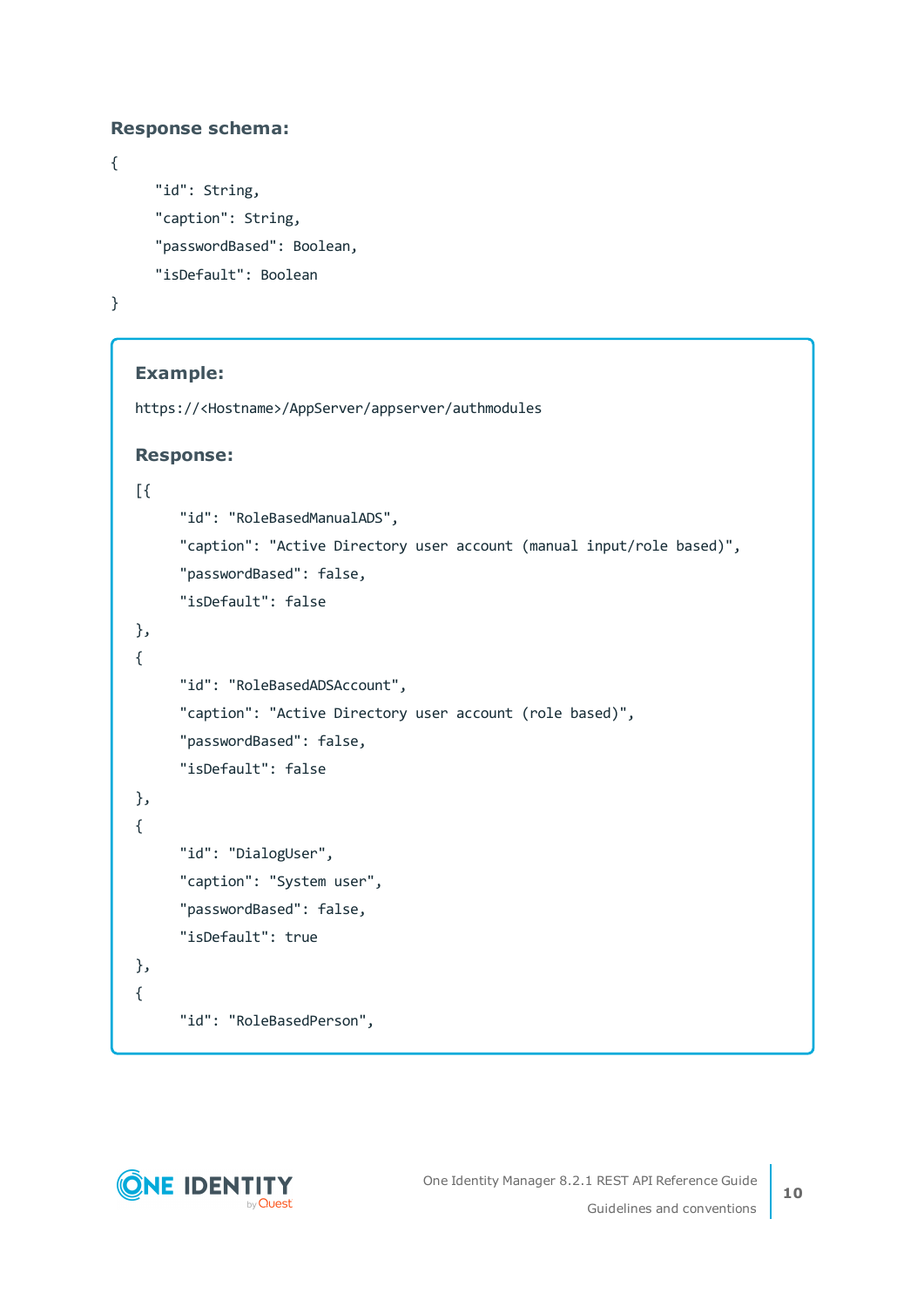```
"caption": "Employee (role based)",
     "passwordBased": false,
     "isDefault": false
},
{
     "id": "OAuthRoleBased",
     "caption": "OAuth 2.0 (role based)",
     "passwordBased": false,
     "isDefault": false
},
{
     "id": "OAuth",
     "caption": "OAuth 2.0",
     "passwordBased": false,
     "isDefault": false
},
{
     "id": "ADSAccount",
     "caption": "Active Directory user account",
     "passwordBased": false,
     "isDefault": false
},
{
     "id": "DynamicPerson",
     "caption": "Employee (dynamic)",
     "passwordBased": false,
     "isDefault": false
}]
```
## <span id="page-10-0"></span>**Getting details of an authentication module**

To get the details for a specific authentication module, use the URL <baseURL>/appserver/authmodules/{id}.

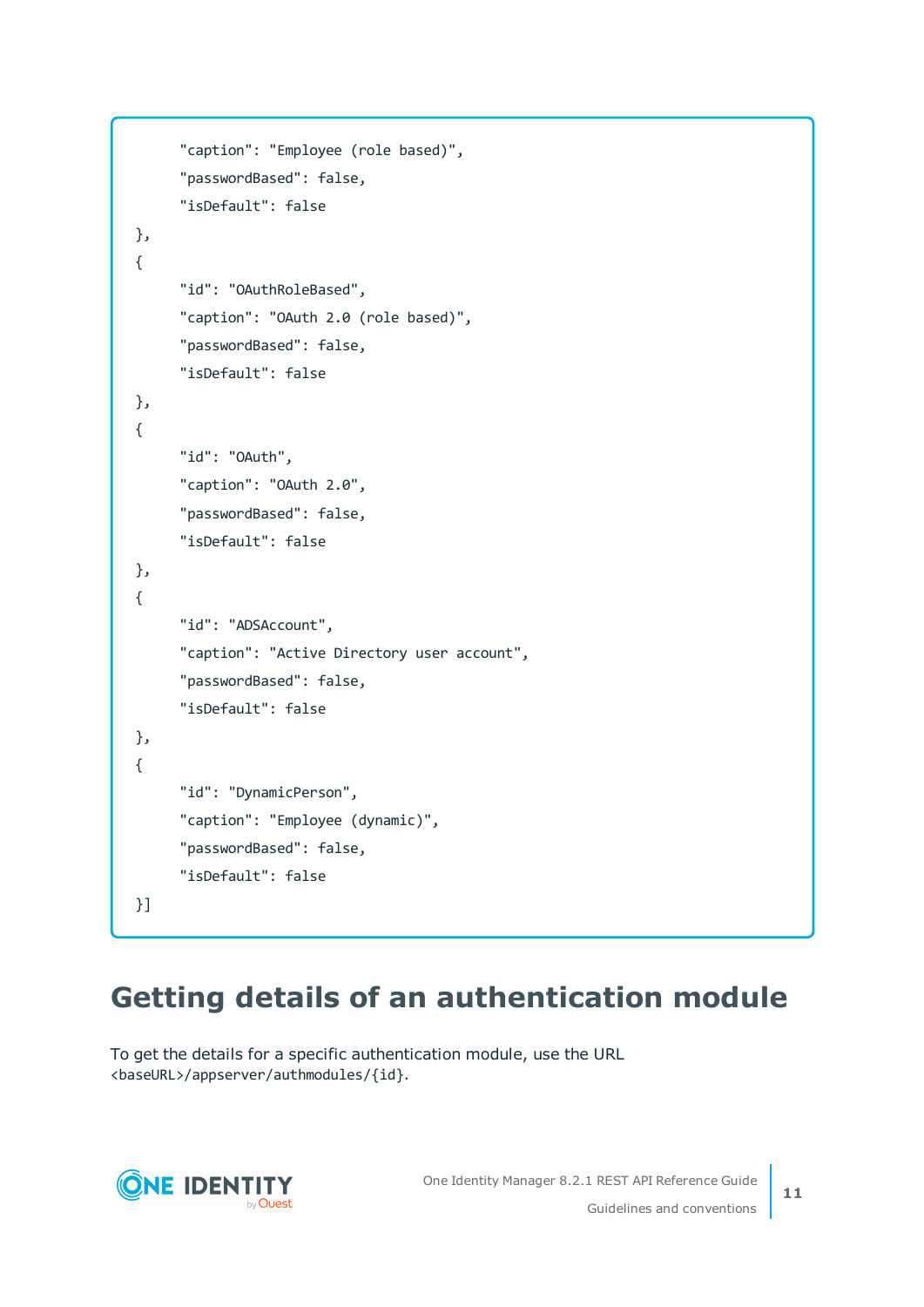#### **Table 3: Get authentication module request**

| <b>HTTP method</b>                                     | <b>URI</b>                                                                |                       | <b>Body</b> |
|--------------------------------------------------------|---------------------------------------------------------------------------|-----------------------|-------------|
| <baseurl>/appserver/authmodules/{id}<br/>Get</baseurl> |                                                                           | None                  |             |
|                                                        | Table 4: Get authentication module parameters                             |                       |             |
| <b>Parameter</b>                                       | <b>Description</b>                                                        | <b>Parameter type</b> | Data type   |
| id                                                     | Authentication module (required)                                          | path                  | string      |
| <b>Response schema:</b>                                |                                                                           |                       |             |
| [{                                                     |                                                                           |                       |             |
| "id": String,                                          |                                                                           |                       |             |
|                                                        | "caption": String,                                                        |                       |             |
|                                                        | "authTemplate": String,                                                   |                       |             |
|                                                        | "passwordBased": Boolean,                                                 |                       |             |
|                                                        | "isDefault": Boolean                                                      |                       |             |
| $\}$ ]                                                 |                                                                           |                       |             |
|                                                        |                                                                           |                       |             |
| <b>Example:</b>                                        |                                                                           |                       |             |
|                                                        | https:// <hostname>/AppServer/appserver/authmodules/DialogUser</hostname> |                       |             |
| <b>Response:</b>                                       |                                                                           |                       |             |
| $[ \{$                                                 |                                                                           |                       |             |
|                                                        | "id": "DialogUser",                                                       |                       |             |
|                                                        | "caption": "System user",                                                 |                       |             |

The values in the property authTemplate can be used to identify the format of the authString needed to authenticate against the application server. You can ignore the parts in [] and () as those are the caption keys and value types used in the front ends only.

"authTemplate": "Module=DialogUser;User[VI.DB\_USER]=;(Password)Password

For example, a valid authentication string would be Module=DialogUser;User=MyUser;Password=\$ecret.

[VI.DB\_Password]=", "passwordBased": true,

"isDefault": false



}]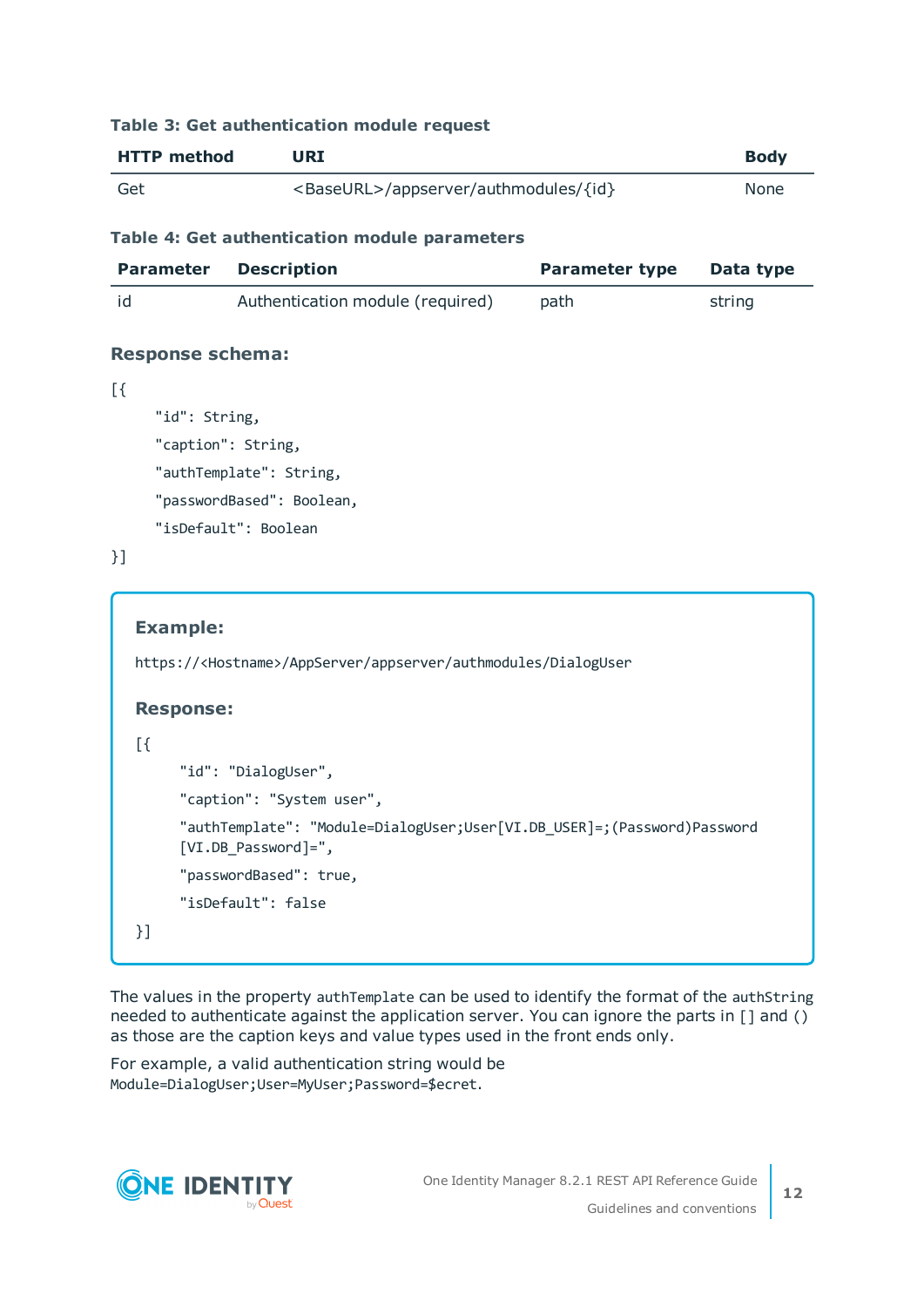## <span id="page-12-0"></span>**Login**

To use the One Identity Manager REST API, you first have to authenticate against the application server.

|                       | rapie 5. Authenticate request |                                                                                                                                                                                |
|-----------------------|-------------------------------|--------------------------------------------------------------------------------------------------------------------------------------------------------------------------------|
| <b>HTTP</b><br>method | <b>URI</b>                    | <b>Body</b>                                                                                                                                                                    |
| Post                  |                               | <baseurl>/auth/apphost Property authString containing an authentication<br/>string. For more information, see Initial data for<br/>authentication modules on page 9.</baseurl> |
| <b>Body schema:</b>   |                               |                                                                                                                                                                                |
|                       | {"authString": String}        |                                                                                                                                                                                |
|                       | <b>Response schema:</b>       |                                                                                                                                                                                |
| {                     |                               |                                                                                                                                                                                |
|                       | "claims": $\{$                |                                                                                                                                                                                |
|                       | "id": String,                 |                                                                                                                                                                                |
|                       | "useruid": String,            |                                                                                                                                                                                |
|                       | "module": String              |                                                                                                                                                                                |
| },                    |                               |                                                                                                                                                                                |
|                       | "passwordBased": Boolean,     |                                                                                                                                                                                |
|                       | "moduleDisplay": String,      |                                                                                                                                                                                |
|                       | "sessionId": String,          |                                                                                                                                                                                |

## **Table 5: Authenticate request**

}

### **Example:**

"userName": String, "responseStatus": {}

https://<Hostname>/AppServer/auth/apphost

### **Body:**

{"authString":"Module=DialogUser;User=<user name>;Password="}

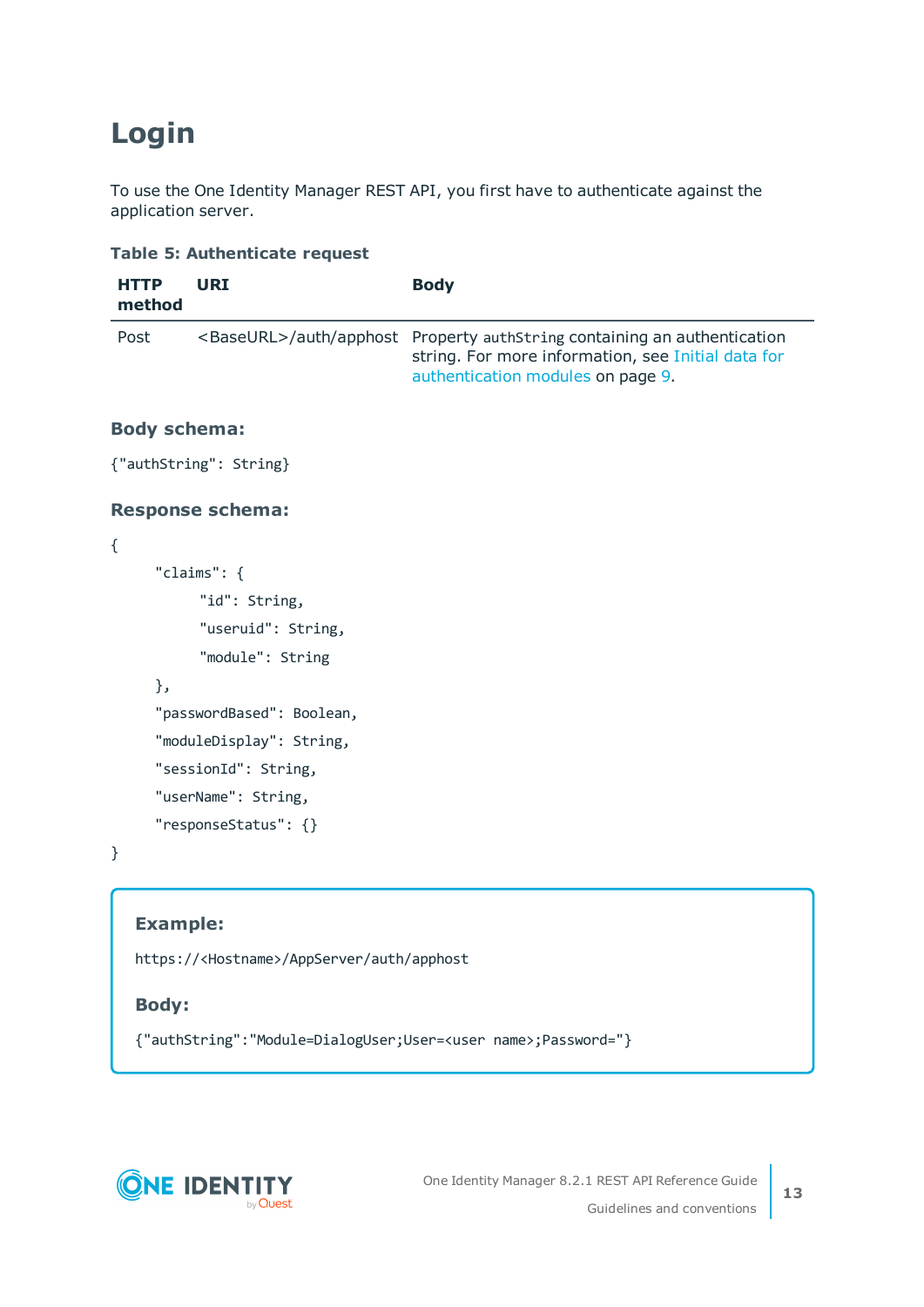```
Response:
{
     "claims": {
          "id": "<user name>",
          "useruid": "QBM-A60F9E5189134AFFB6711DFCBC3F260E",
          "module": "DialogUser"
     },
     "passwordBased": true,
     "moduleDisplay": "System user",
     "sessionId": "nV8R3iw4KfmEiZydA3uy",
     "userName": "<user name>",
     "responseStatus": {}
}
```
## <span id="page-13-0"></span>**Logout**

If you want to end your session against the One Identity Manager REST API you can use the logout request.

#### **Table 6: Logout request**

| <b>HTTP</b> method                                                      | <b>URI</b>                      | <b>Body</b> |
|-------------------------------------------------------------------------|---------------------------------|-------------|
| Post                                                                    | <baseurl>/auth/logout</baseurl> |             |
| <b>Response schema:</b><br>{"responseStatus": {}}                       |                                 |             |
| <b>Example:</b><br>https:// <hostname>/AppServer/auth/logout</hostname> |                                 |             |
| <b>Response:</b><br>{"responseStatus": {}}                              |                                 |             |

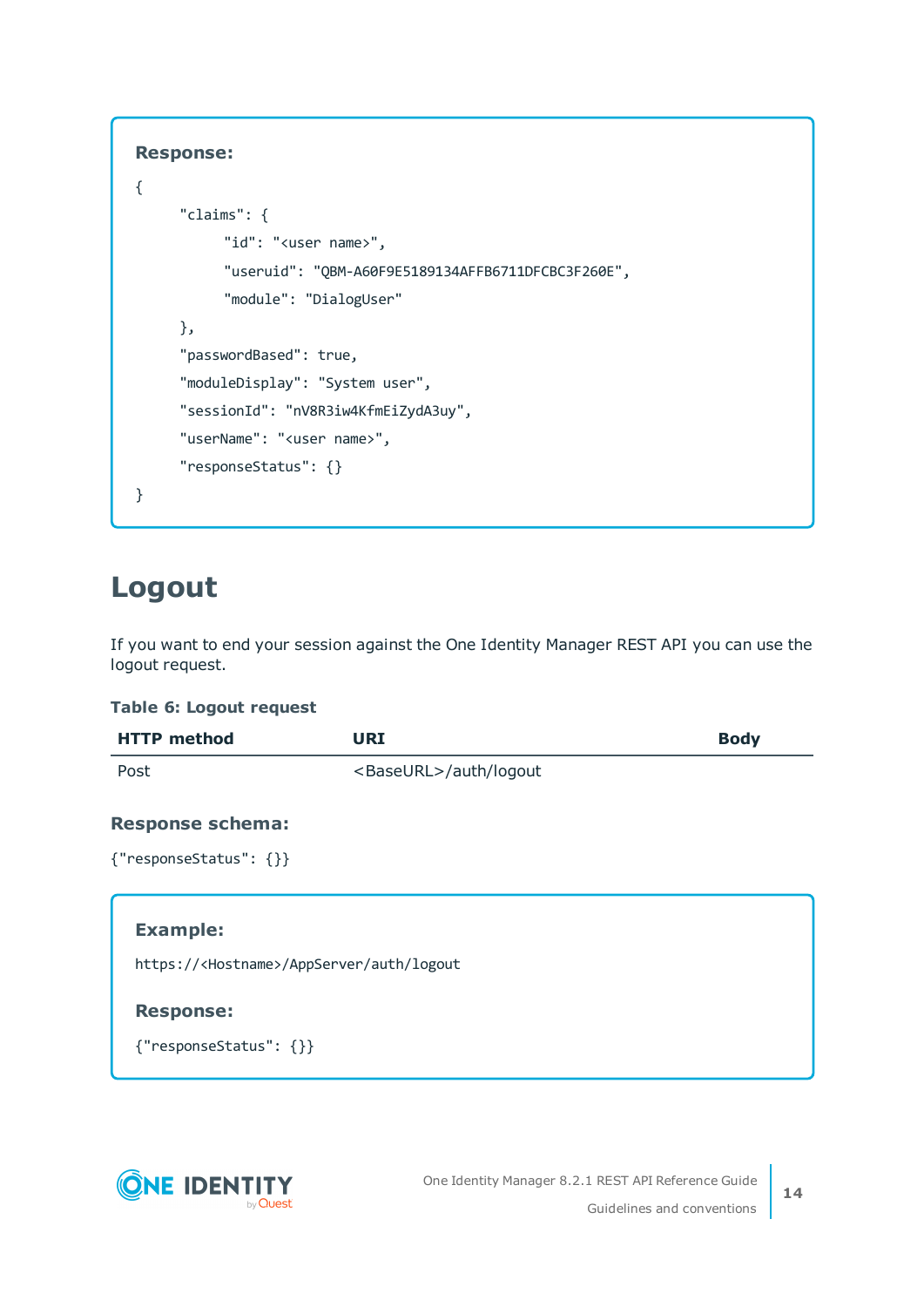## <span id="page-14-0"></span>**Date formats**

If date values have to be specified in requests for changing or adding objects using the REST API, these have to be specified in the ISO 8601 format in UTC.

### **Example:**

2016-03-19T13:09:08.123Z, which is March 19, 2016, 1:09:08.123 PM UTC

## <span id="page-14-1"></span>**Object identifiers**

The requests and responses use identifiers for identifying the objects from One Identity Manager. Every time an object is created, the system internally generates a globally unique identifier (GUID). These GUIDs can be used to fetch single objects directly using the API.

## <span id="page-14-2"></span>**Using offset and limit parameters to cycle through records**

Some requests result in responses that contain many records. For example, the request for the list of all persons can match hundreds or thousands of persons.

To limit the number of records returned, some of the APIs support the limit and offset query parameters. These parameters allow you to get successive sets of records in successive responses. Specifically, use these query parameters to do the following:

• Limit the number of records returned in the response to a number you choose, using the query parameter limit.

For example, the following request returns the first 50 persons:

https://<Hostname>/AppServer/api/entities/person?&limit=50

• Specify the index of the first record to return in the response, using the query parameter offset.

The value is zero-based. For example, the following request returns 50 persons, starting with the 101st person:

https://<Hostname>/AppServer/api/entities/person?&limit=50&offset=100

The offset parameter defaults to 0. Therefore, both of the following requests return 50 devices, starting with the first device:

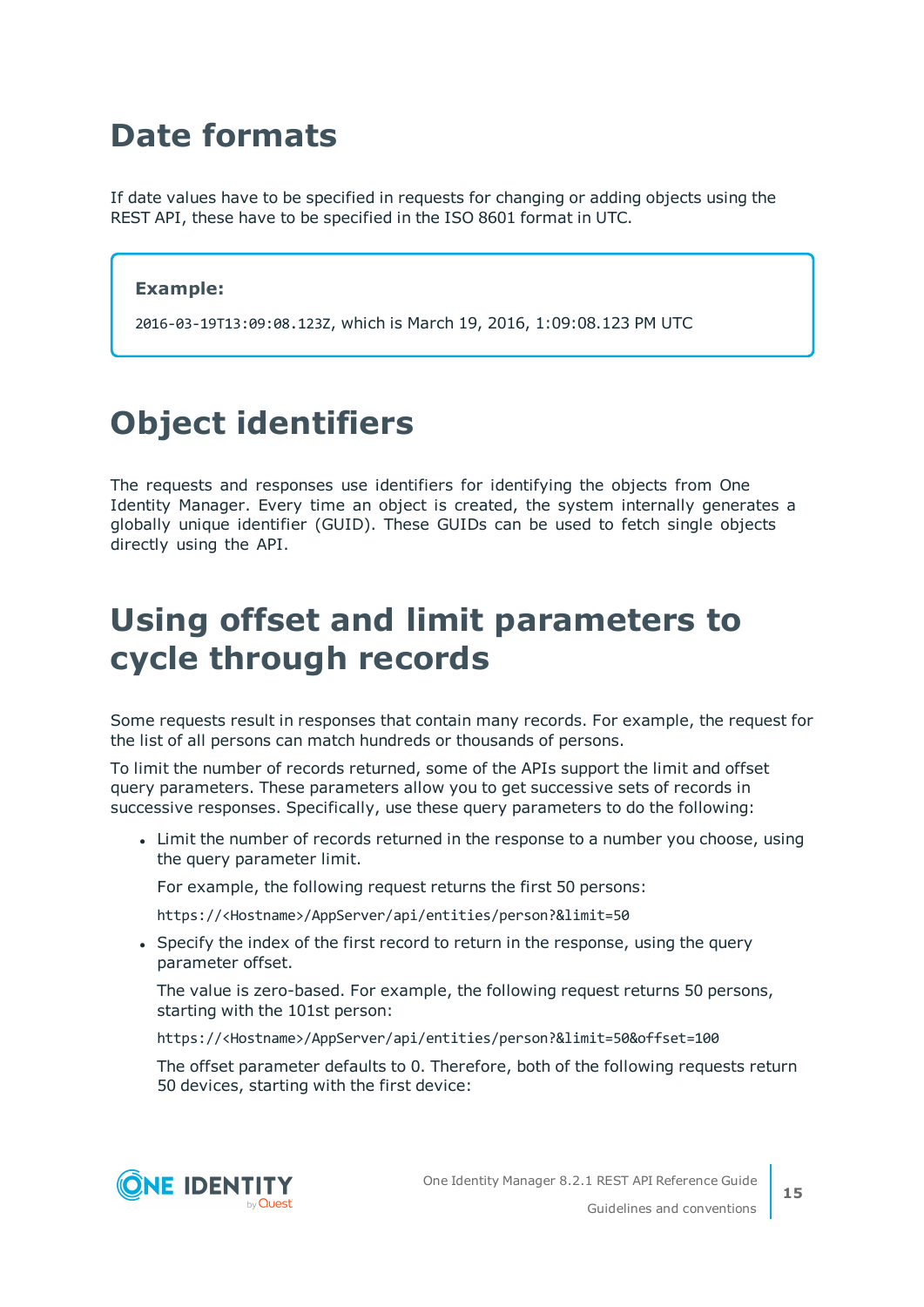https://<Hostname>/AppServer/api/entities/person?&limit=50&offset=0 https://<Hostname>/AppServer/api/entities/person?&limit=50

Therefore, to get successive sets of records in successive responses, increase the offset value by the limit value in each request. For example:

https://<Hostname>/AppServer/api/entities/person?&limit=50&offset=0 https://<Hostname>/AppServer/api/entities/person?&limit=50&offset=50 https://<Hostname>/AppServer/api/entities/person?&limit=50&offset=100

The following table summarizes the limit and offset query parameters.

| Query<br>parameter | <b>Description</b>                                           | <b>Default</b><br>value |
|--------------------|--------------------------------------------------------------|-------------------------|
| limit              | Maximum number of records to show in the<br>response.        |                         |
| offset             | Zero-based index of first record to show in the<br>response. |                         |

#### **Table 7: Pagination parameters**

## <span id="page-15-0"></span>**Session object global variables**

Global variables are allocated by the set up program. All environment variables and custom variables defined for the session object can be used in addition to predefined variables. Custom session variables can be defined, for example, through scripts, methods, or customizers.

NOTE: If a custom session variable is defined, it must be removed again afterward. Otherwise it remains for the rest of the session and, in certain circumstances, the wrong processes can be generated.

NOTE: New API methods to handle the global variables have been added to the /api path of the Application Server starting with One Identity Manager version 8.2. This allows to access the global variables even if the Application Server is restricted to the pure REST API only. For more [information,](#page-19-0) see Running the Application Server in REST API only [mode](#page-19-0) on page 20.

## **Related topics**

- Set global [variable](#page-16-0) on page 17
- Clear global [variable](#page-16-1) on page 17
- Set global [variables](#page-17-0) on page 18
- Clear global [variables](#page-18-0) on page 19

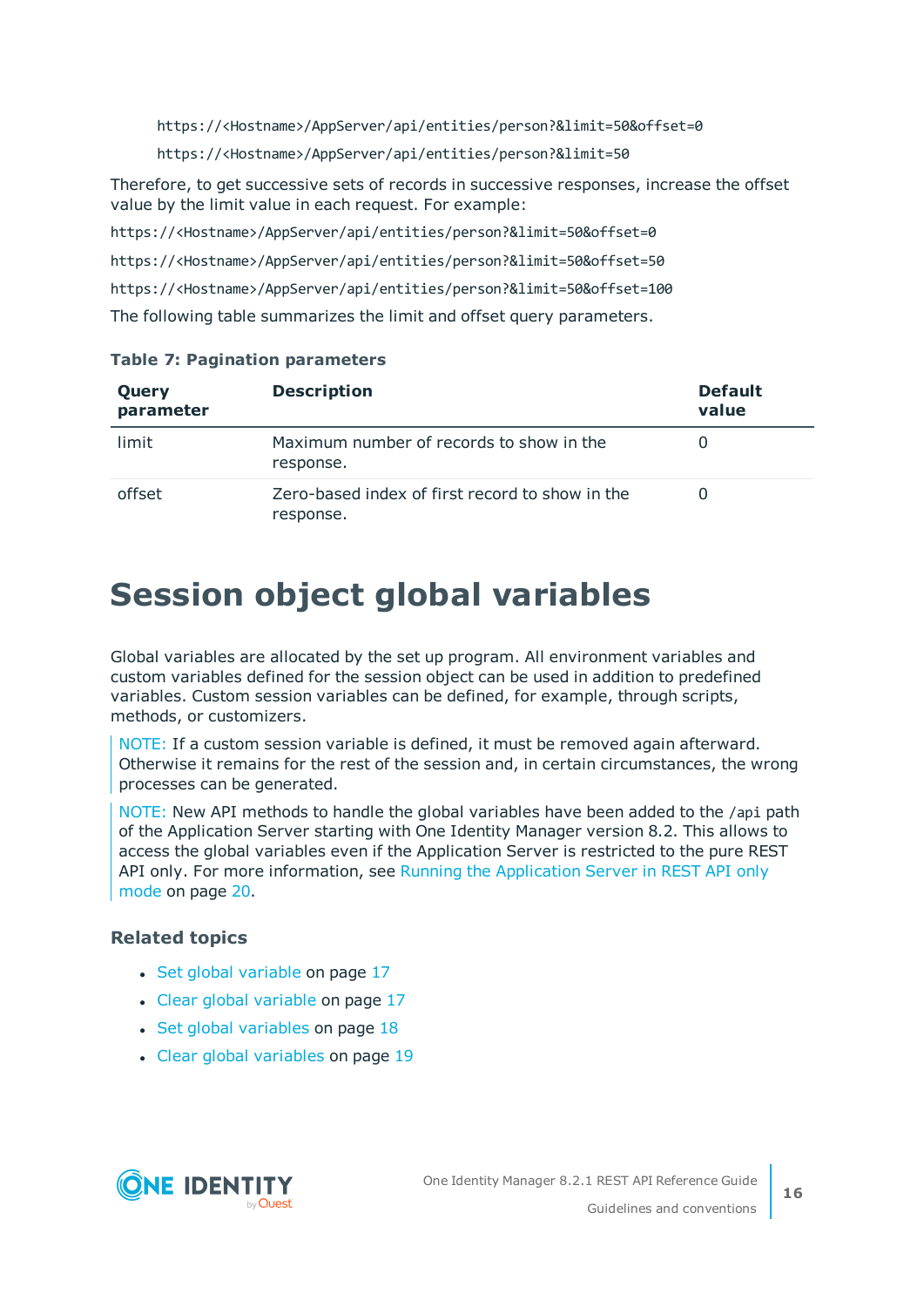## <span id="page-16-0"></span>**Set global variable**

To set a global variable, use the URL <br/>baseURL>/api/variable/{name}.

#### **Table 8: Set global variable request**

| <b>HTTP</b> method | URI                                     | <b>Body</b>           |                                               |
|--------------------|-----------------------------------------|-----------------------|-----------------------------------------------|
| Put                | <baseurl>/api/variable/{name}</baseurl> |                       | $\{$ "value": <value> <math>\}</math></value> |
|                    | Table 9: Set global variable parameters |                       |                                               |
| <b>Parameter</b>   | <b>Description</b>                      | <b>Parameter type</b> | Data type                                     |

name Variable name (required). path string

#### **Body schema:**

{value (object): Content of the variable.}

| <b>Example:</b>                                                |  |
|----------------------------------------------------------------|--|
| https:// <hostname>/AppServer/api/variable/FullSync</hostname> |  |
| <b>Body:</b>                                                   |  |
|                                                                |  |

## <span id="page-16-1"></span>**Clear global variable**

To clear a global variable, use the URL <br/>baseURL>/api/variable/{name}.

#### **Table 10: Clear global variable request**

| <b>HTTP</b> method | URI                                        |                                                            | <b>Body</b> |
|--------------------|--------------------------------------------|------------------------------------------------------------|-------------|
| Put                |                                            | {"clear": true}<br><baseurl>/api/variable/{name}</baseurl> |             |
|                    | Table 11: Clear global variable parameters |                                                            |             |
| <b>Parameter</b>   | <b>Description</b>                         | <b>Parameter type</b>                                      | Data type   |
| name               | Variable name (required).                  | path                                                       | string      |



**17**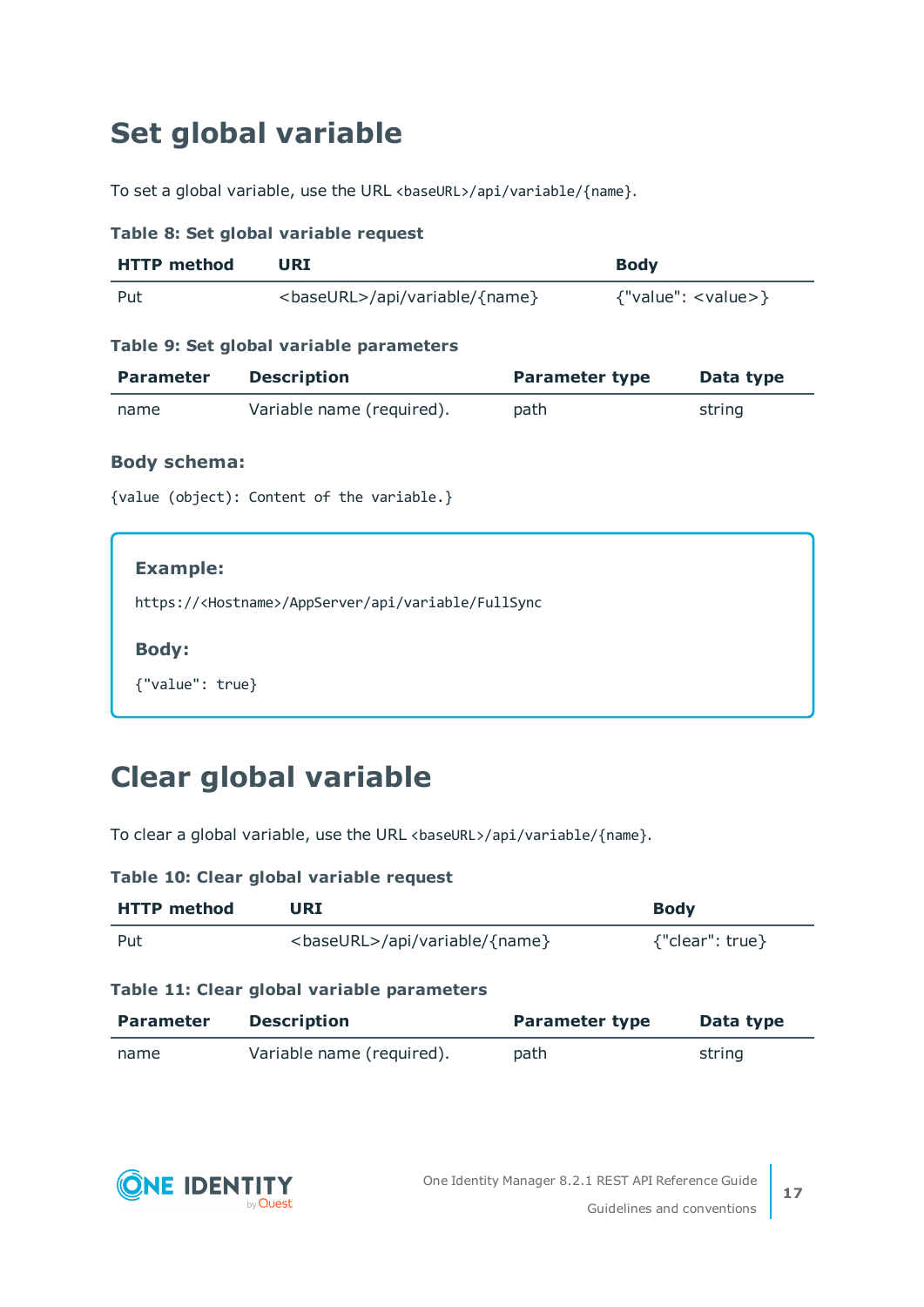### **Body schema:**

```
{clear (boolean): True to clear a variable.}
```
#### **Example:**

https://<Hostname>/AppServer/api/variable/FullSync

### **Body:**

{"clear": true}

## <span id="page-17-0"></span>**Set global variables**

To set a set of global variables, use the URL <br/>baseURL>/api/variables.

#### **Table 12: Set a set of global variable request**

| <b>HTTP method URI</b> | <b>Body</b> |
|------------------------|-------------|
| Put                    |             |

#### **Table 13: Set global variable parameters**

| <b>Parameter</b>                | <b>Description</b>         | <b>Parameter type</b> | Data type |
|---------------------------------|----------------------------|-----------------------|-----------|
| variables                       | Variable names (required). | body                  | string    |
| <b>Body schema:</b>             |                            |                       |           |
| {"variables": {                 |                            |                       |           |
| "variablename": <value></value> |                            |                       |           |
| $\}$                            |                            |                       |           |
|                                 |                            |                       |           |
|                                 |                            |                       |           |

#### **Example:**

https://<Hostname>/AppServer/api/variables

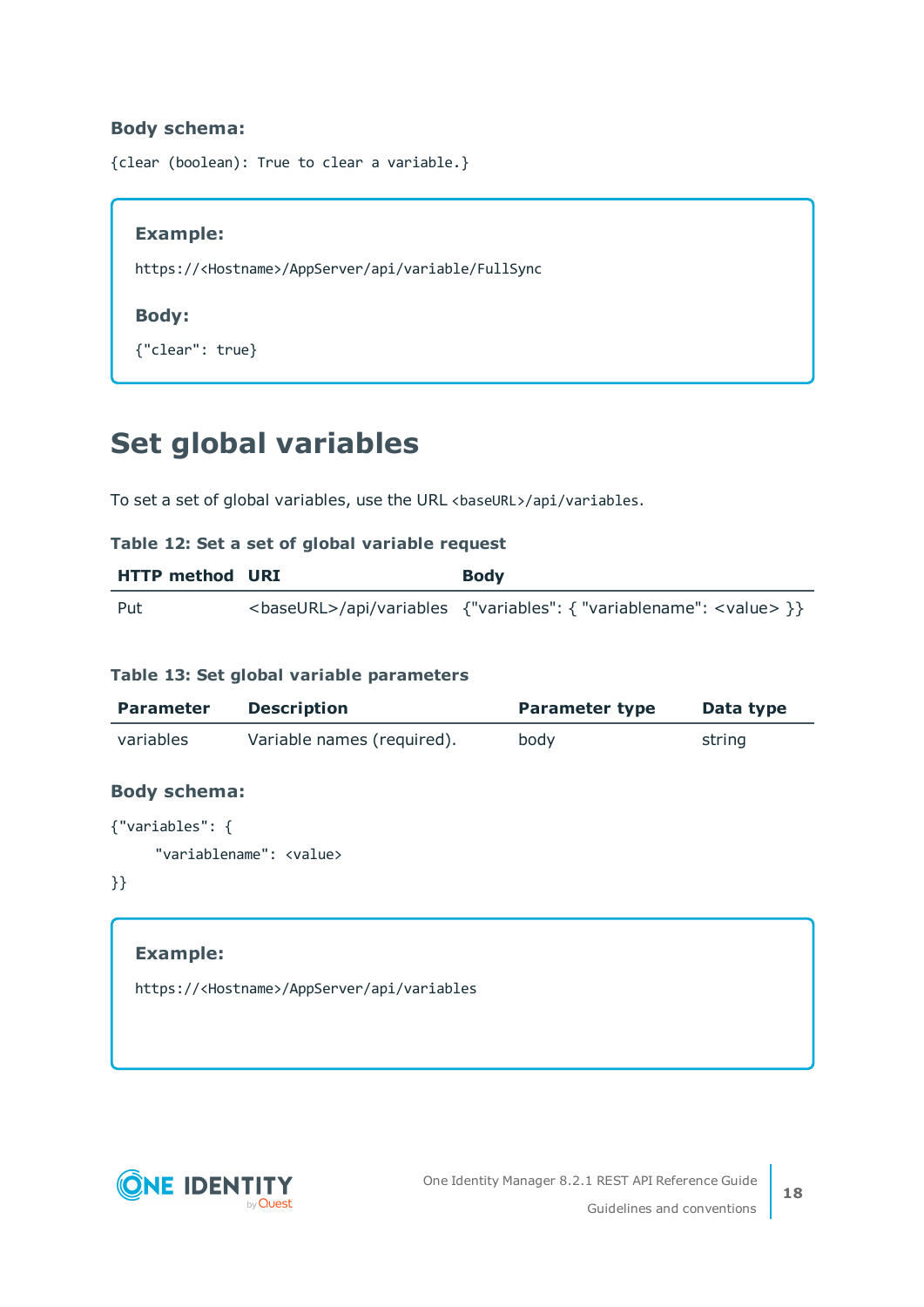**Body:**

```
{"variables": {"FullSync": True, "MyVariable": 42}}
```
## <span id="page-18-0"></span>**Clear global variables**

To clear a set of global variables, use the URL <br/>baseURL>/api/variables/clear.

#### **Table 14: Clear a set of global variable request**

| <b>HTTP method</b> | URI | <b>Body</b>                          |
|--------------------|-----|--------------------------------------|
| Put                |     | $\{$ "variables": $\{$ "string" $\}$ |

### **Table 15: Clear global variable parameters**

| <b>Parameter</b>    | <b>Description</b>        | <b>Parameter type</b> | Data type |
|---------------------|---------------------------|-----------------------|-----------|
| variables           | Variable names (required) | body                  | string    |
| <b>Body schema:</b> |                           |                       |           |
|                     |                           |                       |           |
| "variables": [      |                           |                       |           |

```
}
```
## **Example:**

"string"

]

https://<Hostname>/AppServer/api/variables/clear

## **Body:**

{"variables": ["FullSync", "MyVariable"]}

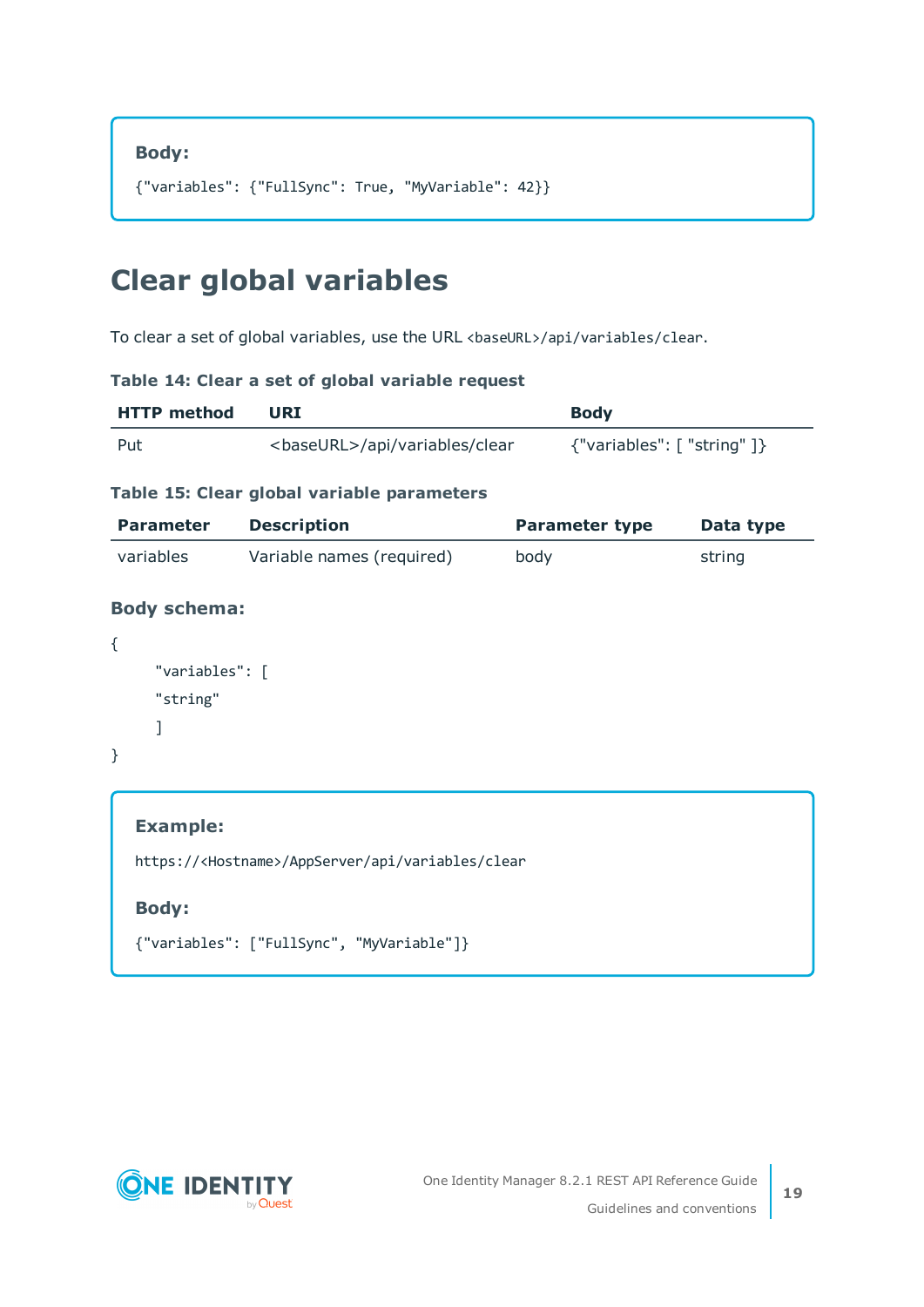## <span id="page-19-0"></span>**Running the Application Server in REST API only mode**

The Application Server can be restricted to the pure REST API only. To do this, modify the Web.config file. All services necessary for login and status page are not affected by the switch-off.

### **Settings for the Application Server plugins in the Web.config file**

```
<restapi>
     <!-- Switch REST API part off -->
     <!--<add key="off" value="true" />-->
</restapi>
<appserverapi>
     <!-- Switch application server APIs off -->
     <!--<add key="off" value="true" />-->
</appserverapi>
```
## <span id="page-19-1"></span>**Disabling WHERE clauses for the REST API of the Application Server**

You have the option to disable the WHERE clauses or even predefined WHERE clauses through the Web.config file.

### **Settings for WHERE clauses and predefined WHERE clauses in the Web.config file**

```
<restapi>
```

```
...
<!-- Plain WHERE clauses as parameters are forbidden -->
<!--<add key="nowhereclause" value="true" />-->
<!-- Using predefined WHERE clauses as parameter is forbidden -->
<!--<add key="nolimitedsql" value="true" />-->
```
</restapi>

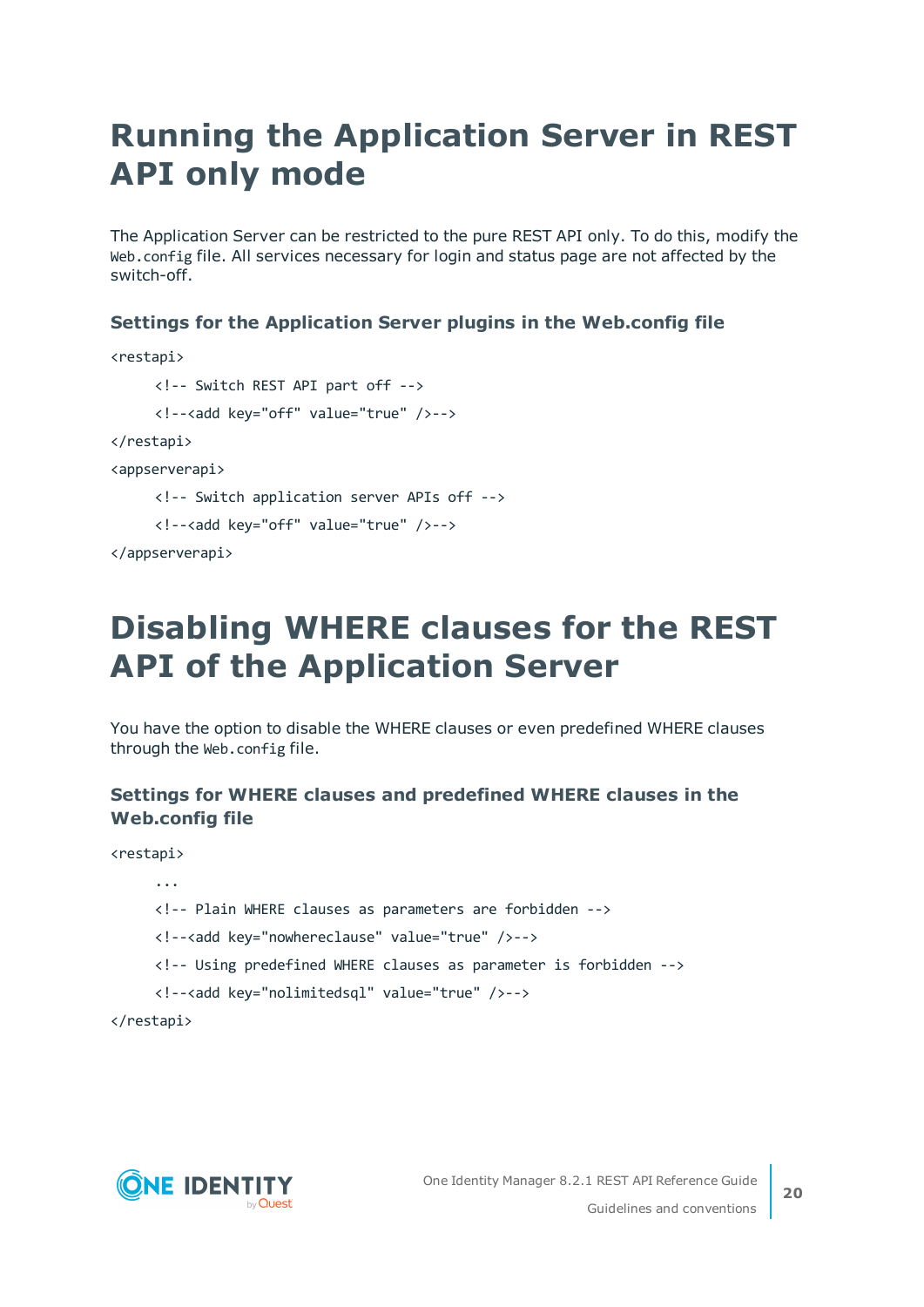## **Collections**

<span id="page-20-0"></span>To get a list of entities, you have the option to use a GET or POST request against the REST API. Both methods support to query by example. Simply provide the columns to query in the form Name=Value in the URL.

### **Detailed information about this topic**

- Get [collection](#page-20-1) using GET method on page 21
- Get [collection](#page-24-0) using POST method on page 25
- Get count of [collection](#page-30-0) using GET method on page 31
- <span id="page-20-1"></span>• Get count of [collection](#page-31-0) using POST method on page 32

## **Get collection using GET method**

To get a list of entities using the GET method, use the URL <br/>baseURL>/api/entities/{table}.

Query parameters to be used in WHERE clauses and predefined WHERE clauses can be provided in the form @paramname=value. Per default they have the type string. Additionally, it is possible to pass the type with the name: @otherParam[int]=3. Types originate from DbVal class.

#### **Table 16: Get collection (GET) request**

| <b>HTTP</b> method | URI                                              |                          | <b>Body</b>  |
|--------------------|--------------------------------------------------|--------------------------|--------------|
| Get                | <baseurl>/api/entities/{table}</baseurl>         |                          | <b>None</b>  |
|                    | <b>Table 17: Get collection (GET) parameters</b> |                          |              |
| <b>Parameter</b>   | <b>Description</b>                               | <b>Parameter</b><br>type | Data<br>type |
| table              | Table name (required).                           | path                     | string       |

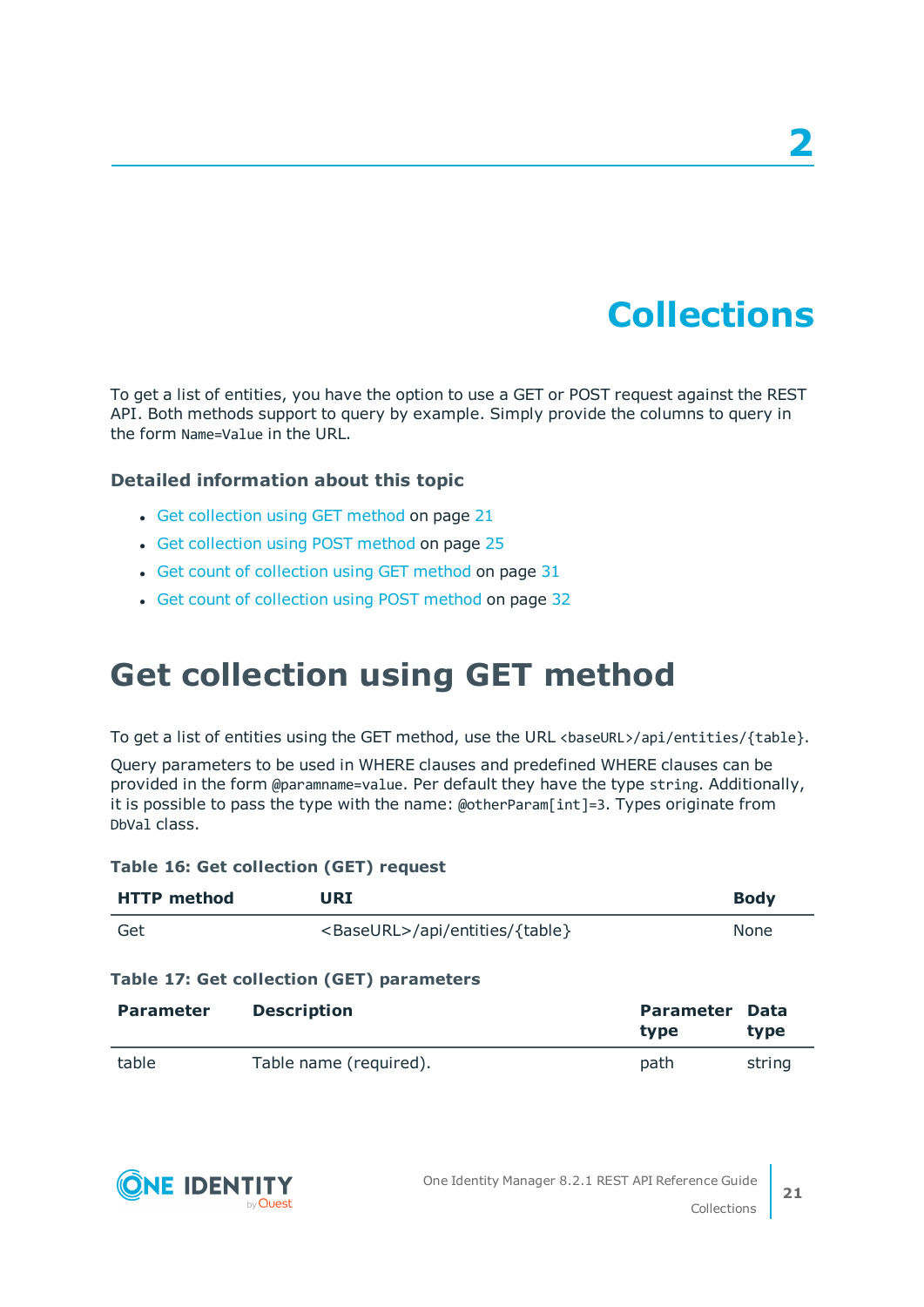| <b>Parameter</b> | <b>Description</b>                                                                                                                                                                                                                                                                                                                                                                                                                                                                                                                                                                                                                                                                                                                                                                                                                                                                                                                                                                                                                                                                                                                                                                                                                              | <b>Parameter</b><br>type | <b>Data</b><br>type |
|------------------|-------------------------------------------------------------------------------------------------------------------------------------------------------------------------------------------------------------------------------------------------------------------------------------------------------------------------------------------------------------------------------------------------------------------------------------------------------------------------------------------------------------------------------------------------------------------------------------------------------------------------------------------------------------------------------------------------------------------------------------------------------------------------------------------------------------------------------------------------------------------------------------------------------------------------------------------------------------------------------------------------------------------------------------------------------------------------------------------------------------------------------------------------------------------------------------------------------------------------------------------------|--------------------------|---------------------|
| where            | WHERE clause.                                                                                                                                                                                                                                                                                                                                                                                                                                                                                                                                                                                                                                                                                                                                                                                                                                                                                                                                                                                                                                                                                                                                                                                                                                   | query                    | string              |
| whereKey         | Predefined WHERE clause from QBMLimitedSQL<br>(Key [UID] or ID [Ident_QBMLimitedSQL]).                                                                                                                                                                                                                                                                                                                                                                                                                                                                                                                                                                                                                                                                                                                                                                                                                                                                                                                                                                                                                                                                                                                                                          | query                    | string              |
| orderBy          | ORDER BY clause.                                                                                                                                                                                                                                                                                                                                                                                                                                                                                                                                                                                                                                                                                                                                                                                                                                                                                                                                                                                                                                                                                                                                                                                                                                | query                    | string              |
| offset           | Offset of first item.                                                                                                                                                                                                                                                                                                                                                                                                                                                                                                                                                                                                                                                                                                                                                                                                                                                                                                                                                                                                                                                                                                                                                                                                                           | query                    | integer             |
| limit            | Maximum number of results.                                                                                                                                                                                                                                                                                                                                                                                                                                                                                                                                                                                                                                                                                                                                                                                                                                                                                                                                                                                                                                                                                                                                                                                                                      | query                    | integer             |
| displayColumns   | Additional display columns, semicolon<br>separated.                                                                                                                                                                                                                                                                                                                                                                                                                                                                                                                                                                                                                                                                                                                                                                                                                                                                                                                                                                                                                                                                                                                                                                                             | query                    | string              |
| loadType         | Collection load type. Specify one of the values:<br>• Default: Loads read-only entities<br>according to the supplied query. Loaded<br>columns include the primary key, display<br>columns according to the display pattern,<br>some special columns, and the columns<br>defined in the select clause of the query.<br>The entries are sorted by the defined<br>display or the optional orderBy clause of<br>the query. This load type is the default<br>and be omitted.<br>• Slim: Works mostly like Default but does<br>not load display columns and does not<br>build an orderBy clause per default. This<br>type is useful when loading data not<br>intended for display and can save much<br>time by using database indexes.<br>• BulkReadOnly: Loads read-only entities<br>with all columns filled. The columns<br>defined in the query are overridden.<br>• ForeignDisplays: Loads display values<br>for foreign keys contained in the display<br>pattern. This allows showing displays<br>instead of UIDs for foreign keys.<br>ForeignDisplaysForAllColumns: Like<br>ForeignDisplays, but loads displays for<br>all foreign keys contained in the select<br>clauses of the query, not only columns<br>referenced in the display pattern. | query                    | string              |
| noUrls           | Allow to omit the URI property from the                                                                                                                                                                                                                                                                                                                                                                                                                                                                                                                                                                                                                                                                                                                                                                                                                                                                                                                                                                                                                                                                                                                                                                                                         | query                    | boolean             |

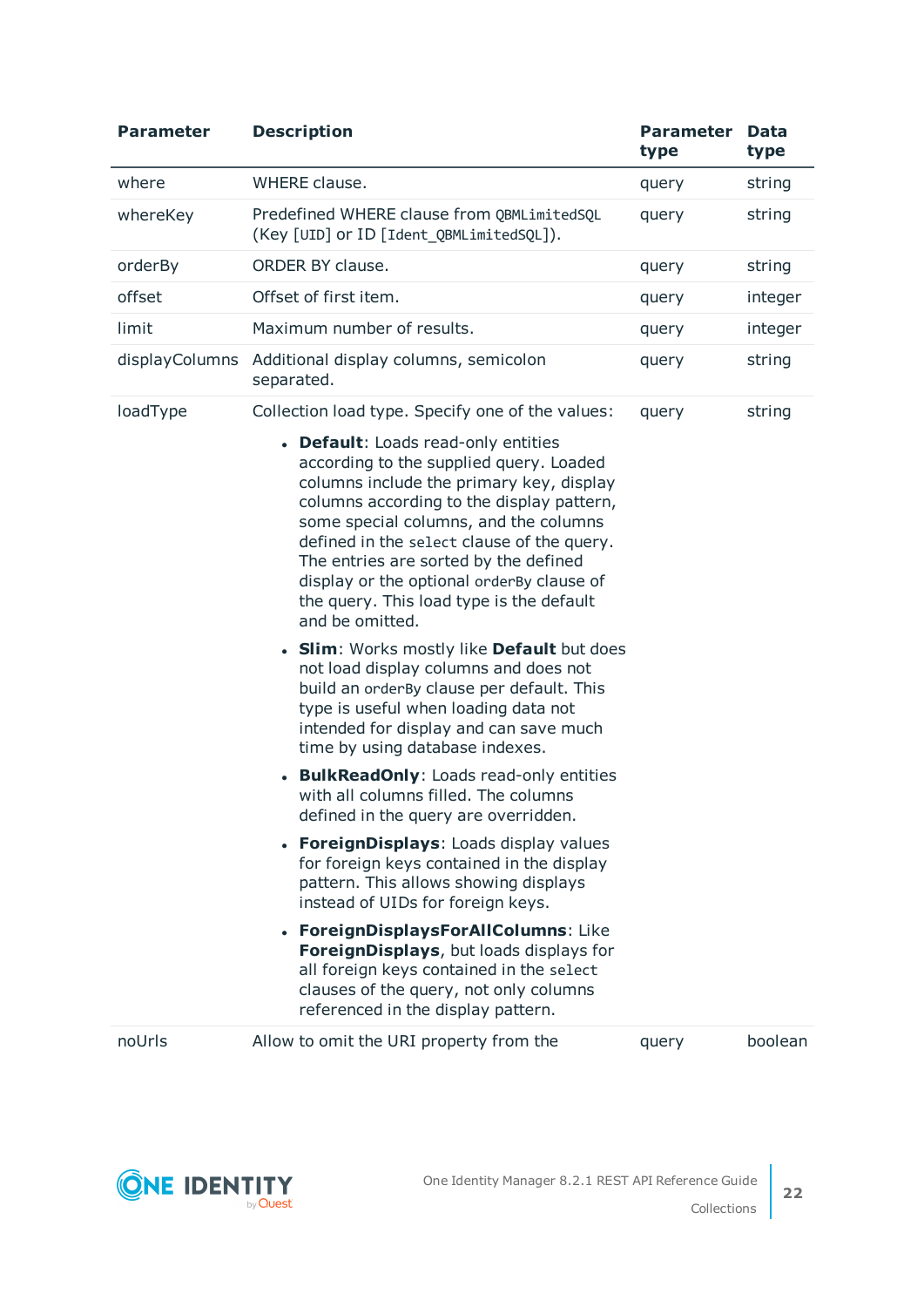| <b>Parameter</b>        | <b>Description</b>                                                                                                    | Parameter<br>type | <b>Data</b><br>type |  |
|-------------------------|-----------------------------------------------------------------------------------------------------------------------|-------------------|---------------------|--|
|                         | response to reduce the response size especially<br>if used while retrieving large M:N tables like<br>PersonHasObject. |                   |                     |  |
| <b>Response schema:</b> |                                                                                                                       |                   |                     |  |
| CollectionEntry {       |                                                                                                                       |                   |                     |  |
| uri(String),            |                                                                                                                       |                   |                     |  |
|                         | display(string, optional),                                                                                            |                   |                     |  |
|                         | longDisplay(string, optional),                                                                                        |                   |                     |  |
|                         | values(SampleValues, optional)                                                                                        |                   |                     |  |
| }                       |                                                                                                                       |                   |                     |  |
| SampleValues {          |                                                                                                                       |                   |                     |  |
|                         |                                                                                                                       |                   |                     |  |

```
StringColumn(string, optional),
IntColumn(integer, optional),
DateColumn(date - time, optional),
BoolColumn (boolean, optional)
```
}

### **Example 1:**

This sample demonstrates the use of the query by example parameters. https://<Hostname>/AppServer/api/entities/Person?lastname=adams&limit=2

#### **Response:**

#### [{

```
"uri": "https://<Hostname>/AppServer/api/entity/Person/7f6bcca9-05dc-4857-
9dc5-eff915590752",
"display": "Adams, Alexander (ALEXANDERA)",
"longDisplay": "Adams, Alexander (ALEXANDERA)",
"values": {
     "CentralAccount": "ALEXANDERA",
     "InternalName": "Adams, Alexander",
```
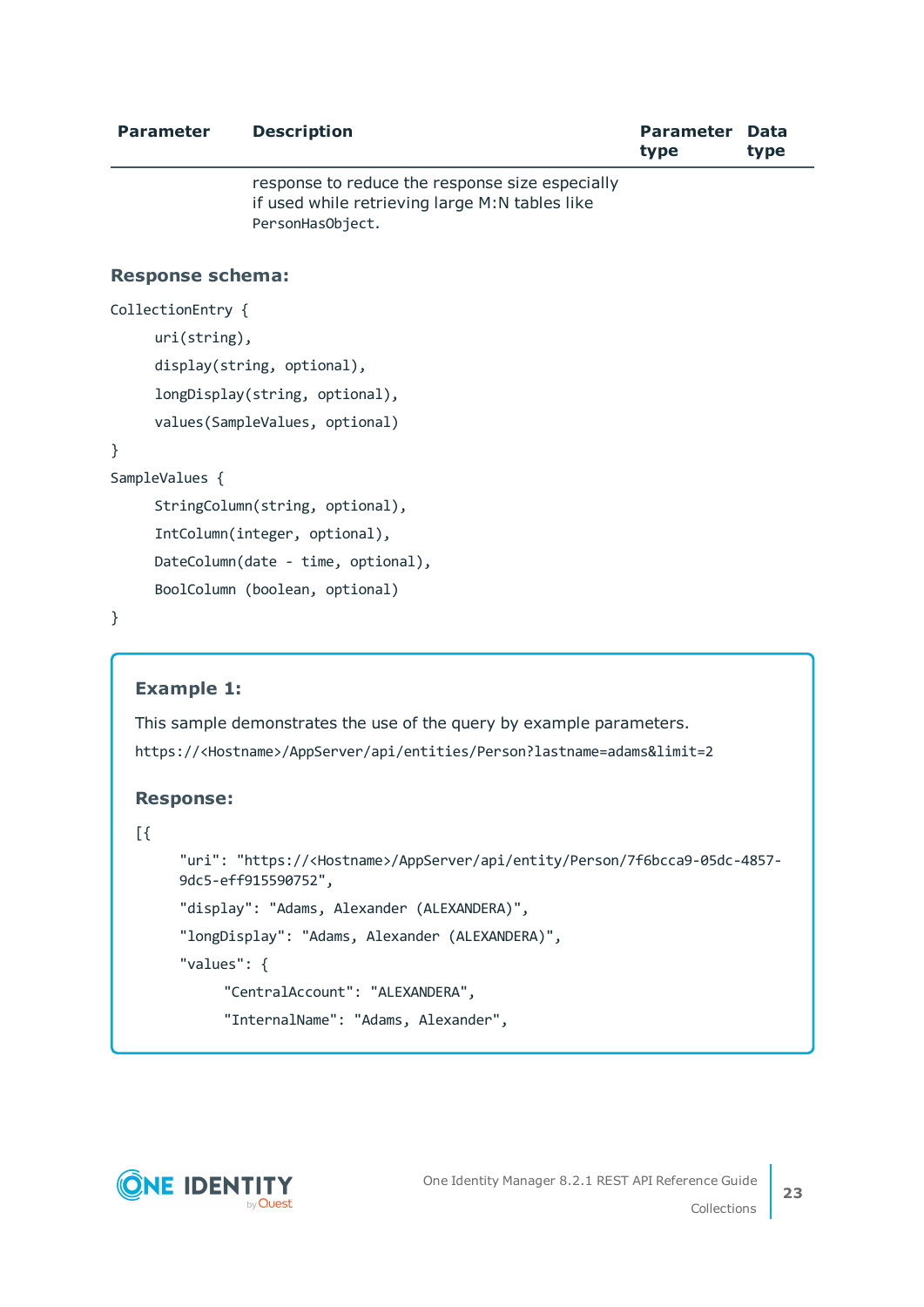```
"UID_Person": "7f6bcca9-05dc-4857-9dc5-eff915590752",
           "XMarkedForDeletion": 0
     }},
     {
     "uri": "https://<Hostname>/AppServer/api/entity/Person/f79c30fd-87bb-4958-
     a812-0683ddcac7c9",
     "display": "Adams, David (DAVIDA)",
     "longDisplay": "Adams, David (DAVIDA)",
     "values": {
           "CentralAccount": "DAVIDA",
           "InternalName": "Adams, David",
           "UID_Person": "f79c30fd-87bb-4958-a812-0683ddcac7c9",
           "XMarkedForDeletion": 0
     }
}]
```
## **Example 2:**

This sample demonstrates the use of the loadType=Slim.

```
https://<Hostname>/AppServer/api/entities/Person?lastname=adams&limit=2&loadType
=Slim
```
### **Response:**

#### [{

```
"uri": "https://<Hostname>/AppServer/api/entity/Person/18e51519-f751-4df6-
8f39-24ed065c80a9",
```
"values": {

```
"UID_Person": "18e51519-f751-4df6-8f39-24ed065c80a9"
```
## }},

{

"uri": "https://<Hostname>/AppServer/api/entity/Person/26822a10-32bb-4268 ac59-36188301b768",

```
"values": {
```
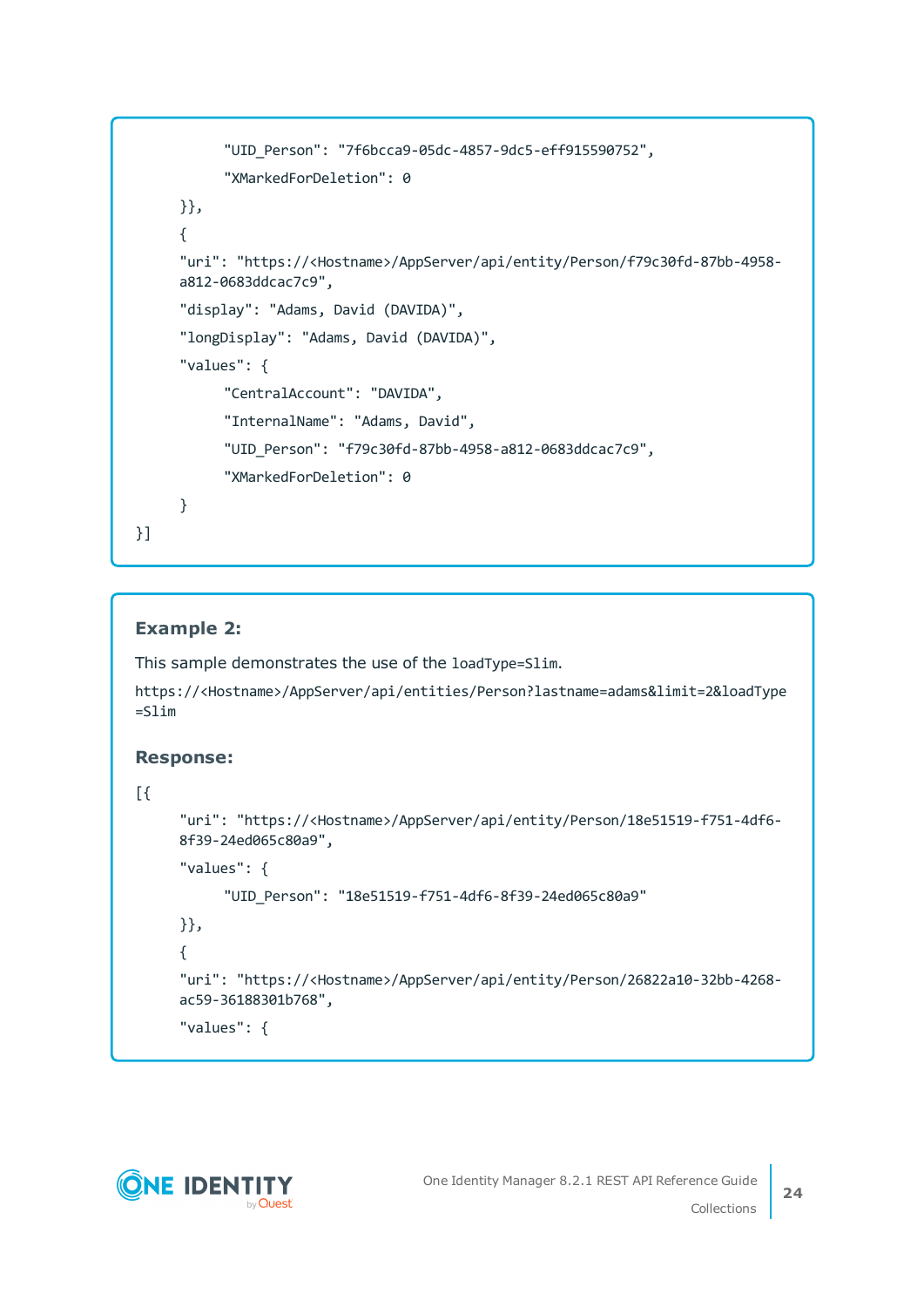```
"UID_Person": "26822a10-32bb-4268-ac59-36188301b768"
```
}]

### **Example 3:**

}

This sample demonstrates the use of the parameter noUrls=true while using the same parameters as in example 2.

```
https://<Hostname>/AppServer/api/entities/Person?lastname=adams&limit=2&loadType
=Slim&noUrls=true
```
#### **Response:**

 $\lceil$ 

```
"values": {
           "UID_Person": "18e51519-f751-4df6-8f39-24ed065c80a9"
     }},
     {
     "values": {
           "UID_Person": "26822a10-32bb-4268-ac59-36188301b768" }
}]
```
## <span id="page-24-0"></span>**Get collection using POST method**

To get a list of entities using the POST method, use the URL <baseURL>/api/entities/{table}.

#### **Table 18: Get collection (GET) request**

| HTTP method | URI                                      | <b>Body</b>                  |
|-------------|------------------------------------------|------------------------------|
| Get         | <baseurl>/api/entities/{table}</baseurl> | {"where": "", "orderBy": ""} |

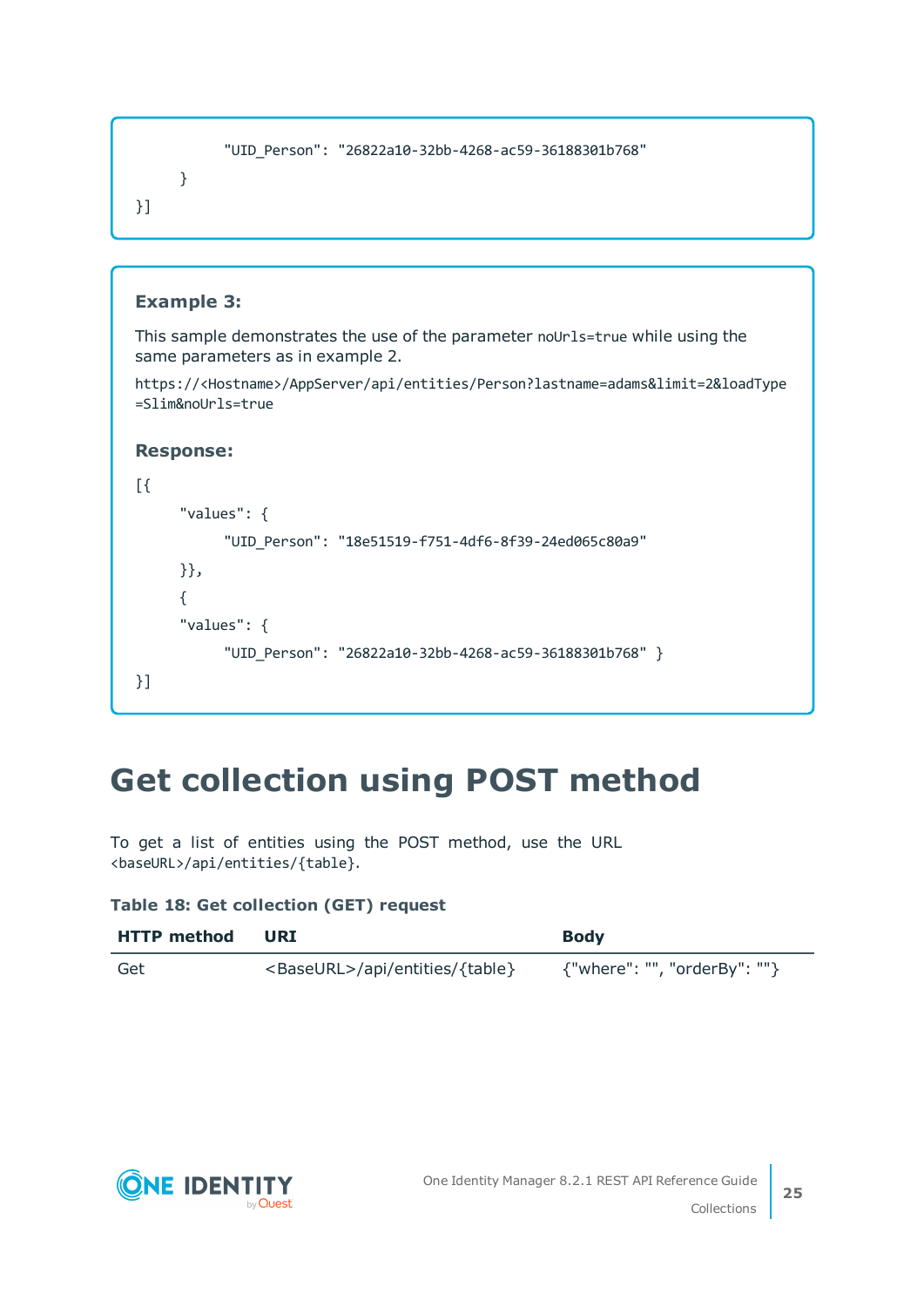| <b>Parameter</b> | <b>Description</b>                                                                                                                                                                                                                                                                                                                                                                                                  | <b>Parameter</b><br>type | <b>Data</b><br>type |
|------------------|---------------------------------------------------------------------------------------------------------------------------------------------------------------------------------------------------------------------------------------------------------------------------------------------------------------------------------------------------------------------------------------------------------------------|--------------------------|---------------------|
| table            | Table name (required).                                                                                                                                                                                                                                                                                                                                                                                              | path                     | string              |
| where            | WHERE clause.                                                                                                                                                                                                                                                                                                                                                                                                       | body                     | string              |
| whereKey         | Predefined WHERE clause from QBMLimitedSQL<br>(Key [UID] or ID [Ident_QBMLimitedSQL]).                                                                                                                                                                                                                                                                                                                              | body                     | string              |
| queryParameters  | Parameters to be used in where or whereKey<br>clause.                                                                                                                                                                                                                                                                                                                                                               | body                     | string              |
| queryByExample   | Sample values to filter the entries.                                                                                                                                                                                                                                                                                                                                                                                | body                     | string              |
| orderBy          | ORDER BY clause.                                                                                                                                                                                                                                                                                                                                                                                                    | body                     | string              |
| offset           | Offset of first item.                                                                                                                                                                                                                                                                                                                                                                                               | body                     | integer             |
| limit            | Maximum number of results.                                                                                                                                                                                                                                                                                                                                                                                          | body                     | integer             |
| displayColumns   | Additional display columns, semicolon<br>separated.                                                                                                                                                                                                                                                                                                                                                                 | body                     | string              |
| loadType         | Collection load type. Specify one of the<br>values:                                                                                                                                                                                                                                                                                                                                                                 | body                     | string              |
|                  | • Default: Loads read-only entities<br>according to the supplied query. Loaded<br>columns include the primary key,<br>display columns according to the display<br>pattern, some special columns, and the<br>columns defined in the select clause of<br>the query. The entries are sorted by the<br>defined display or the optional orderBy<br>clause of the query. This load type is the<br>default and be omitted. |                          |                     |
|                  | <b>Slim:</b> Works mostly like Default but<br>does not load display columns and does<br>not build an orderBy clause per default.<br>This type is useful when loading data not<br>intended for display and can save much<br>time by using database indexes.                                                                                                                                                          |                          |                     |
|                  | <b>BulkReadOnly: Loads read-only</b><br>entities with all columns filled. The<br>columns defined in the query are<br>overridden.                                                                                                                                                                                                                                                                                    |                          |                     |
|                  | • ForeignDisplays: Loads display values<br>for foreign keys contained in the display                                                                                                                                                                                                                                                                                                                                |                          |                     |

## **Table 19: Get collection (GET) parameters**

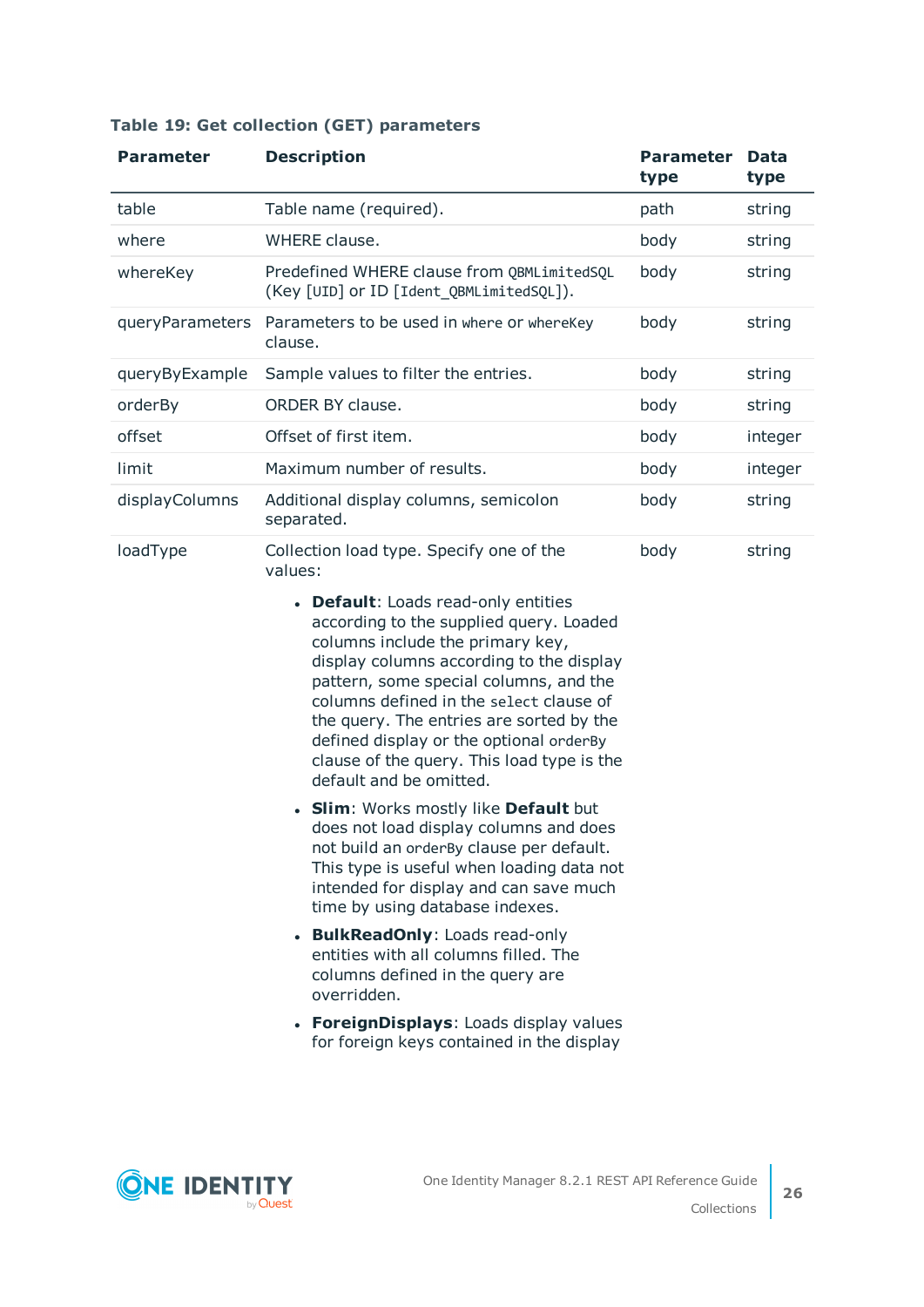| <b>Parameter</b>      | <b>Description</b>                                                                                                                                                                                             | <b>Parameter Data</b><br>type | type    |
|-----------------------|----------------------------------------------------------------------------------------------------------------------------------------------------------------------------------------------------------------|-------------------------------|---------|
|                       | pattern. This allows showing displays<br>instead of UIDs for foreign keys.                                                                                                                                     |                               |         |
|                       | • ForeignDisplaysForAllColumns: Like<br>ForeignDisplays, but loads displays<br>for all foreign keys contained in the<br>select clauses of the query, not only<br>columns referenced in the display<br>pattern. |                               |         |
| noUrls                | Allow to omit the URI property from the<br>response to reduce the response size<br>especially if used while retrieving large M:N<br>tables like PersonHasObject.                                               | body                          | boolean |
| <b>Body schema:</b>   |                                                                                                                                                                                                                |                               |         |
| CollectionQueryParms{ |                                                                                                                                                                                                                |                               |         |
| where string          |                                                                                                                                                                                                                |                               |         |
|                       | WHERE clause.                                                                                                                                                                                                  |                               |         |
|                       | whereKey string                                                                                                                                                                                                |                               |         |
|                       | Predefined WHERE clause from QBMLimitedSQL.                                                                                                                                                                    |                               |         |
|                       | orderBy string                                                                                                                                                                                                 |                               |         |
|                       | ORDER BY clause.                                                                                                                                                                                               |                               |         |
|                       | offset integer                                                                                                                                                                                                 |                               |         |
|                       | Offset of first item.                                                                                                                                                                                          |                               |         |
|                       | limit integer(\$int32)                                                                                                                                                                                         |                               |         |
|                       | Maximum number of results.                                                                                                                                                                                     |                               |         |
|                       | displayColumns []                                                                                                                                                                                              |                               |         |
|                       | loadType string                                                                                                                                                                                                |                               |         |
|                       | default: Default                                                                                                                                                                                               |                               |         |
|                       | Collection load type.                                                                                                                                                                                          |                               |         |
|                       | Enum:                                                                                                                                                                                                          |                               |         |
|                       | Array $[6]$                                                                                                                                                                                                    |                               |         |
|                       | queryParameters {                                                                                                                                                                                              |                               |         |
|                       | Parameters to be used in where or whereKey clause.                                                                                                                                                             |                               |         |
| }                     |                                                                                                                                                                                                                |                               |         |
|                       | queryByExample {                                                                                                                                                                                               |                               |         |

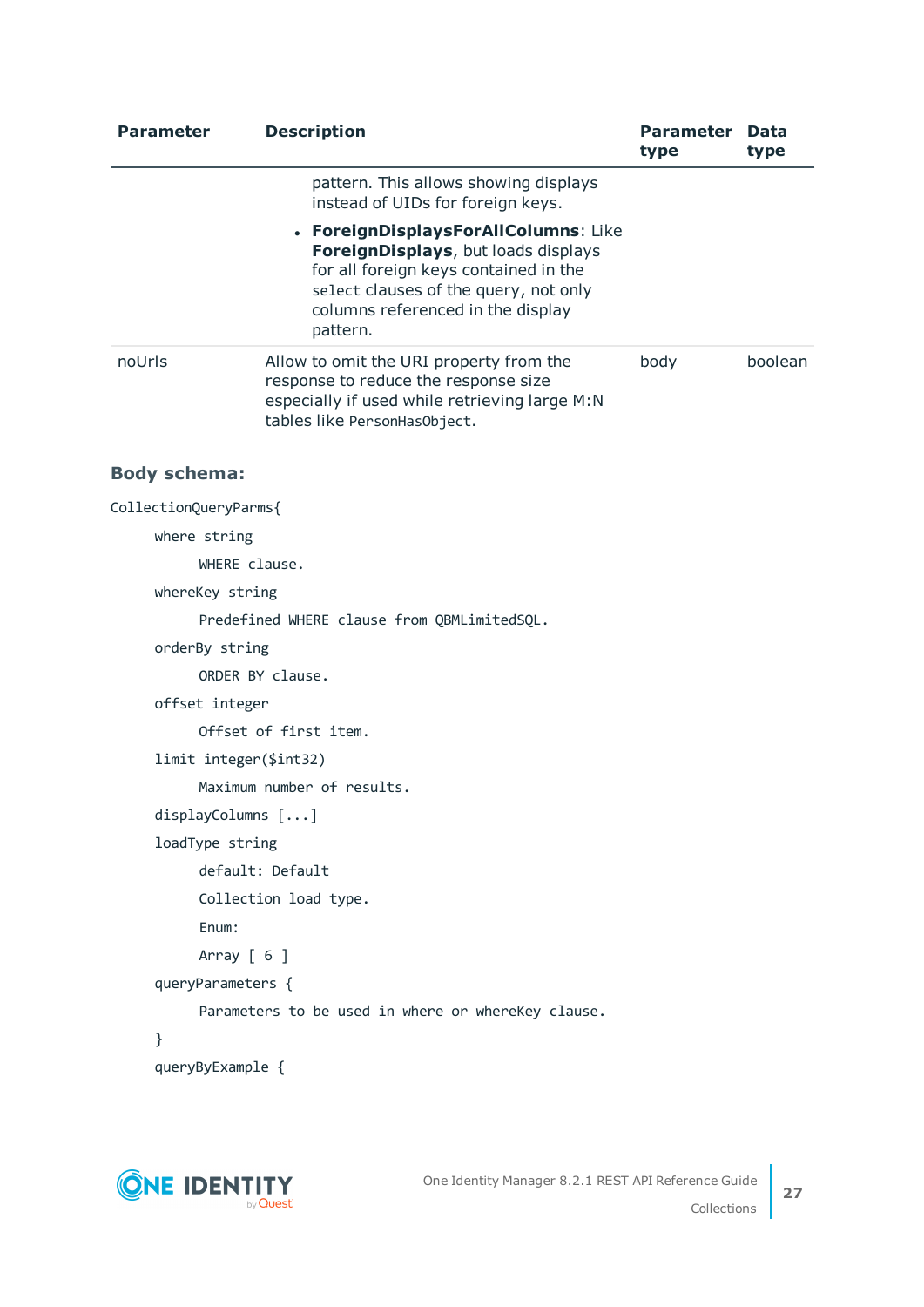```
Sample values to filter the entries.
     }
     noUrls boolean
          Do not return URLs for the entries.
}
```
#### **Response schema:**

```
CollectionEntry {
     uri(string),
     display(string, optional),
     longDisplay(string, optional),
     values(SampleValues, optional)
}
SampleValues {
     StringColumn(string, optional),
     IntColumn(integer, optional),
     DateColumn(date - time, optional),
```

```
BoolColumn (boolean, optional)
```
### **Example: Body**

{

```
"where": "string",
"whereKey": "string",
"orderBy": "string",
"offset": 0,
"limit": 0,
"displayColumns": [
     "string"
],
"loadType": "Default",
"queryParameters": {
     "lastname": "Miller",
```
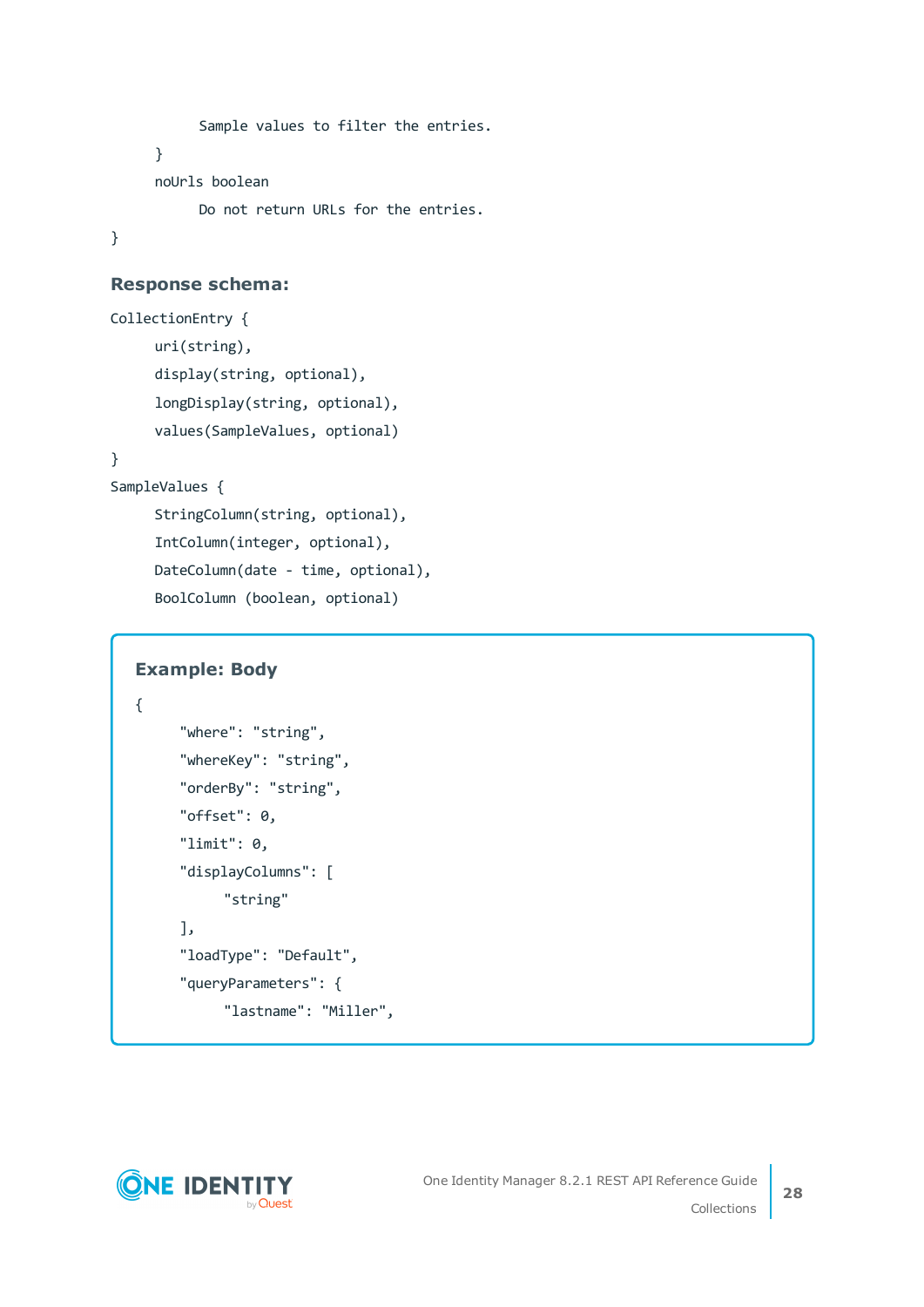```
"age": 42
     },
     "queryByExample": {
           "lastname": "Einstein",
           "firstname": "Albert"
     },
     "noUrls": true
}
```
## **Example 1:**

This sample demonstrates the use of the where and orderBy parameters in the body. https://<Hostname>/AppServer/api/entities/Person?limit=2

### **Body:**

```
{
```
"where": "UID\_Department in (Select UID\_Department from Department where DepartmentName = 'Service & Support')",

```
"orderBy": "LastName ASC, FirstName DESC"
```

```
}
```
## **Response:**

## [{

```
"uri": "https://<Hostname>/AppServer/api/entity/Person/20bac746-2121-4b24-
a4dc-918b69584272",
"display": "Ackermann, Steffen (STEFFENA)",
"longDisplay": "Ackermann, Steffen (STEFFENA)",
"values": {
     "CentralAccount": "STEFFENA",
     "FirstName": "Steffen",
     "InternalName": "Ackermann, Steffen",
     "LastName": "Ackermann",
```
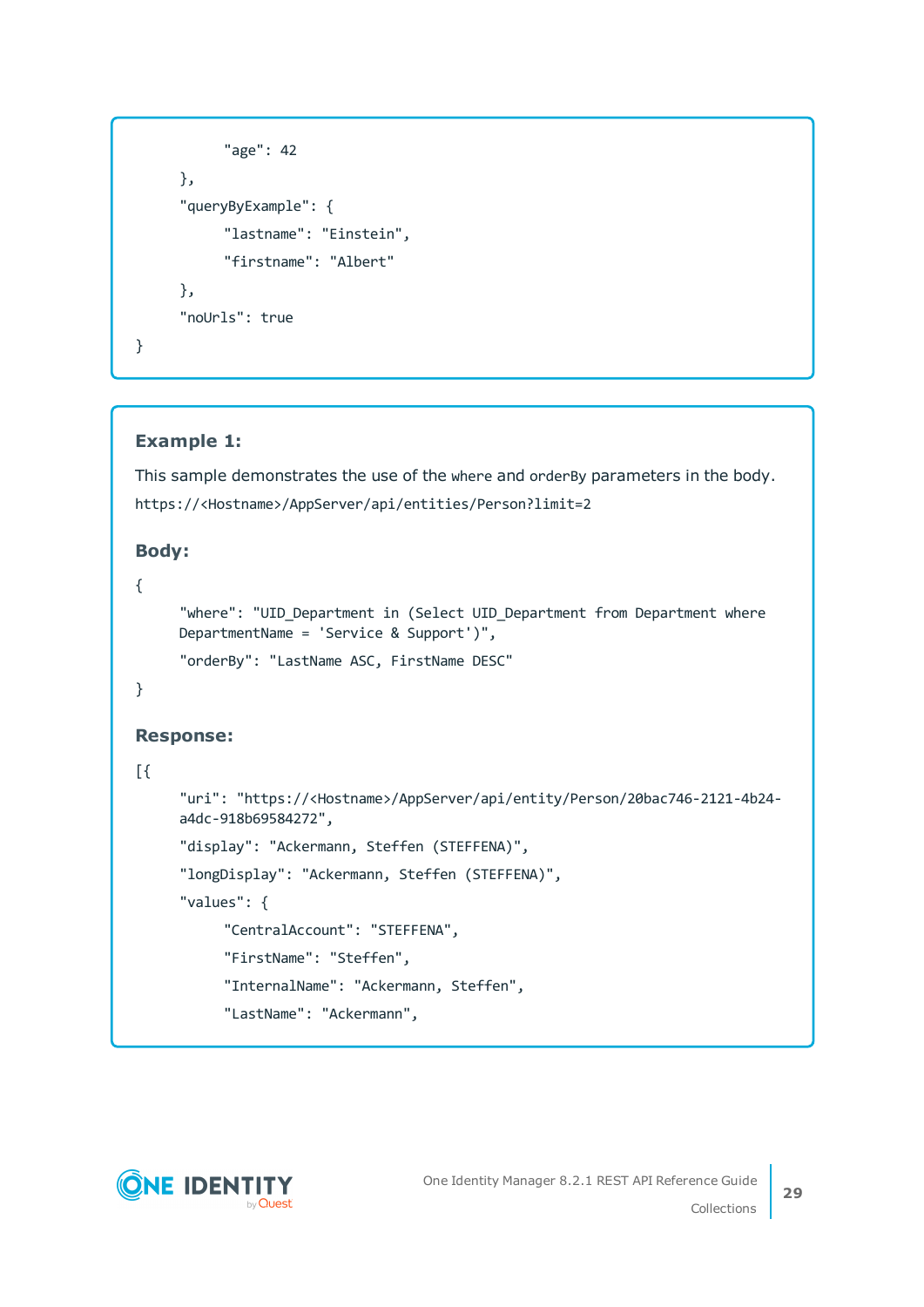```
"UID_Person": "20bac746-2121-4b24-a4dc-918b69584272",
     "XMarkedForDeletion": 0
}},
{
"uri": "https://<Hostname>/AppServer/api/entity/Person/f45092af-4725-4f99-
b87c-00de84b7dcd7",
"display": "Becker, Robert (ROBERTB4)",
"longDisplay": "Becker, Robert (ROBERTB4)",
"values": {
     "CentralAccount": "ROBERTB4",
     "FirstName": "Robert",
     "InternalName": "Becker, Robert",
     "LastName": "Becker",
     "UID_Person": "f45092af-4725-4f99-b87c-00de84b7dcd7",
     "XMarkedForDeletion": 0
}
```
### **Example 2:**

This sample demonstrates the use of the parameter noUrls=true while using the same parameters as in example 1.

```
https://<Hostname>/AppServer/api/entities/Person?limit=2&noUrls=true
```
### **Body:**

{

}]

```
"where": "UID_Department in (Select UID_Department from Department where
DepartmentName = 'Service & Support')",
"orderBy": "LastName ASC, FirstName DESC"
```
### **Response:**

[{

}

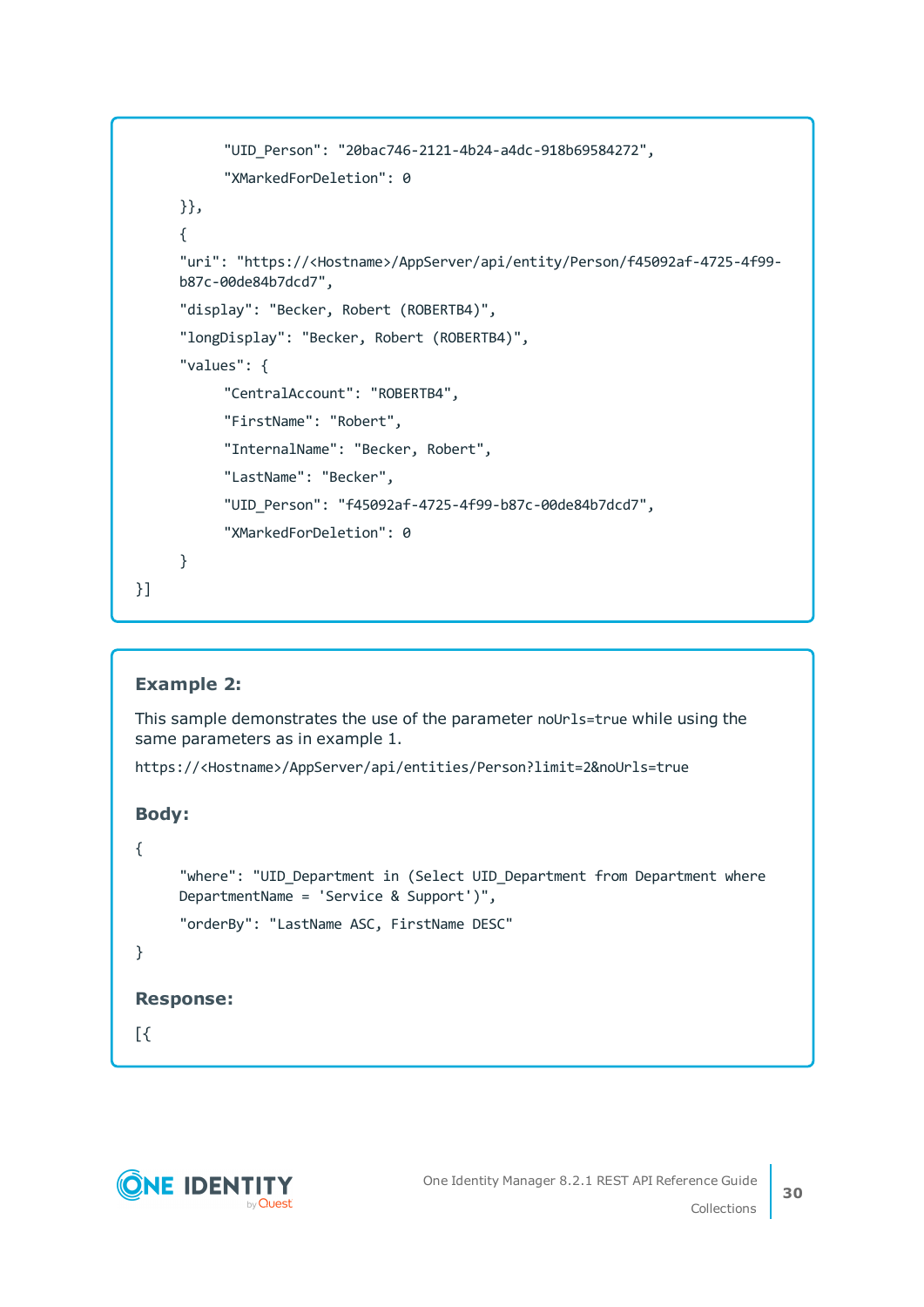```
"display": "Ackermann, Steffen (STEFFENA)",
     "longDisplay": "Ackermann, Steffen (STEFFENA)",
     "values": {
          "CentralAccount": "STEFFENA",
          "FirstName": "Steffen",
          "InternalName": "Ackermann, Steffen",
          "LastName": "Ackermann",
          "UID_Person": "20bac746-2121-4b24-a4dc-918b69584272",
          "XMarkedForDeletion": 0
     }},
     {
     "display": "Becker, Robert (ROBERTB4)",
     "longDisplay": "Becker, Robert (ROBERTB4)",
     "values": {
          "CentralAccount": "ROBERTB4",
          "FirstName": "Robert",
          "InternalName": "Becker, Robert",
          "LastName": "Becker",
          "UID_Person": "f45092af-4725-4f99-b87c-00de84b7dcd7",
          "XMarkedForDeletion": 0
     }
}]
```
## <span id="page-30-0"></span>**Get count of collection using GET method**

To get only the count for a list of entities using the GET method, use the URL <baseURL>/api/entities/{table}/count.

Query parameters to be used in WHERE clauses and predefined WHERE clauses can be provided in the form @paramname=value. Per default they have the type string. Additionally, it is possible to pass the type with the name: @otherParam[int]=3. Types originate from DbVal class.

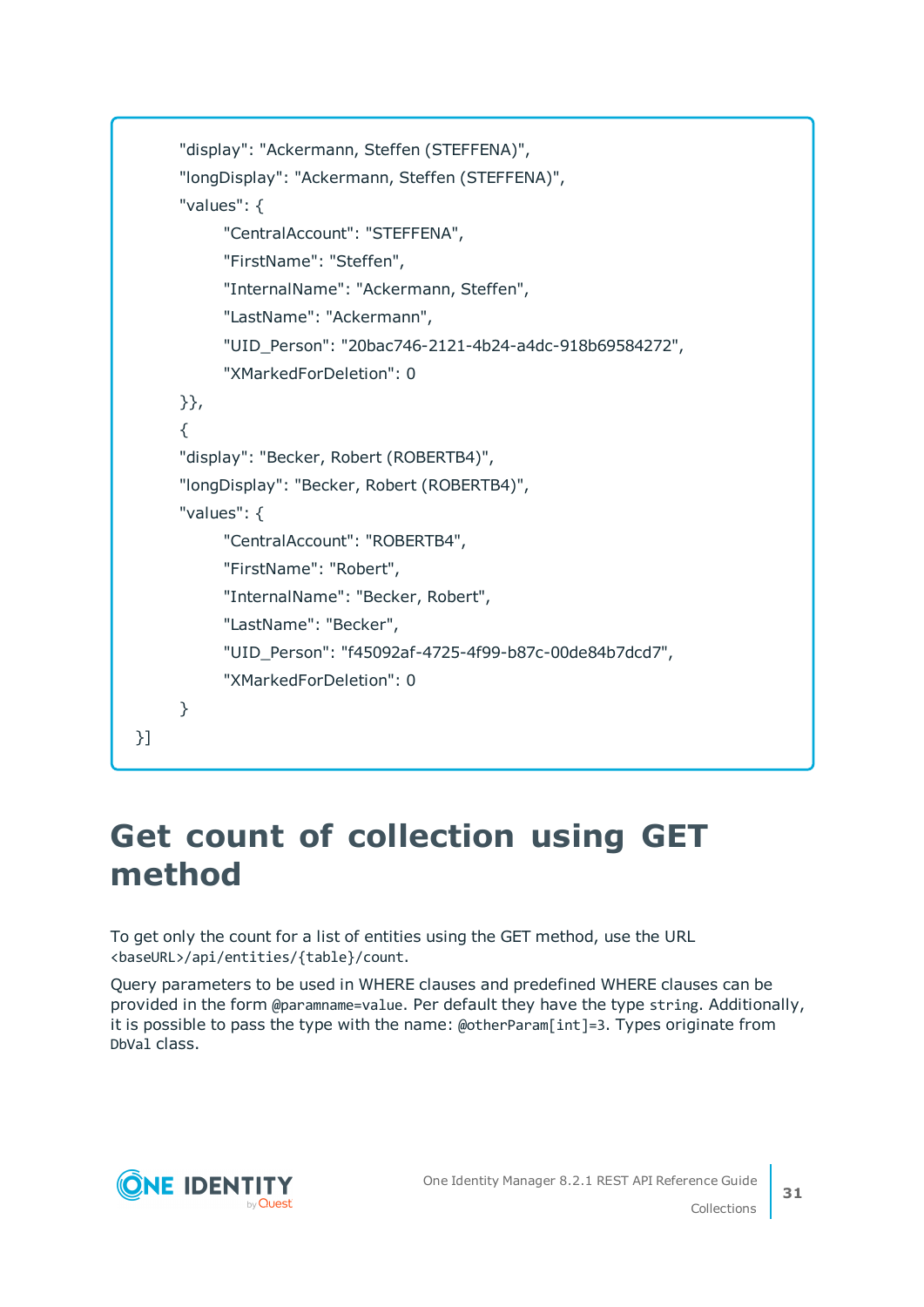#### **Table 20: Get count of collection (GET) request**

| <b>HTTP</b> method | URI                                            | <b>Body</b> |
|--------------------|------------------------------------------------|-------------|
| Get                | <baseurl>/api/entities/{table}/count</baseurl> | None        |

#### **Table 21: Get count of collection (GET) parameters**

| <b>Parameter</b> | <b>Description</b>                                                                     | <b>Parameter</b><br>type | Data<br>type |
|------------------|----------------------------------------------------------------------------------------|--------------------------|--------------|
| table            | Table name (required).                                                                 | path                     | string       |
| where            | WHERE clause.                                                                          | query                    | string       |
| whereKey         | Predefined WHERE clause from QBMLimitedSQL (Key<br>[UID] or ID [Ident QBMLimitedSQL]). | query                    | string       |

#### **Response schema:**

Count(integer)

#### **Example:**

This sample demonstrates the use of the query by example parameters.

https://<Hostname>/AppServer/api/entities/Person/count?lastname=adams

#### **Response:**

2

## <span id="page-31-0"></span>**Get count of collection using POST method**

To get only the count for a list of entities using the POST method, use the URL <baseURL>/api/entities/{table}/count.

## **Table 22: Get count of collection (POST) request**

| <b>HTTP</b> method | URI                                            | <b>Body</b>           |
|--------------------|------------------------------------------------|-----------------------|
| Get                | <baseurl>/api/entities/{table}/count</baseurl> | $\{$ "where": "" $\}$ |

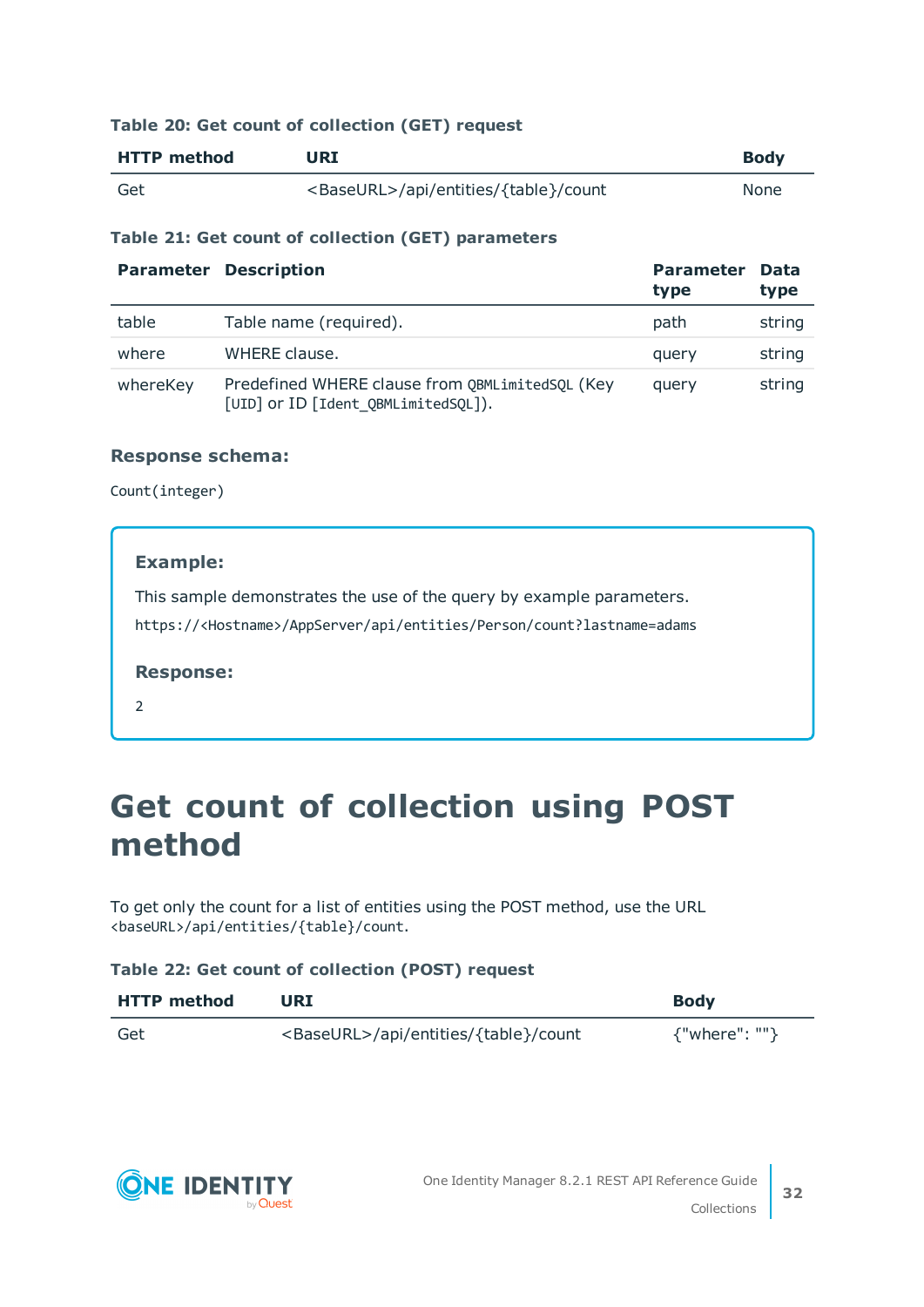| <b>Parameter</b> | <b>Description</b>                                                                     | <b>Parameter</b><br>type | <b>Data</b><br>type |
|------------------|----------------------------------------------------------------------------------------|--------------------------|---------------------|
| table            | Table name (required).                                                                 | path                     | string              |
| where            | WHERE clause.                                                                          | body                     | string              |
| whereKey         | Predefined WHERE clause from OBMLimitedSQL<br>(Key [UID] or ID [Ident QBMLimitedSQL]). | body                     | string              |
|                  | queryParameters Parameters to be used in where or whereKey<br>clause.                  | body                     | string              |
| queryByExample   | Sample values to filter the entries.                                                   | body                     | string              |

#### **Table 23: Get count of collection (POST) parameters**

#### **Body schema:**

```
CollectionQueryCountParms{
     where string
          WHERE clause.
     whereKey string
          Predefined WHERE clause from QBMLimitedSQL.
     queryParameters {
          Parameters to be used in where or whereKey clause.
     }
     queryByExample {
          Sample values to filter the entries.
     }
```
### **Response schema:**

Count(integer)

}

```
Example: Body
{
     "where": "string",
     "whereKey": "string",
```

```
"queryParameters": {
```
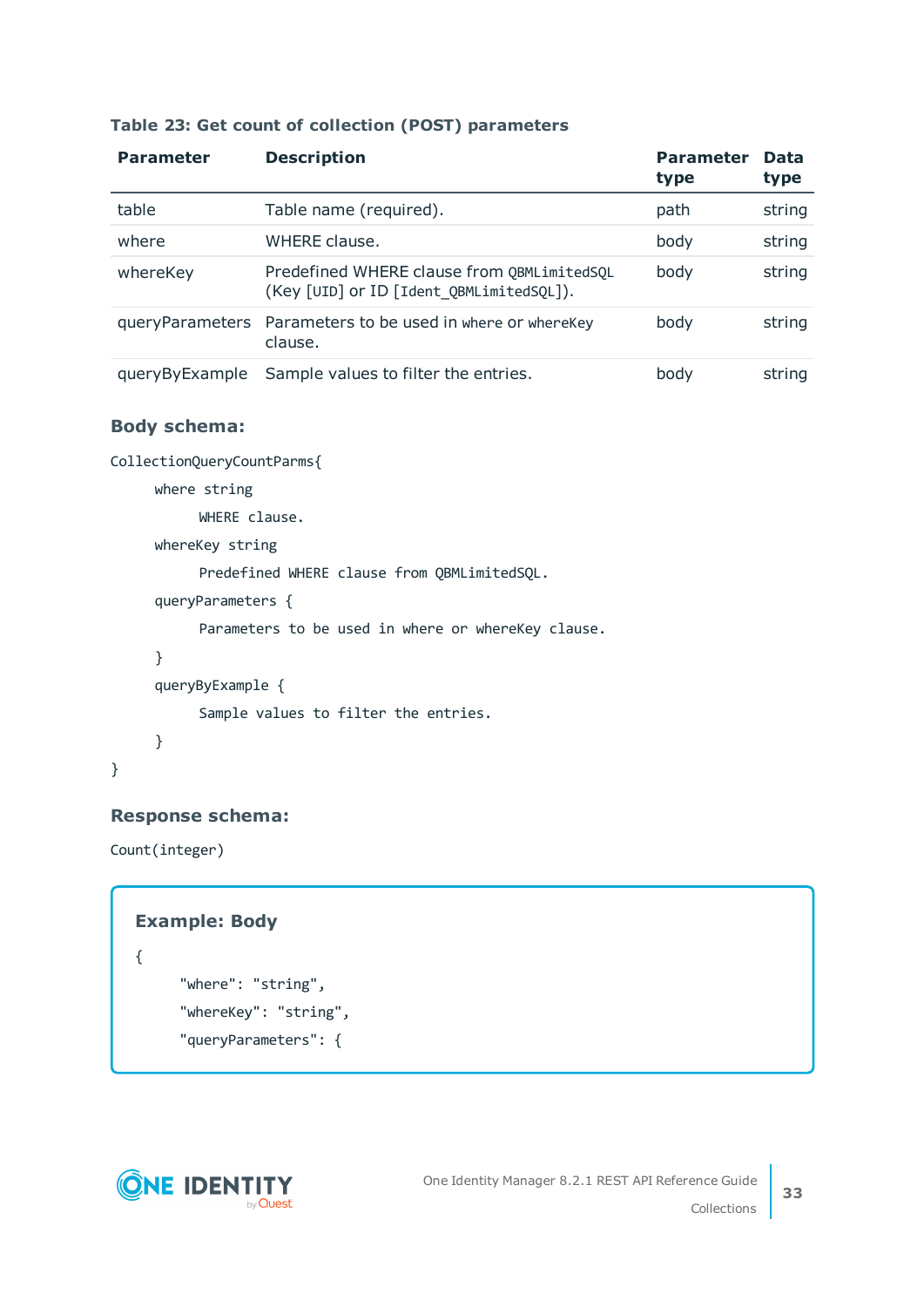```
"lastname": "Miller",
           "age": 42
     },
     "queryByExample": {
           "lastname": "Einstein",
           "firstname": "Albert"
     }
}
```
### **Example:**

https://<Hostname>/AppServer/api/entities/Person/count

## **Body:**

{"where": "LastName=adams"}

### **Response:**

2

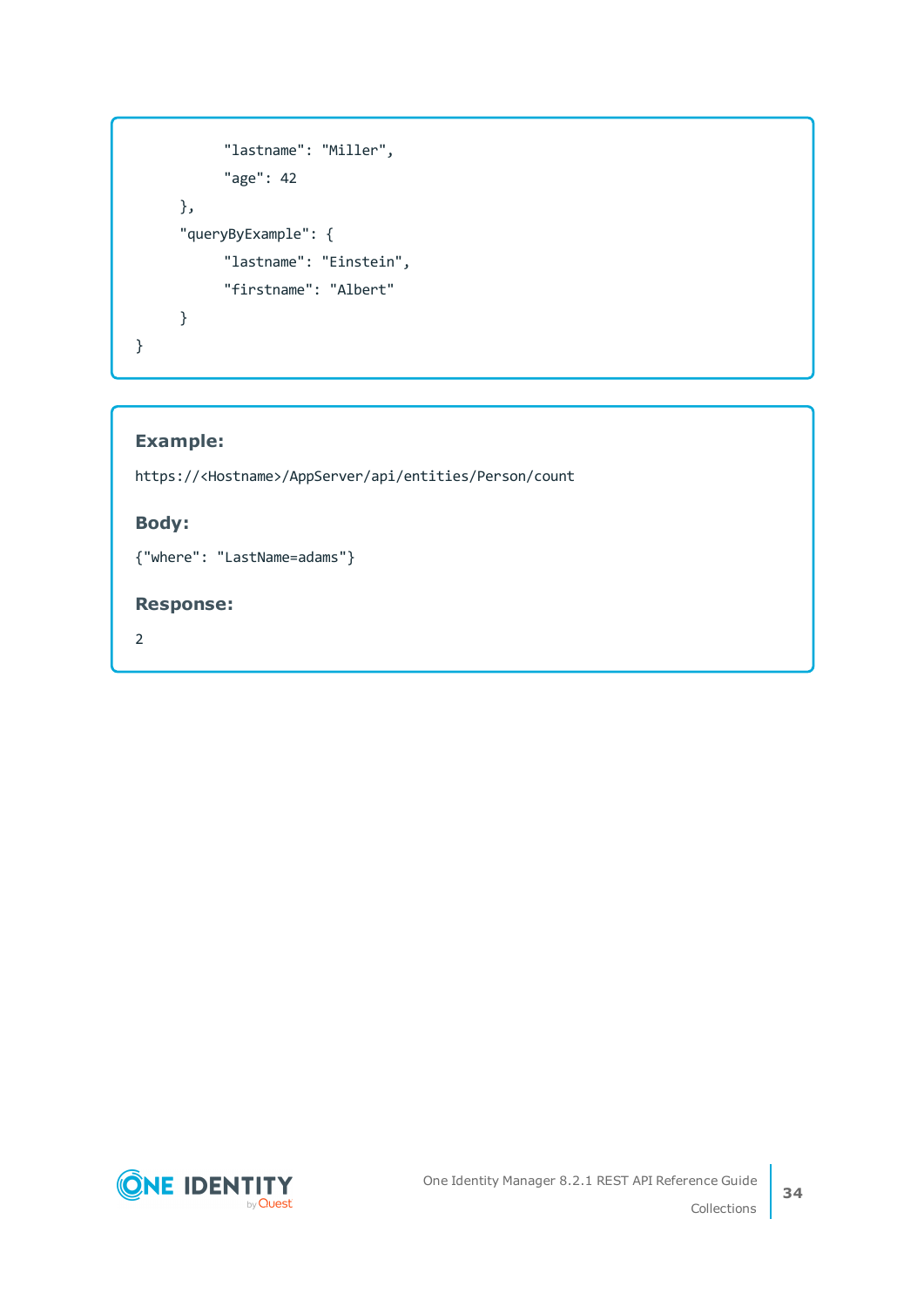# **Single entities**

<span id="page-34-0"></span>The following APIs are used to handle entities of One Identity Manager. You can create, read, update, and delete single entities as well as call methods of an entity and generate events.

#### **Detailed information about this topic**

- [Create](#page-34-1) a single entity on page 35
- Create a batch of single [entities](#page-36-0) on page 37
- $\cdot$  Get a [single](#page-39-0) entity on page 40
- [Change](#page-41-0) a single entity on page 42
- [Change](#page-42-0) a batch of single entities
- [Delete](#page-46-0) a single entity on page 47
- $\bullet$  Delete a batch of single [entities](#page-47-0) on page 48
- Call a [method](#page-48-0) on an entity on page 49
- <span id="page-34-1"></span> $\cdot$  [Generate](#page-50-0) an event for an entity on page 51

## **Create a single entity**

To create a single entity, use the URL <br/>baseURL>/api/entity/{table}.

#### **Table 24: Create single entity request**

| <b>HTTP</b><br>method | URI                                         | <b>Body</b>                                                                                    |
|-----------------------|---------------------------------------------|------------------------------------------------------------------------------------------------|
| Post                  | <baseurl>/api/entity/<br/>{table}</baseurl> | $\{$ "values": $\{$<br>"StringColumn": "string",<br>"IntColumn": 0,<br>"DateColumn": "2016-05- |

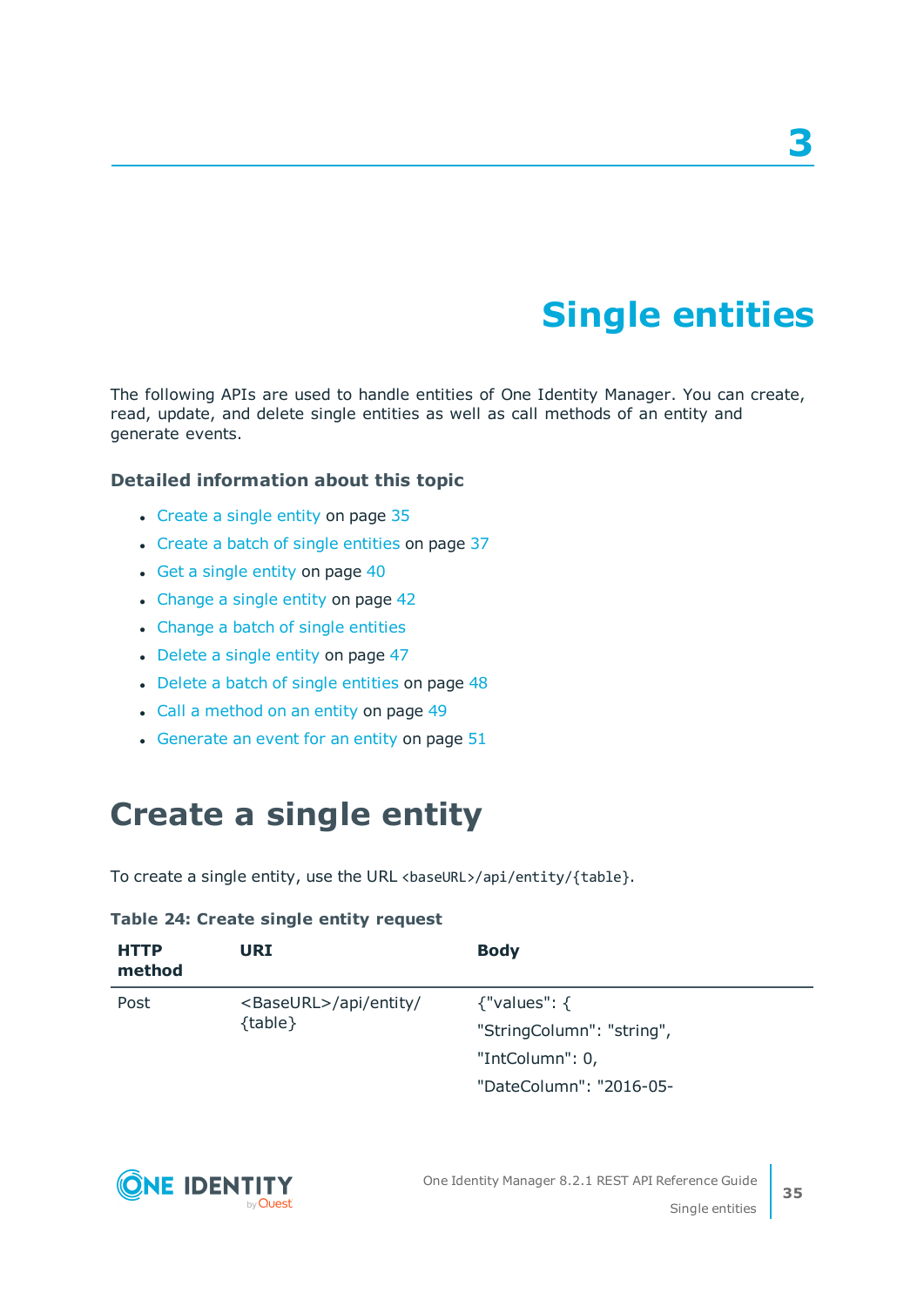| <b>HTTP</b><br>method | URI | <b>Body</b>        |
|-----------------------|-----|--------------------|
|                       |     | 19T11:21:33.579Z", |
|                       |     | "BoolColumn": True |
|                       |     |                    |
|                       |     |                    |

#### **Table 25: Create single entity parameters**

| <b>Parameter</b> | <b>Description</b>     | <b>Parameter type</b> | Data type    |
|------------------|------------------------|-----------------------|--------------|
| table            | Table name (required). | path                  | string       |
| values           | Values to set.         | body                  | SampleValues |

### **Body schema:**

```
SingleChangeBody {
```

```
values(SampleValues, optional)
```

```
}
```

```
SampleValues {
```

```
StringColumn(string, optional),
IntColumn(integer, optional),
DateColumn(date - time, optional),
BoolColumn (boolean, optional)
```
}

#### **Response schema:**

```
CreateSingleResult {
     uid (string, optional),
     uri (string, optional)
```
}

#### **Example:**

https://<Hostname>/AppServer/api/entity/Person

#### **Body:**

{

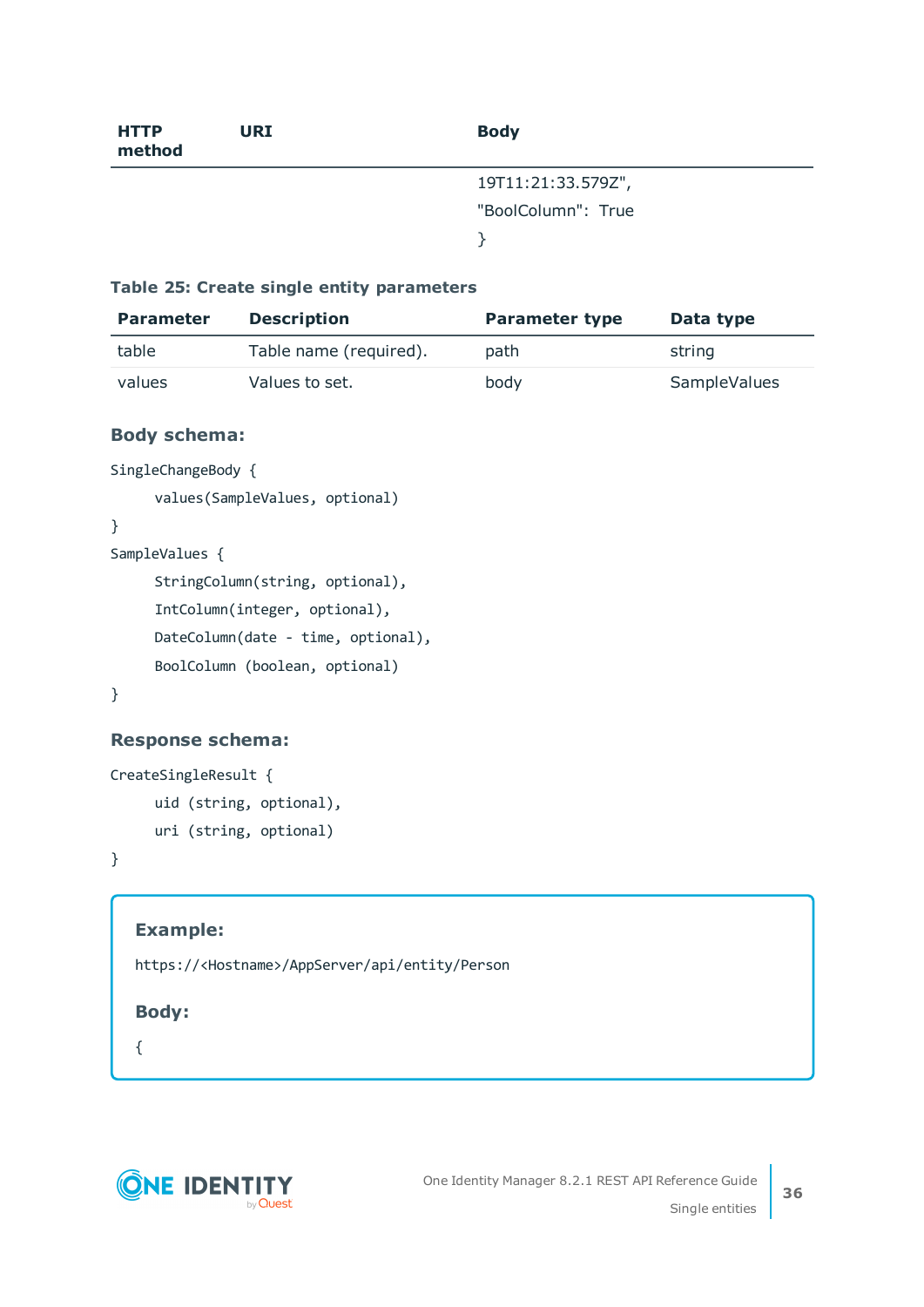```
"values": {
          "FirstName": "Jeremia",
          "LastName": "Bodewell",
          "IsExternal": True,
          "BirthDate": "1993-05-14",
          "Gender": 1
     }
}
Response:
{
     "uid": "83b10e84-c64e-4f9f-9ecb-2d0d7c94e8ec",
     "uri": "https://<Hostname>/AppServer/api/entity/Person/83b10e84-c64e-4f9f-
     9ecb-2d0d7c94e8ec"
}
```
## <span id="page-36-0"></span>**Create a batch of single entities**

To create a batch single entity, use the URL <br/>baseURL>/api/entities.

| <b>HTTP</b><br>method | URI                              | <b>Body</b>                              |
|-----------------------|----------------------------------|------------------------------------------|
| Post                  | <baseurl>/api/entities</baseurl> | ₹                                        |
|                       |                                  | "entities": [                            |
|                       |                                  | ₹                                        |
|                       |                                  | "table": "string",                       |
|                       |                                  | "values": $\{$                           |
|                       |                                  | "StringColumn": "string",                |
|                       |                                  | "IntColumn": 0,                          |
|                       |                                  | "DateColumn": "2016-0519T11:21:33.579Z", |
|                       |                                  | "DoubleColumn": 3.14,                    |
|                       |                                  | "BoolColumn": true                       |

#### **Table 26: Create a batch of single entities request**

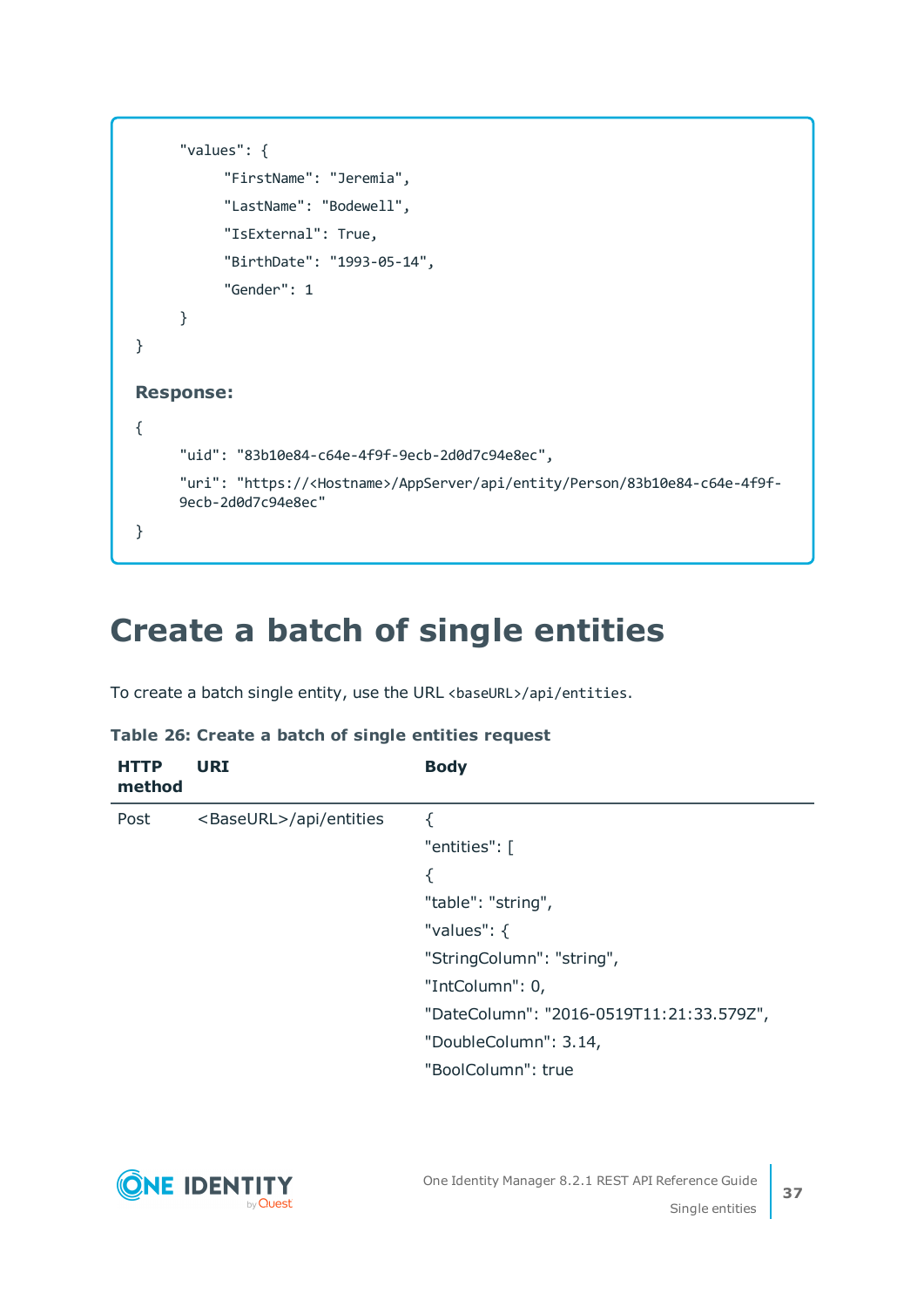| HTTP<br>method | <b>URI</b> | <b>Body</b> |
|----------------|------------|-------------|
|                |            |             |
|                |            |             |
|                |            |             |
|                |            |             |
|                |            |             |

#### **Table 27: Create a batch of single entities parameters**

|                         | <b>Parameter Description</b>                | Parameter type Data type |                     |
|-------------------------|---------------------------------------------|--------------------------|---------------------|
| entities                | List of entities to create (required). Body |                          | array[InsertEntity] |
| <b>Body schema:</b>     |                                             |                          |                     |
| BulkChangeBodyInsert {  |                                             |                          |                     |
|                         | entities(array[InsertEntity])               |                          |                     |
| }                       |                                             |                          |                     |
| InsertEntity {          |                                             |                          |                     |
| table(string),          |                                             |                          |                     |
|                         | values(SampleValues, optional)              |                          |                     |
| }                       |                                             |                          |                     |
| SampleValues {          |                                             |                          |                     |
|                         | StringColumn(string, optional),             |                          |                     |
|                         | IntColumn(integer, optional),               |                          |                     |
|                         | DateColumn(date - time, optional),          |                          |                     |
|                         | BoolColumn (boolean, optional)              |                          |                     |
| }                       |                                             |                          |                     |
| <b>Response schema:</b> |                                             |                          |                     |
| CreateBulkResult {      |                                             |                          |                     |
|                         | entities(Array[UidAndUri])                  |                          |                     |
| UidAndUri {             |                                             |                          |                     |

```
uid (string, optional),
uri (string, optional)
```
}

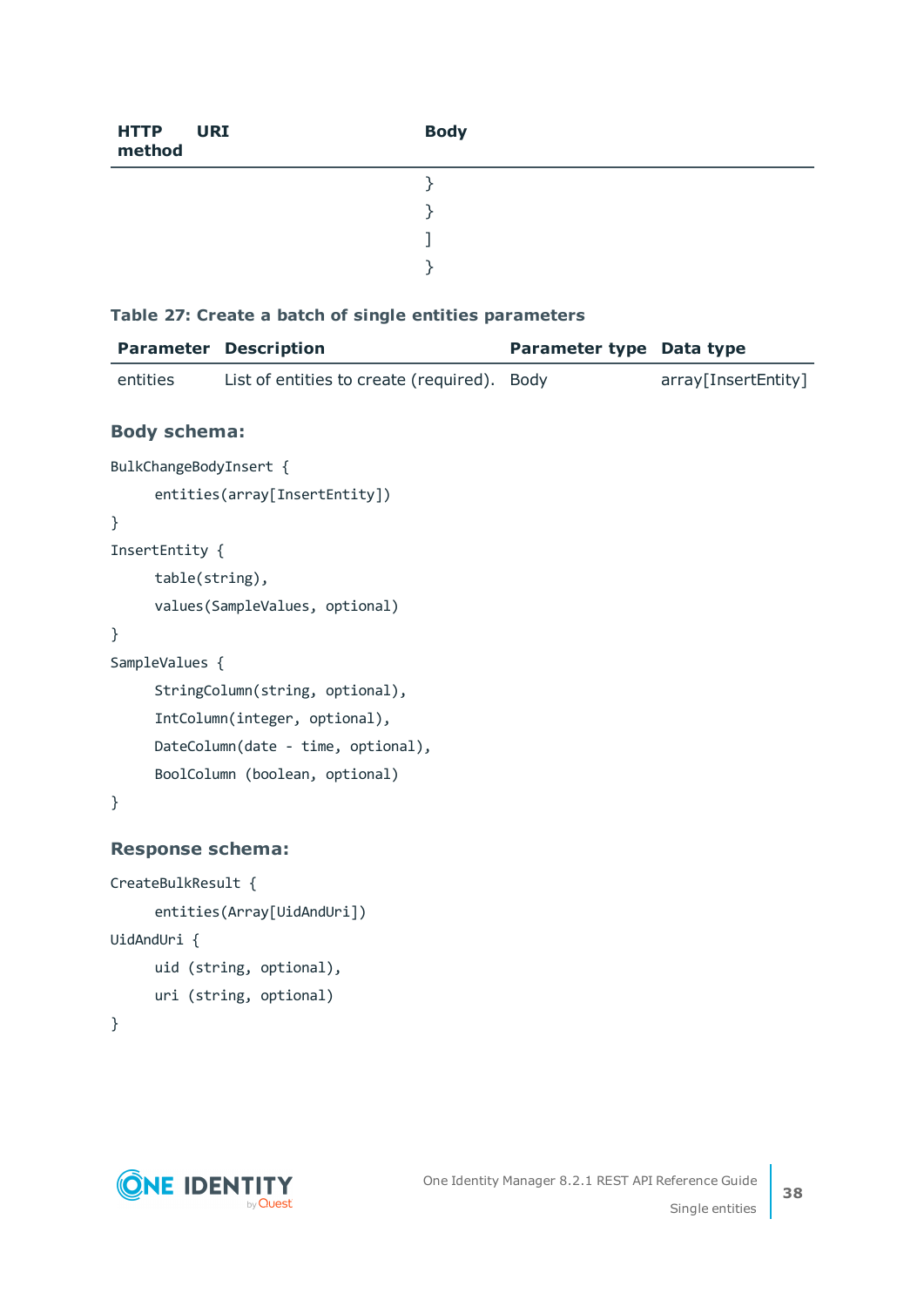## **Example:**

```
https://<Hostname>/AppServer/api/entities
```
## **Body:**

```
{
     "entities": [
           {
           "table": "Person",
           "values": {
                "FirstName": "Jeremia",
                "LastName": "Bodewell",
                "IsExternal": True,
                "BirthDate": "1993-05-14",
                "Gender": 1
                }
           },
           {
           "table": "Person",
           "values": {
                "FirstName": "Rose",
                "LastName": "Gladstone",
                "IsExternal": False,
                "BirthDate": "1991-03-21",
                "Gender": 2
                }
           }
     ]
}
Response:
{
     "entities": [
```
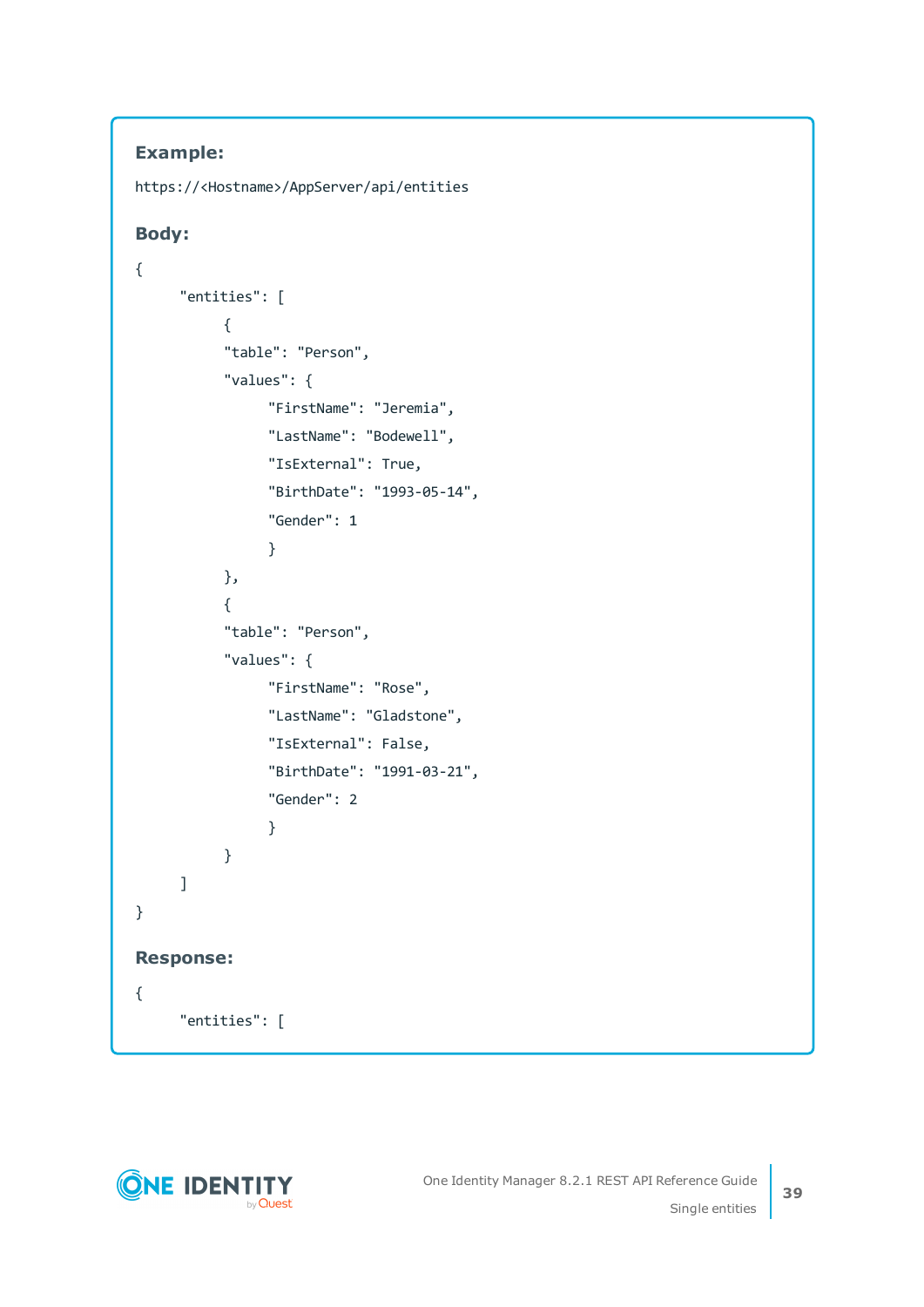

## <span id="page-39-0"></span>**Get a single entity**

To get a single entity, use the URL <br/>baseURL>/api/entity/{table}/{uid}.

### **Table 28: Get single entity request**

| <b>HTTP</b> method | URI                                          | <b>Body</b> |
|--------------------|----------------------------------------------|-------------|
| Get                | <baseurl>/api/entity/{table}/{uid}</baseurl> | <b>None</b> |

### **Table 29: Get single entity parameters**

| <b>Parameter</b> | <b>Description</b>              | <b>Parameter type</b> | Data type |
|------------------|---------------------------------|-----------------------|-----------|
| table            | Table name (required).          | path                  | string    |
| uid              | GUID of this entity (required). | path                  | string    |

### **Response schema:**

```
SingleEntry {
     uri (string),
     uid (string, optional),
     display (string, optional),
     values (SampleValues, optional),
     links (Array[Link], optional)
```
}

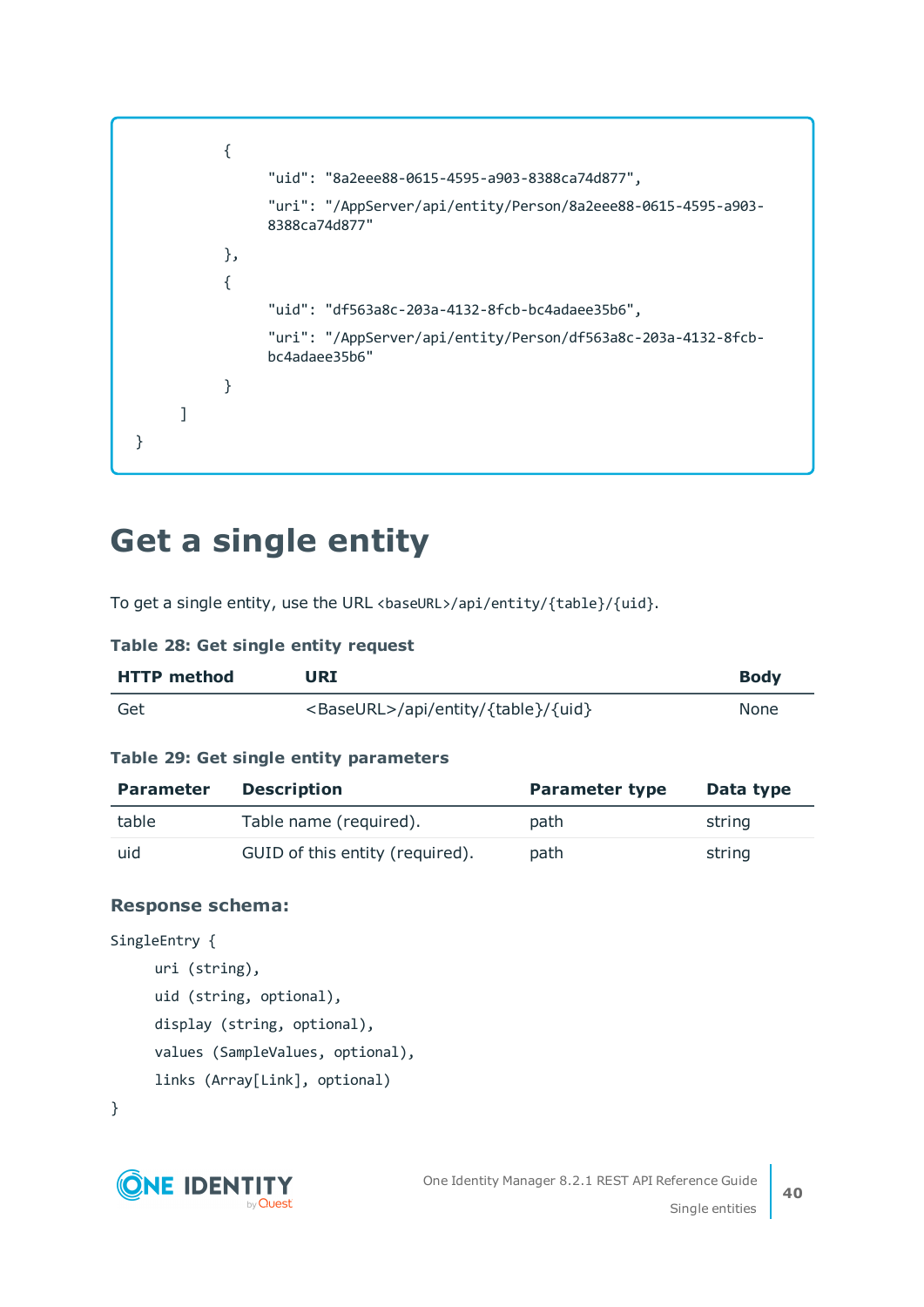```
SampleValues {
     StringColumn (string, optional),
     IntColumn (integer, optional),
     DateColumn (date-time, optional),
     BoolColumn (boolean, optional)
}
Link {
     name (string, optional)
```
}

#### **Example:**

```
https://<Hostname>/AppServer/api/entity/Person/83b10e84-c64e-4f9f-9ecb-
2d0d7c94e8ec
```
#### **Response:**

{

```
"uri": "https://<Hostname>/AppServer/api/entity/Person/83b10e84-c64e-4f9f-
9ecb-2d0d7c94e8ec",
"display": "Bodewell, Jeremia (JEREMIAB)",
"values": {
     "ApprovalState": 0,
     "AuthentifierLogins": "",
     "BirthDate": "1993-05-14T00:00:00.0000000Z",
     "Building": "",
     "CanonicalName": "",
     "CentralAccount": "JEREMIAB",
     "CentralPassword": "",
     "CentralSAPAccount": "BODEWELJ",
     ...
     "XObjectKey": "<Key><T>Person</T><P>83b10e84-c64e-4f9f-9ecb-
     2d0d7c94e8ec</P></Key>",
     "XTouched": "",
     "XUserInserted": "<user name>",
```
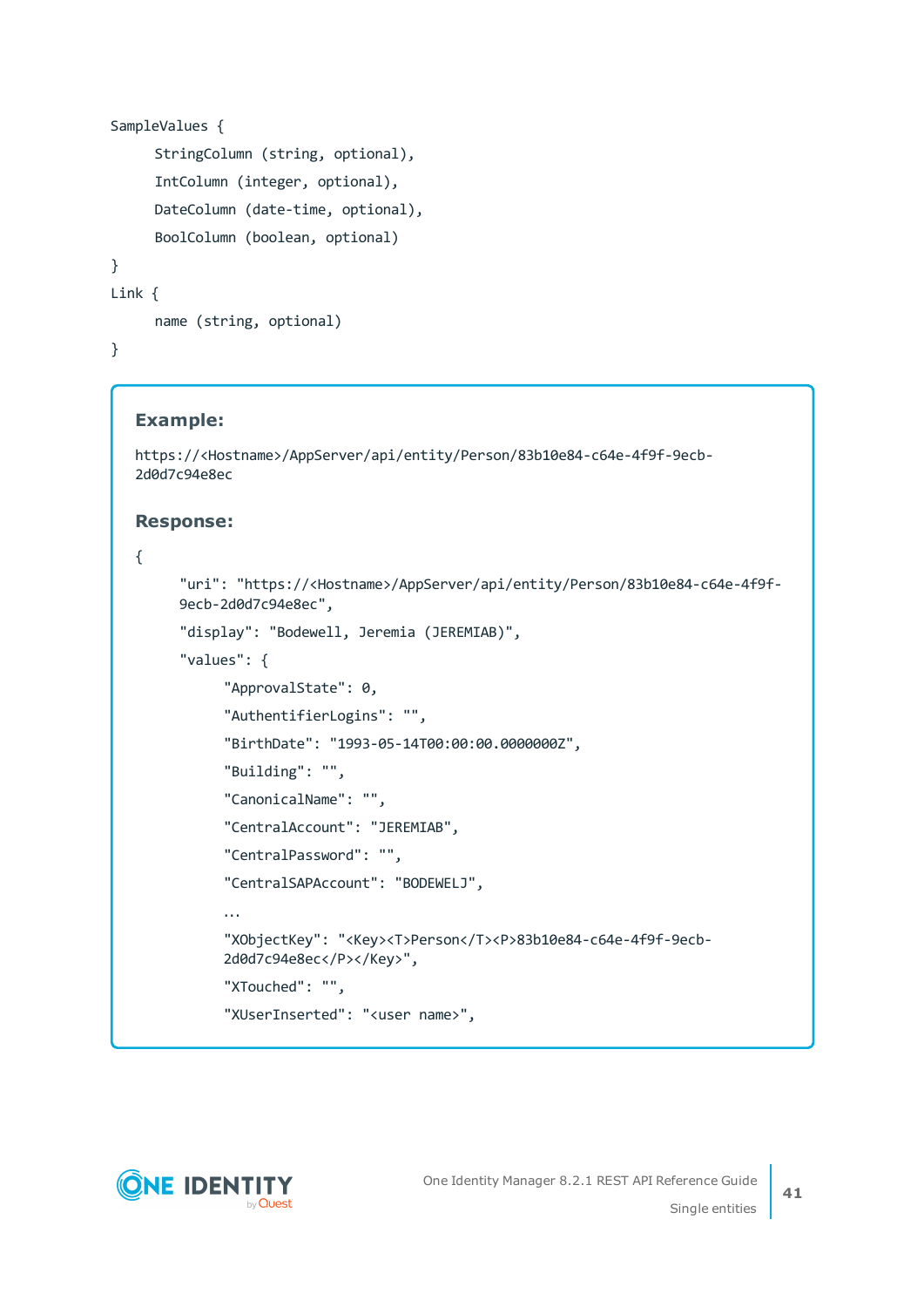```
"XUserUpdated": "<user name>",
           "ZIPCode": ""
     }
}
```
## <span id="page-41-0"></span>**Change a single entity**

To change a single entity, use the URL <br/>baseURL>/api/entity/{table}/{uid}.

| <b>HTTP</b><br>method | <b>URI</b>                                           | <b>Body</b>                                   |
|-----------------------|------------------------------------------------------|-----------------------------------------------|
| Put<br>$\{uid\}$      | <baseurl>/api/entity/{table}/ {"values": {</baseurl> | "StringColumn": "string",                     |
|                       |                                                      | "IntColumn": 0,                               |
|                       |                                                      | "DateColumn": "2016-05-<br>19T11:21:33.579Z", |
|                       |                                                      | "BoolColumn": true                            |
|                       |                                                      |                                               |

#### **Table 30: Change single entity request**

#### **Table 31: Change single entity parameters**

| <b>Parameter</b> | <b>Description</b>             | <b>Parameter type</b> | Data type    |
|------------------|--------------------------------|-----------------------|--------------|
| table            | Table name (required).         | path                  | string       |
| uid              | GUID of the entity (required). | path                  | string       |
| values           | Values to change.              | body                  | SampleValues |

## **Body schema:**

```
SingleChangeBody {
     values(SampleValues, optional)
}
SampleValues {
     StringColumn(string, optional),
     IntColumn(integer, optional),
```
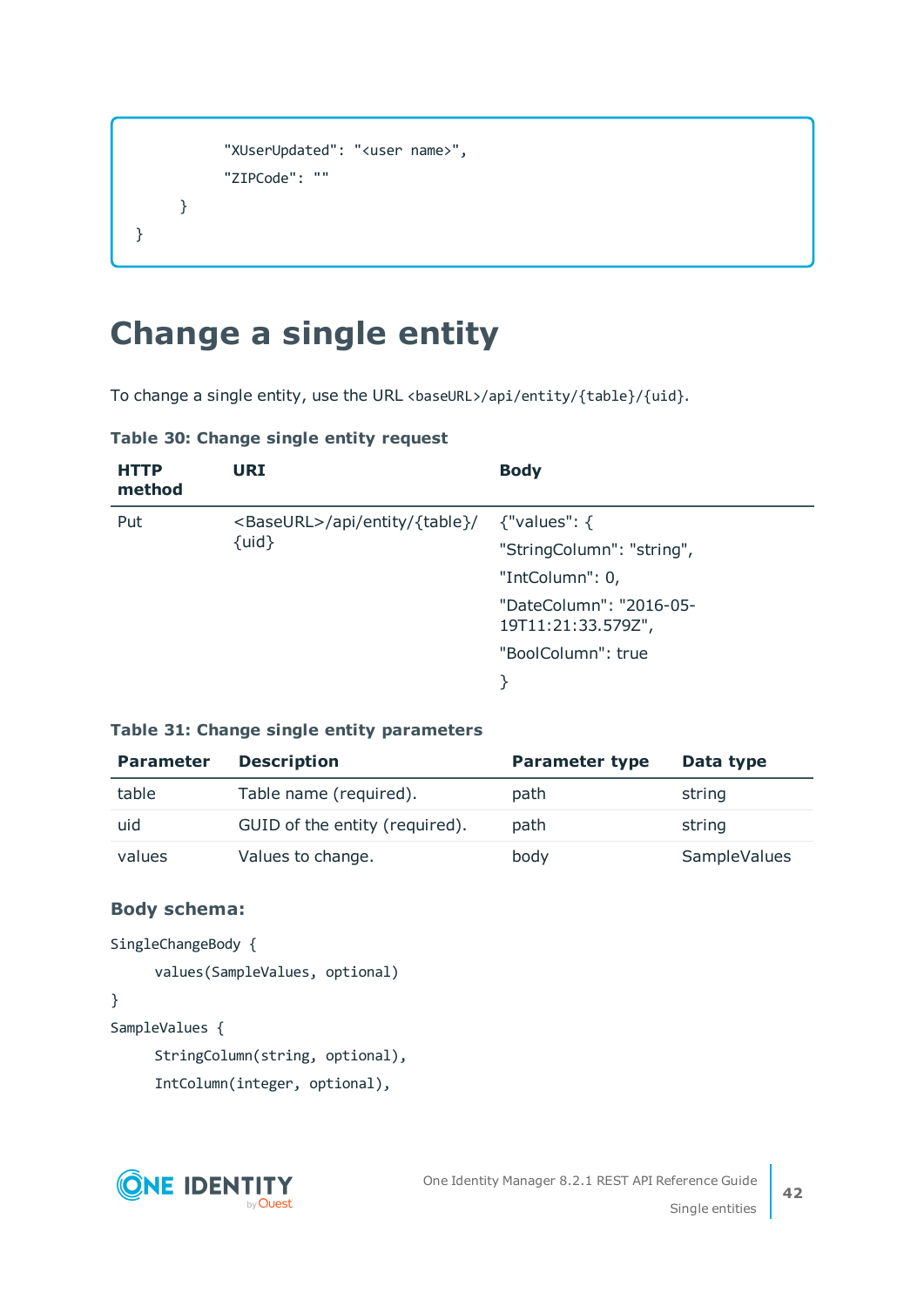```
DateColumn(date - time, optional),
BoolColumn (boolean, optional)
```
}

#### **Response schema:**

{}

### **Example:**

https://<Hostname>/AppServer/api/entity/Person/83b10e84-c64e-4f9f-9ecb-2d0d7c94e8ec

#### **Body:**

```
{
     "values": {
          "LastName": "Garibaldi",
          "IsExternal": false,
          "UID_Locality": "83615878-7205-408d-a5fa-f260840c867c"
     }
}
Response Code:
200
Response:
{}
```
## <span id="page-42-0"></span>**Change a batch of single entities**

To change a single entity, use the URL <br/>baseURL>/api/entities.

#### **Table 32: Change a batch of single entities request**

| <b>HTTP method URI</b> |                                  | <b>Body</b> |
|------------------------|----------------------------------|-------------|
| Post                   | <baseurl>/api/entities</baseurl> |             |

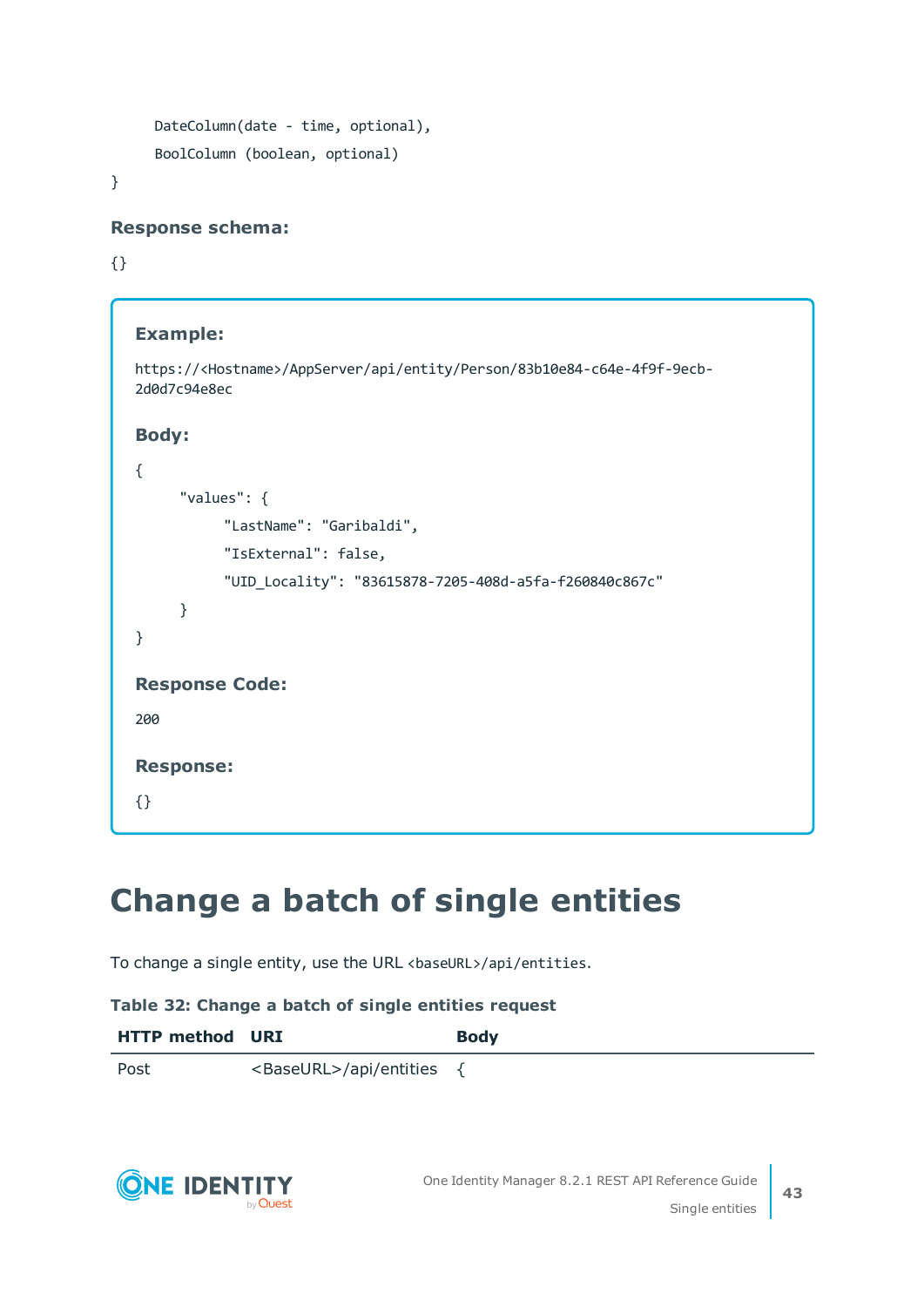| <b>HTTP method URI</b> | <b>Body</b>                              |
|------------------------|------------------------------------------|
|                        | "entities": [                            |
|                        | {                                        |
|                        | "table": "string",                       |
|                        | "uid": "string",                         |
|                        | "values": $\{$                           |
|                        | "StringColumn": "string",                |
|                        | "IntColumn": 0,                          |
|                        | "DateColumn": "2016-0519T11:21:33.579Z", |
|                        | "DoubleColumn": 3.14,                    |
|                        | "BoolColumn": true                       |
|                        | }                                        |
|                        | }                                        |
|                        | J,                                       |
|                        | "insertMissing": false                   |
|                        | }                                        |

#### **Table 33: Change a batch of single entities parameters**

| <b>Parameter</b> | <b>Description</b>                                                  | <b>Parameter</b><br>type | Data type               |
|------------------|---------------------------------------------------------------------|--------------------------|-------------------------|
| entities         | List of entities to create (required).                              | <b>Body</b>              | array<br>[UpdateEntity] |
| insertMissing    | Insert entities that could not be found using<br>the supplied keys. | Body                     | <b>Boolean</b>          |

#### **Body schema:**

```
BulkChangeBodyUpdate {
     entities(Array[UpdateEntity]),
     insertMissing(boolean,default: false)
}
UpdateEntity {
     table(string),
     uid(string),
     values(SampleValues, optional)
}
SampleValues {
```
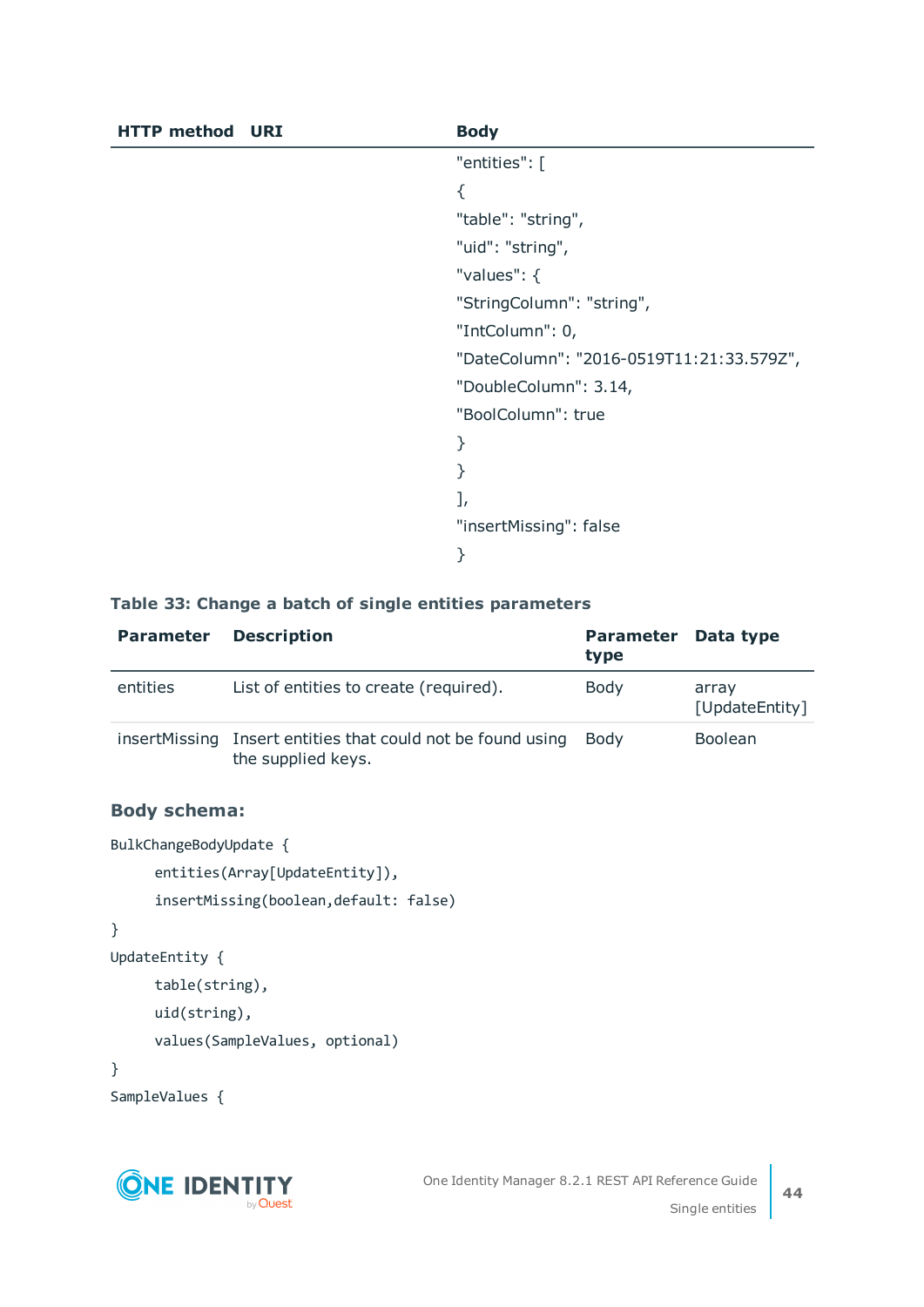```
StringColumn(string, optional),
IntColumn(integer, optional),
DateColumn(date - time, optional),
BoolColumn (boolean, optional)
```
}

#### **Response Code:**

204

#### **Example 1:**

This sample demonstrates the change of existing entities while omitting the insertMissing parameter in the body.

```
https://<Hostname>/AppServer/api/entities
```
#### **Body:**

```
{
     "entities": [
           {
           "table": "Person",
           "uid": "8a2eee88-0615-4595-a903-8388ca74d877",
           "values": {
                "LastName": "Coleman",
                "IsExternal": false,
                "ExitDate": "2032-12-31"
                }
          },
           {
           "table": "Person",
           "uid": "df563a8c-203a-4132-8fcb-bc4adabb35b6",
           "values": {
                "FirstName": "Rosalie",
                "LastName": "Meyer",
```
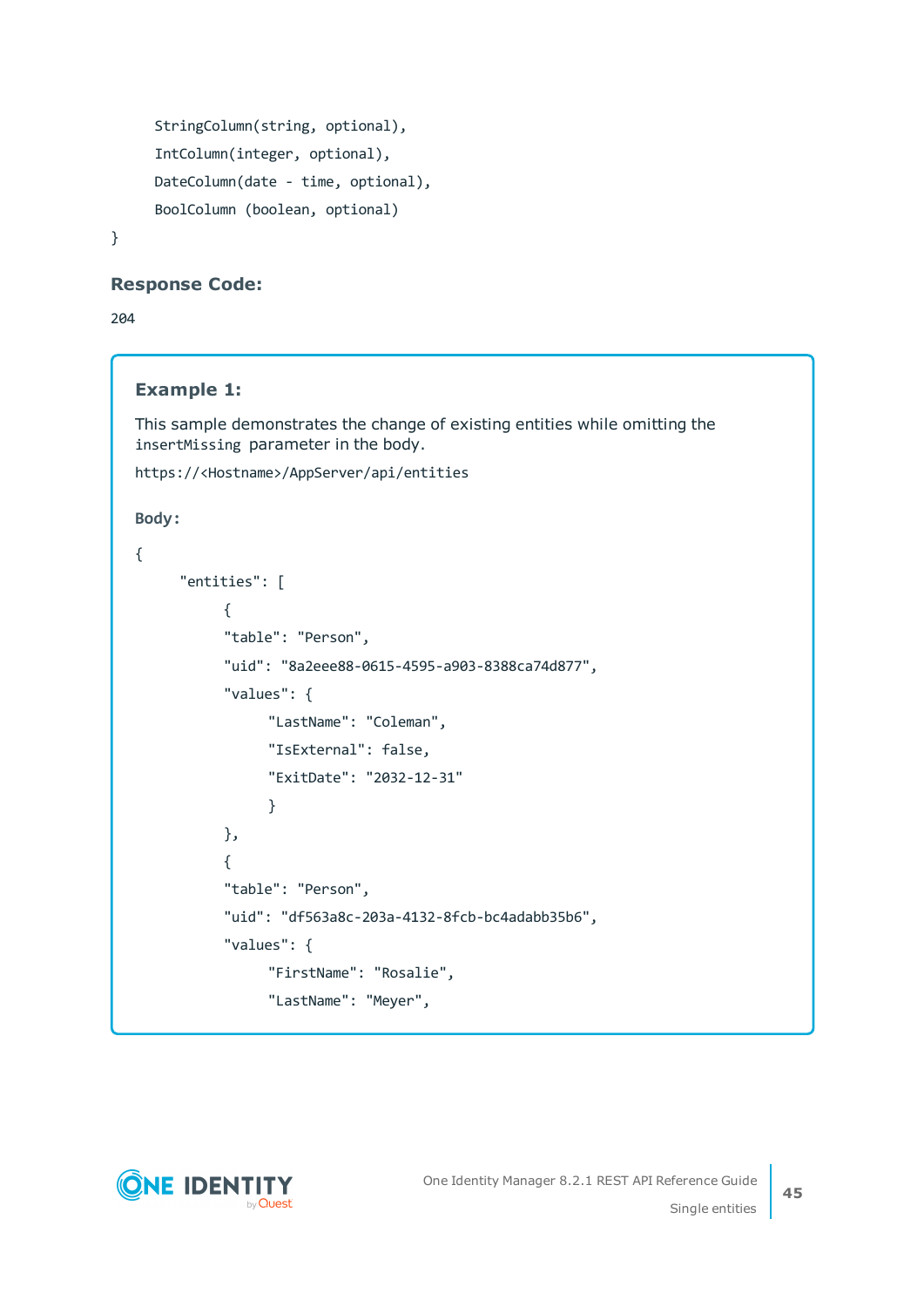```
"IsExternal": True,
                "BirthDate": "1991-03-21",
                "Gender": 2,
                "ExitDate": "2032-12-31",
                }
          }
     ]
}
Response Code:
204
```
### **Example 2:**

This sample demonstrates the change of existing entities using the insertMissing parameter in the body to create non-existing entities.

```
https://<Hostname>/AppServer/api/entities
```

```
Body:
```
{

```
"entities": [
     {
     "table": "Person",
     "uid": "8a2eee88-0615-4595-a903-8388ca74d877",
     "values": {
           "FirstName": "Jeremy",
           "LastName": "Coleman",
           "IsExternal": false,
           "ExitDate": "2032-12-31"
           }
     },
     {
```
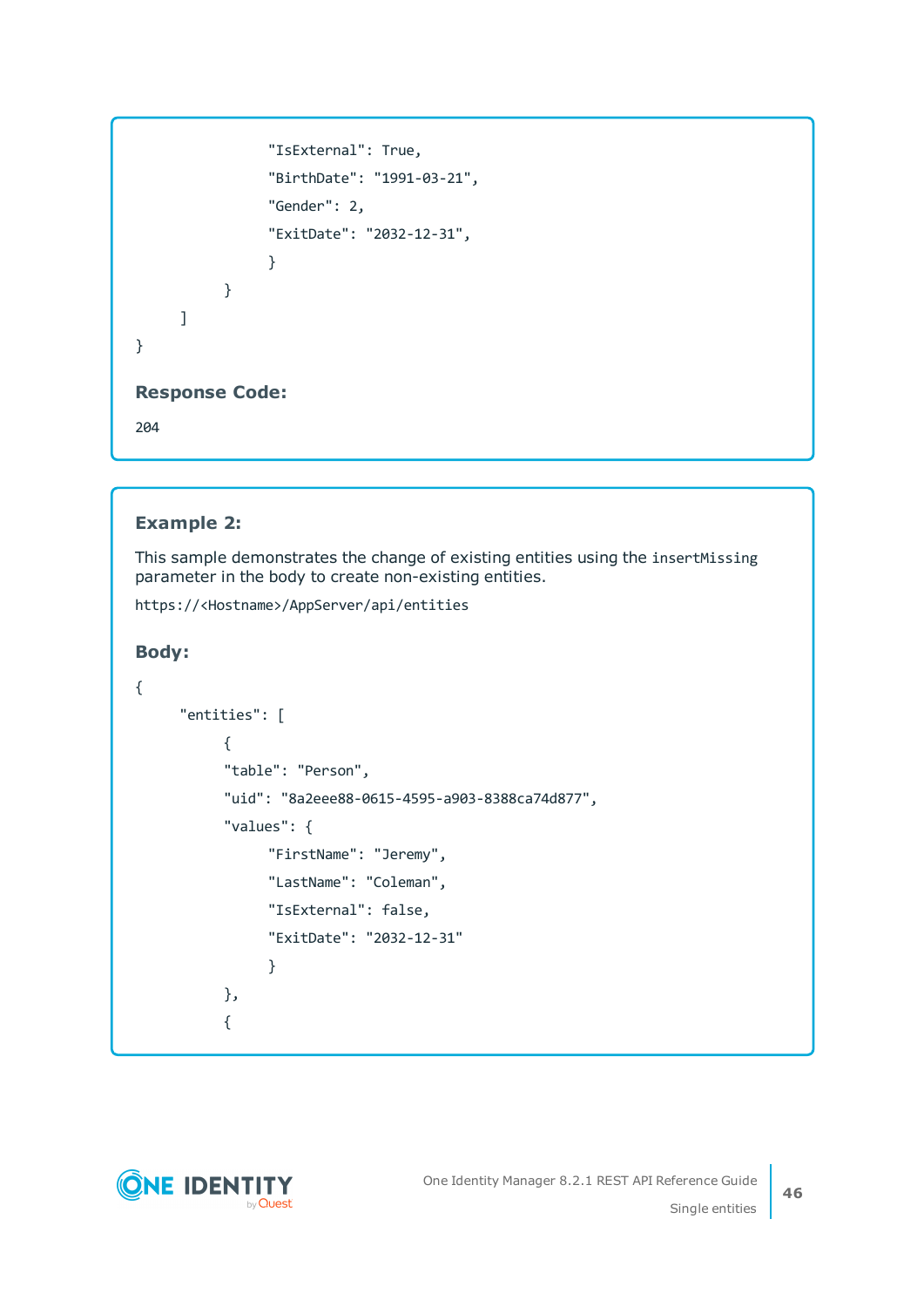```
"table": "Person",
           "uid": "df563a8c-203a-4132-8fcb-bc4adaee35b6",
           "values": {
                "FirstName": "Rosalie",
                "LastName": "Meyer",
                "IsExternal": True,
                "ExitDate": "2032-12-31",
                }
          }
     ]
     "insertMissing": True
}
Response Code:
204
```
## <span id="page-46-0"></span>**Delete a single entity**

To delete a single entity, use the URL <br/>baseURL>/api/entity/{table}/{uid}.

#### **Table 34: Delete single entity request**

| <b>HTTP method</b> | URI                                          | <b>Body</b> |
|--------------------|----------------------------------------------|-------------|
| <b>Delete</b>      | <baseurl>/api/entity/{table}/{uid}</baseurl> | None        |

#### **Table 35: Delete single entity parameters**

| <b>Parameter</b> | <b>Description</b>             | <b>Parameter type</b> | Data type |
|------------------|--------------------------------|-----------------------|-----------|
| table            | Table name (required).         | path                  | string    |
| uid              | GUID of the entity (required). | path                  | string    |

#### **Response schema:**

{}

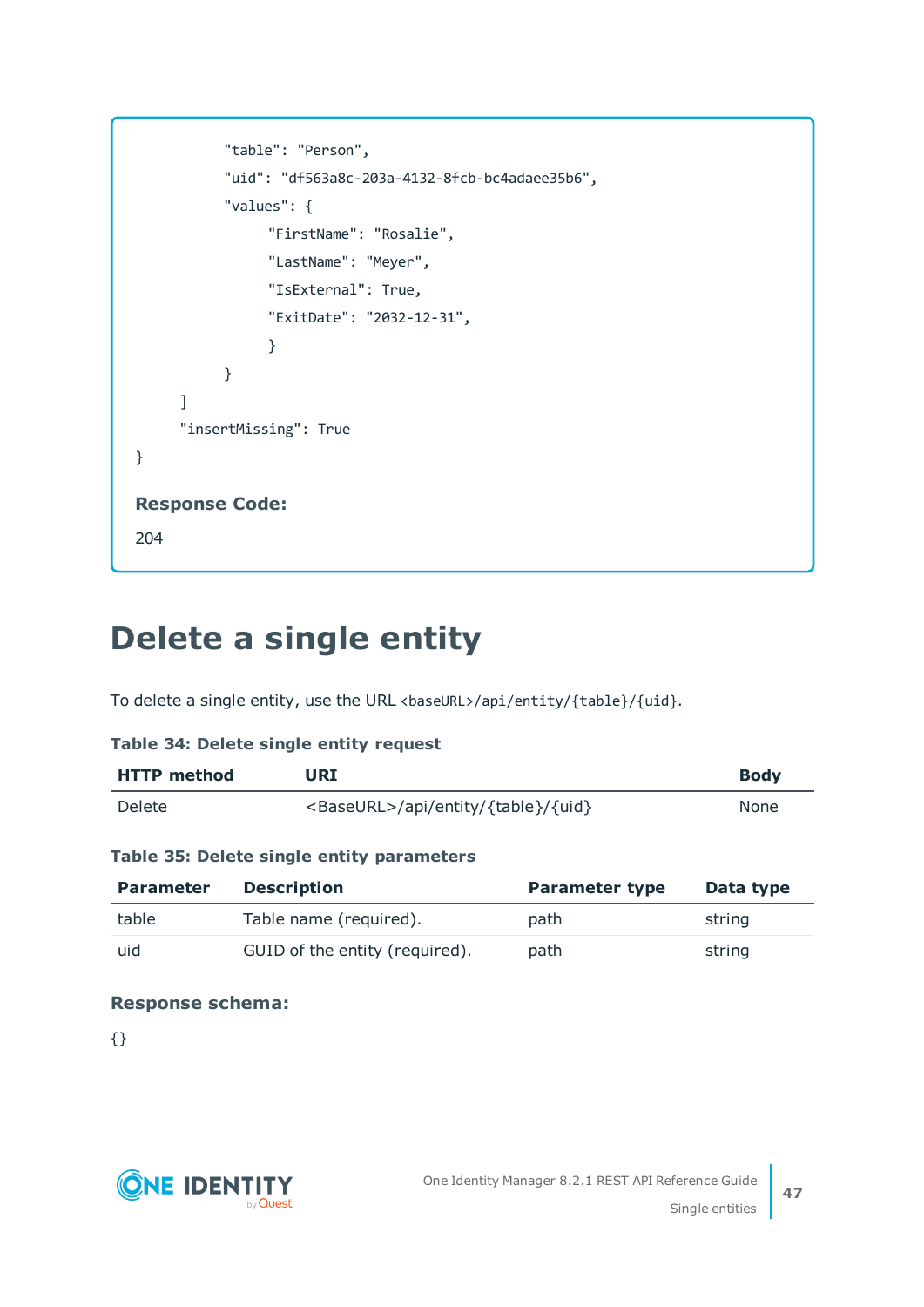| <b>Example:</b>                                                                                      |
|------------------------------------------------------------------------------------------------------|
| https:// <hostname>/AppServer/api/entity/Person/83b10e84-c64e-4f9f-9ecb-<br/>2d0d7c94e8ec</hostname> |
| <b>Response Code:</b>                                                                                |
| 200                                                                                                  |
| <b>Response:</b>                                                                                     |
| {}                                                                                                   |

## <span id="page-47-0"></span>**Delete a batch of single entities**

To delete a single entity, use the URL <br/>baseURL>/api/entities.

#### **Table 36: Delete a batch of single entities request**

| <b>HTTP method</b> | URI                              | <b>Body</b> |
|--------------------|----------------------------------|-------------|
| Delete             | <baseurl>/api/entities</baseurl> | None        |

#### **Table 37: Delete a batch of single entities parameters**

| <b>Parameter</b> | <b>Description</b>          | <b>Parameter type</b> | Data type    |
|------------------|-----------------------------|-----------------------|--------------|
| entities         | List of entities to delete. | body                  | DeleteEntity |

#### **Body schema:**

```
BulkChangeBodyDelete {
     entities(array[DeleteEntity])
}
DeleteEntity {
     table(string),
     uid(string)
```
}

#### **Response code:**

204

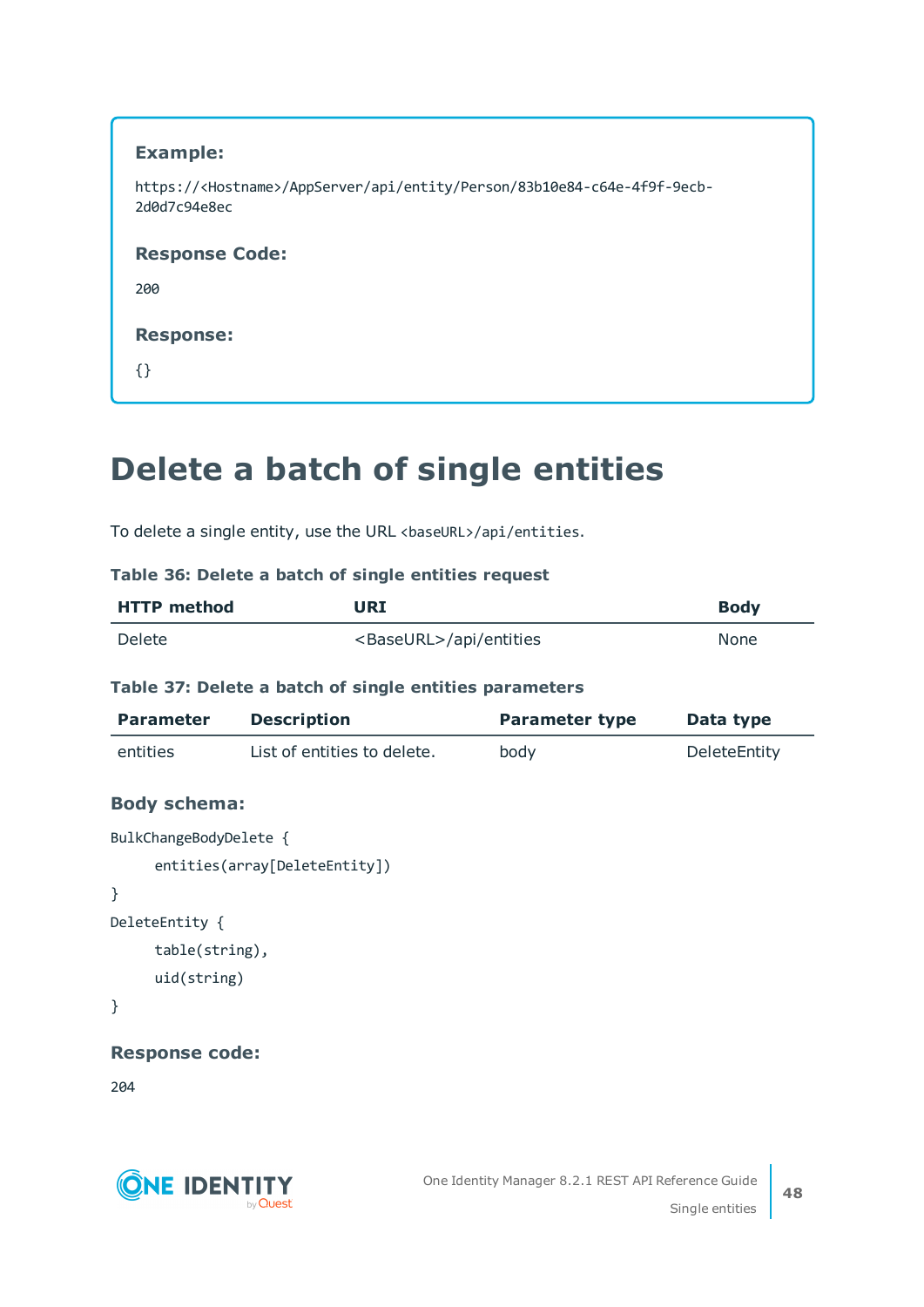```
Example:
```

```
https://<Hostname>/AppServer/api/entities
```
## **Body:**

```
{
     "entities": [
          {
                "table": "Person",
                "uid": "8a2eee88-0615-4595-a903-8388ca74d877"
           },
           {
                "table": "Person",
                "uid": "df563a8c-203a-4132-8fcb-bc4adaee35b6"
          }
     ]
}
Response Code:
204
```
## <span id="page-48-0"></span>**Call a method on an entity**

This URL can be used to call a method on an entity. The entity will be saved automatically if required.

NOTE: This request type is able to run customizer or dialog methods for an entity. Note that currently only those methods are supported that do not return a value. The method name matching is processed for customizer methods first. If none are found, the system continues the matching using the dialog methods.

To call a method on an entity, use the URL <br/>baseURL>/api/entity/{table}/{uid}/method/ {methodName}.

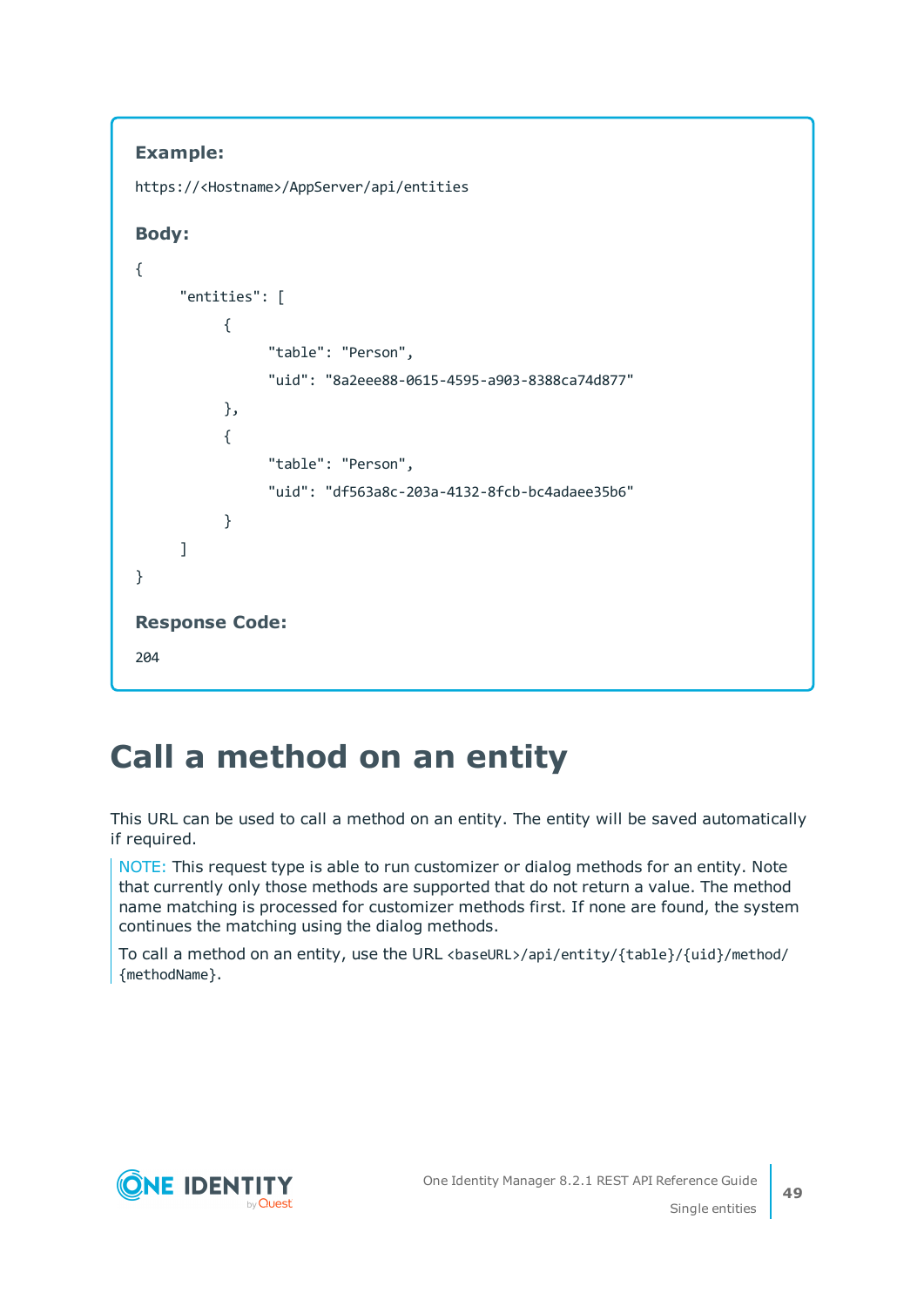#### **Table 38: Call method request**

| <b>HTTP</b><br>method | <b>URI</b>                                                            | <b>Body</b>           |
|-----------------------|-----------------------------------------------------------------------|-----------------------|
| Put                   | <baseurl>/api/entity/{table}/{uid}/method/<br/>{methodName}</baseurl> | "parameters": [       |
|                       |                                                                       | "Parameter<br>value"] |
|                       |                                                                       |                       |

#### **Table 39: Call method parameters**

| <b>Parameter</b> | <b>Description</b>             | <b>Parameter type</b> | Data type |
|------------------|--------------------------------|-----------------------|-----------|
| table            | Table name (required).         | path                  | string    |
| uid              | GUID of the entity (required). | path                  | string    |
| methodName       | Name of the method (required). | path                  | string    |
| parameters       | Parameter values.              | body                  | object[]  |

#### **Body schema:**

```
parameters {
```

```
parameters (object, optional)
```
}

### **Example 1:**

Run a customizer method on an entity.

https://<Hostname>/AppServer/api/entity/Person/7f6bcca9-05dc-4857-9dc5 eff915590752/method/ExecuteTemplates

### **Response Code:**

204

### **Example 2:**

Run a customizer method on an entity that takes some input parameters.

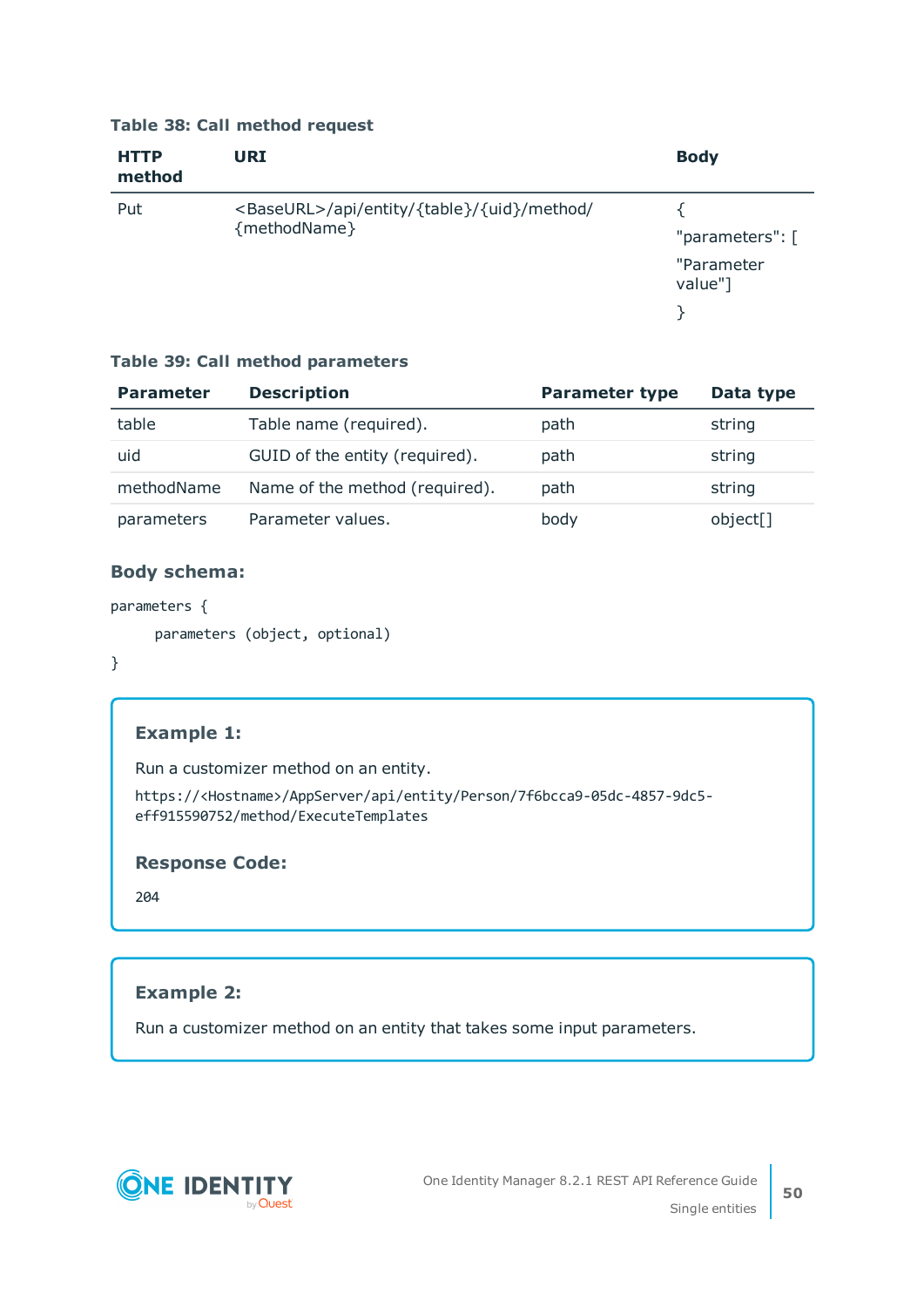```
https://<Hostname>/AppServer/api/entity/Person/9ec76ebd-2024-4a10-a079-
948414c8b2c0/method/DelegateElement
Body:
{
     "parameters": [
          "f79c30fd-87bb-4958-a812-0683ddcac7c9",
          "<Key><T>HelperHeadPerson</T><P>d4943ffc-d453-4611-8365-
          4ba394558b15</P><P>9ec76ebd-2024-4a10-a079-948414c8b2c0</P></Key>",
          "2016-05-31",
           "2016-08-01",
          true,
          false,
          "",
          "Is on sick leave."
     ]
}
Response Code:
204
```
## <span id="page-50-0"></span>**Generate an event for an entity**

This URL can be used to generate an event for an entity. Additional generation parameters can be provided.

NOTE: The authenticated user must be entitled to use the program function **Allow to trigger any events from the frontend** in order to call an event on an entity.

To generate an event for an entity, use the URL <br/>baseURL>/api/entity/{table}/{uid}/event/ {eventName}.

#### **Table 40: Generate event request**

| <b>HTTP</b><br>method | URI                                     | <b>Body</b>            |
|-----------------------|-----------------------------------------|------------------------|
| Put                   | <baseurl>/api/entity/{table}/</baseurl> | ${$ "parameters": ${}$ |

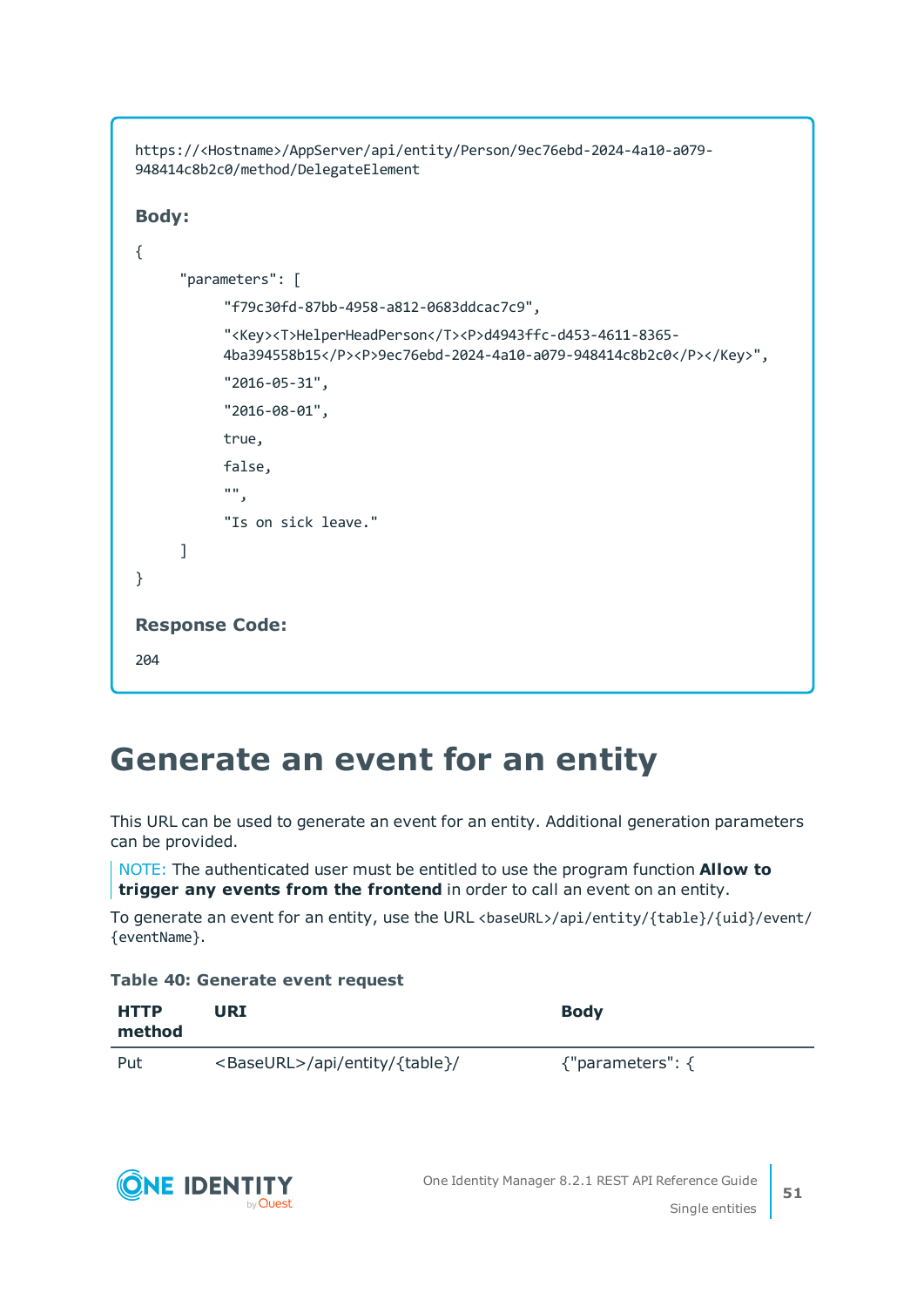| <b>HTTP</b><br>method | <b>URI</b>              | <b>Body</b>                                  |
|-----------------------|-------------------------|----------------------------------------------|
|                       | {uid}/event/{eventName} | "StringValue": "string",                     |
|                       |                         | "IntValue": 0,                               |
|                       |                         | "DateValue": "2016-05-<br>19T11:21:33.579Z", |
|                       |                         | "BoolValue": true                            |
|                       |                         |                                              |

#### **Table 41: Generate event parameters**

| <b>Parameter</b> | <b>Description</b>             | <b>Parameter type</b> | Data type     |
|------------------|--------------------------------|-----------------------|---------------|
| table            | Table name (required).         | path                  | <b>String</b> |
| uid              | GUID of the entity (required). | path                  | String        |
| eventName        | Name of the event (required).  | path                  | string        |
| parameters       | Parameter values.              | body                  | object        |

#### **Body schema:**

```
GenerationParameters {
     parameters (SampleGenerationParameters, optional)
}
```

```
SampleGenerationParameters {
```

```
StringValue(string, optional),
IntValue(integer, optional),
```

```
DateValue(date - time, optional),
```
BoolValue (boolean, optional)

}

### **Example:**

Generate an event for an entity and specify some additional generation parameters.

https://<Hostname>/AppServer/api/entity/Person/6ecb123a-0c8c-4eec-bded-2c4909b886f5/event/DelegateAsync

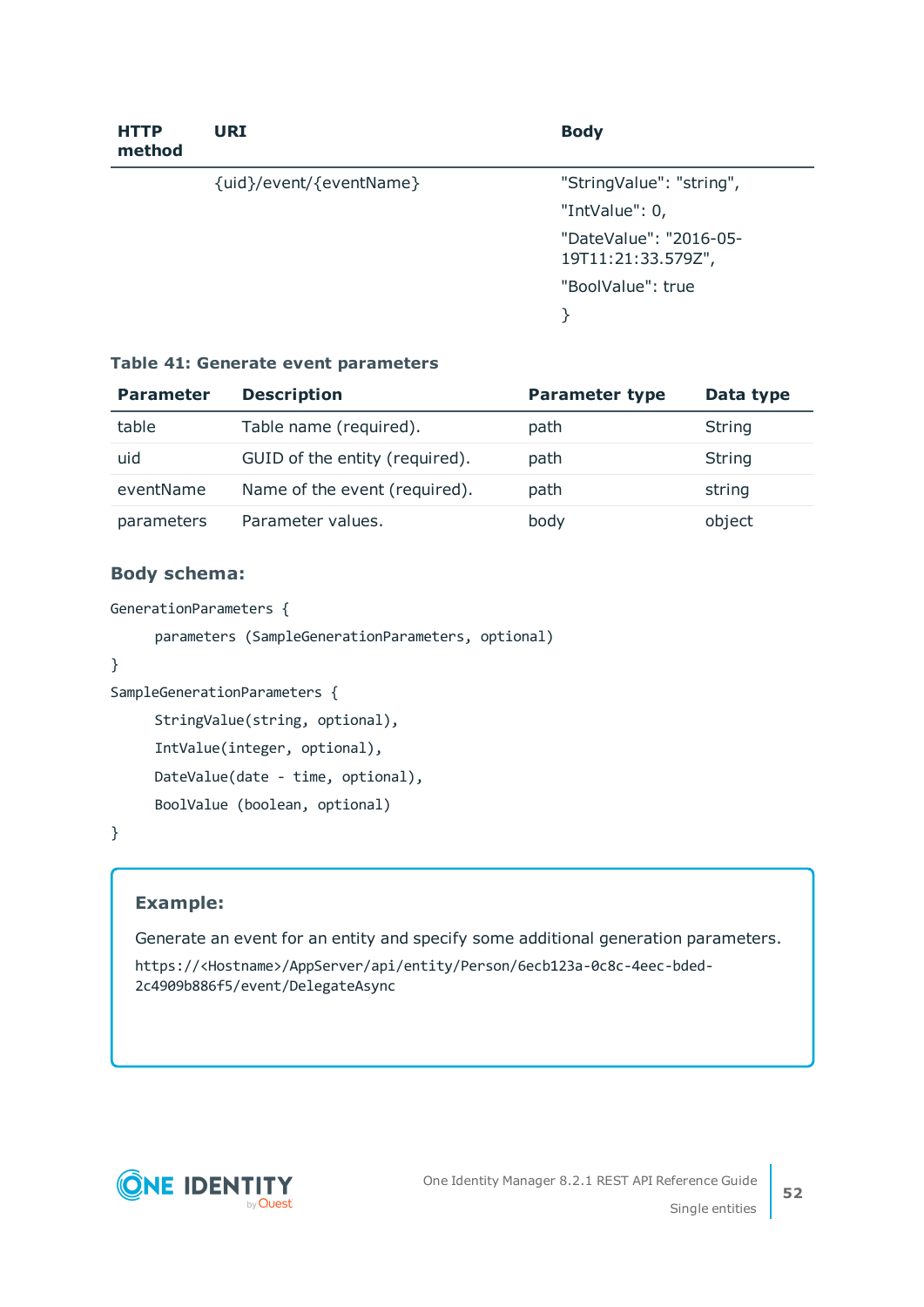



**53**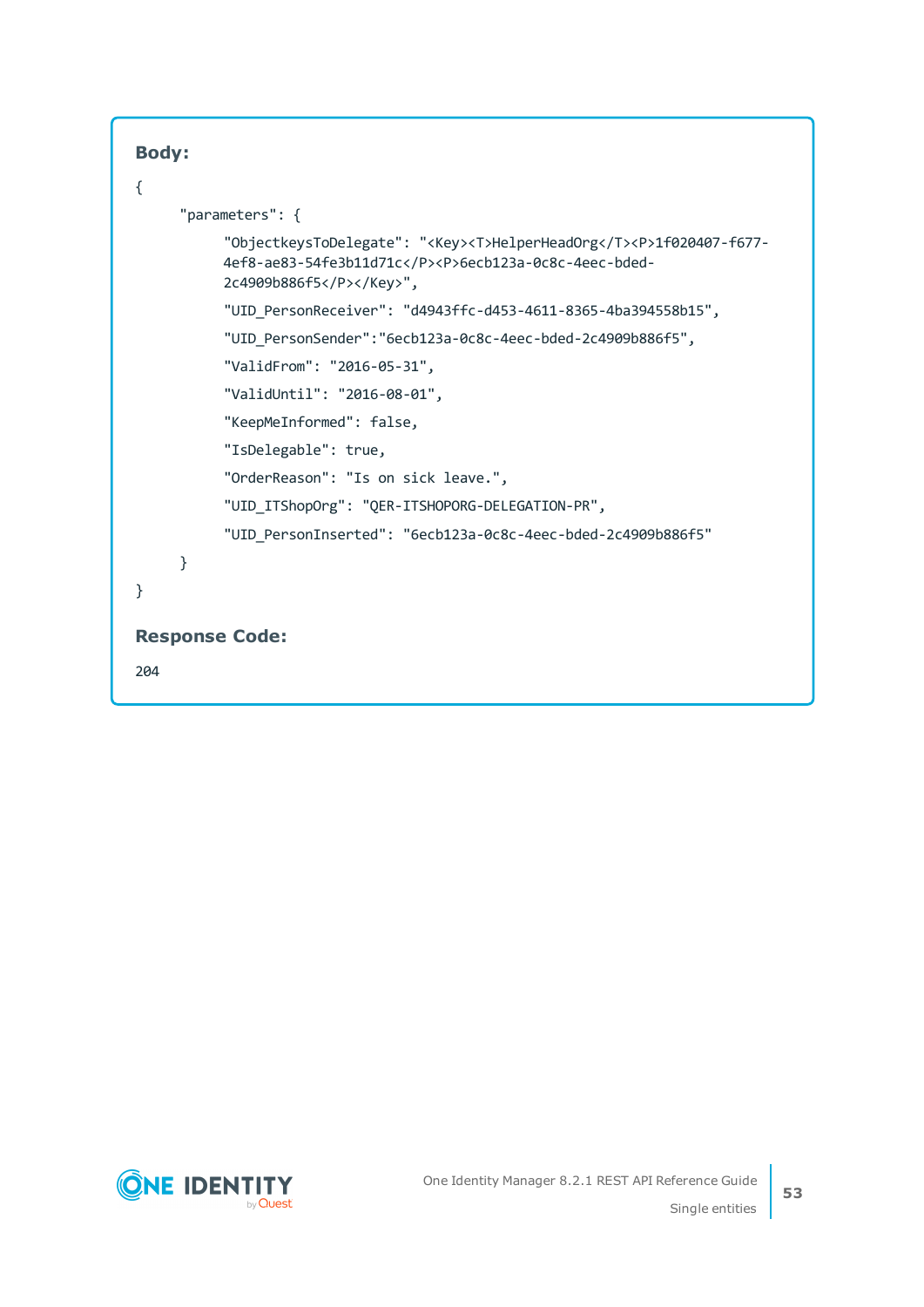**Assignments**

**4**

<span id="page-53-0"></span>The following APIs are used to handle assignments in member tables for the entities of One Identity Manager.

#### **Detailed information about this topic**

- Get [assignments](#page-53-1) for a specific entity on page 54
- Add [assignments](#page-56-0) on page 57
- $\cdot$  Remove [assignments](#page-58-0) on page 59

## <span id="page-53-1"></span>**Get assignments for a specific entity**

To get a list of assignments for a specific entity, use the URL <br/>baseURL>/api/assignments/ {table}/{column}/{uid}.

Query parameters to be used in WHERE clauses and predefined WHERE clauses can be provided in the form @paramname=value. Per default they have the type string. Additionally, it is possible to pass the type with the name: @otherParam[int]=3. Types originate from DbVal class.

#### **Table 42: Get assignments request**

| <b>HTTP</b> method | URI                                                        |                          | <b>Body</b>  |
|--------------------|------------------------------------------------------------|--------------------------|--------------|
| Get                | <baseurl>/api/assignments/{table}/{column}/{uid}</baseurl> |                          | <b>None</b>  |
|                    | Table 43: Get assignments parameters                       |                          |              |
| <b>Parameter</b>   | <b>Description</b>                                         | <b>Parameter</b><br>type | Data<br>type |
| table              | Member table name (required).                              | path                     | string       |
| column             | Column pointing to the base entity (required).             | path                     | string       |

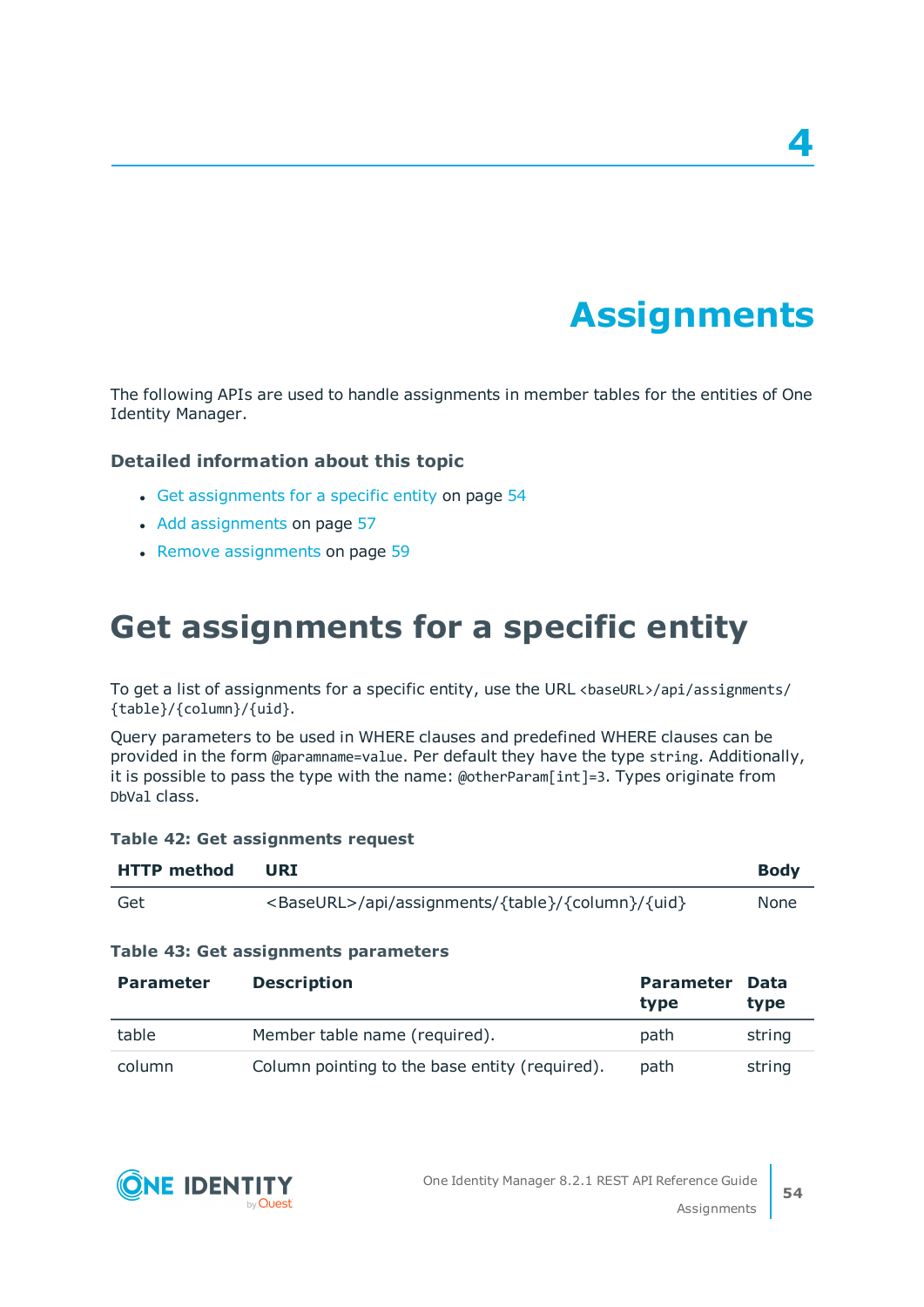| <b>Parameter</b> | <b>Description</b>                                                                                                                                                                                                                                                                                                                                                                                                  | <b>Parameter</b><br>type | <b>Data</b><br>type |
|------------------|---------------------------------------------------------------------------------------------------------------------------------------------------------------------------------------------------------------------------------------------------------------------------------------------------------------------------------------------------------------------------------------------------------------------|--------------------------|---------------------|
| uid              | GUID of the base entity (required).                                                                                                                                                                                                                                                                                                                                                                                 | path                     | string              |
| where            | WHERE clause.                                                                                                                                                                                                                                                                                                                                                                                                       | query                    | string              |
| whereKey         | Predefined WHERE clause from QBMLimitedSQL<br>(Key [UID] or ID [Ident_QBMLimitedSQL]).                                                                                                                                                                                                                                                                                                                              | query                    | string              |
| orderBy          | ORDER BY clause.                                                                                                                                                                                                                                                                                                                                                                                                    | query                    | string              |
| offset           | Offset of first item.                                                                                                                                                                                                                                                                                                                                                                                               | query                    | integer             |
| limit            | Maximum number of results.                                                                                                                                                                                                                                                                                                                                                                                          | query                    | integer             |
| displayColumns   | Additional display columns, semicolon<br>separated.                                                                                                                                                                                                                                                                                                                                                                 | query                    | string              |
| loadType         | Collection load type. Specify one of the values:                                                                                                                                                                                                                                                                                                                                                                    | query                    | string              |
|                  | • Default: Loads read-only entities<br>according to the supplied query. Loaded<br>columns include the primary key, display<br>columns according to the display pattern,<br>some special columns, and the columns<br>defined in the select clause of the query.<br>The entries are sorted by the defined<br>display or the optional orderBy clause of<br>the query. This load type is the default<br>and be omitted. |                          |                     |
|                  | <b>Slim:</b> Works mostly like <b>Default</b> but does<br>not load display columns and does not<br>build an orderBy clause per default. This<br>type is useful when loading data not<br>intended for display and can save much<br>time by using database indexes.                                                                                                                                                   |                          |                     |
|                  | • BulkReadOnly: Loads read-only entities<br>with all columns filled. The columns<br>defined in the query are overridden.                                                                                                                                                                                                                                                                                            |                          |                     |
|                  | • ForeignDisplays: Loads display values<br>for foreign keys contained in the display<br>pattern. This allows showing displays<br>instead of UIDs for foreign keys.                                                                                                                                                                                                                                                  |                          |                     |
|                  | • ForeignDisplaysForAllColumns: Like<br>ForeignDisplays, but loads displays for<br>all foreign keys contained in the select<br>clauses of the query, not only columns<br>referenced in the display pattern.                                                                                                                                                                                                         |                          |                     |

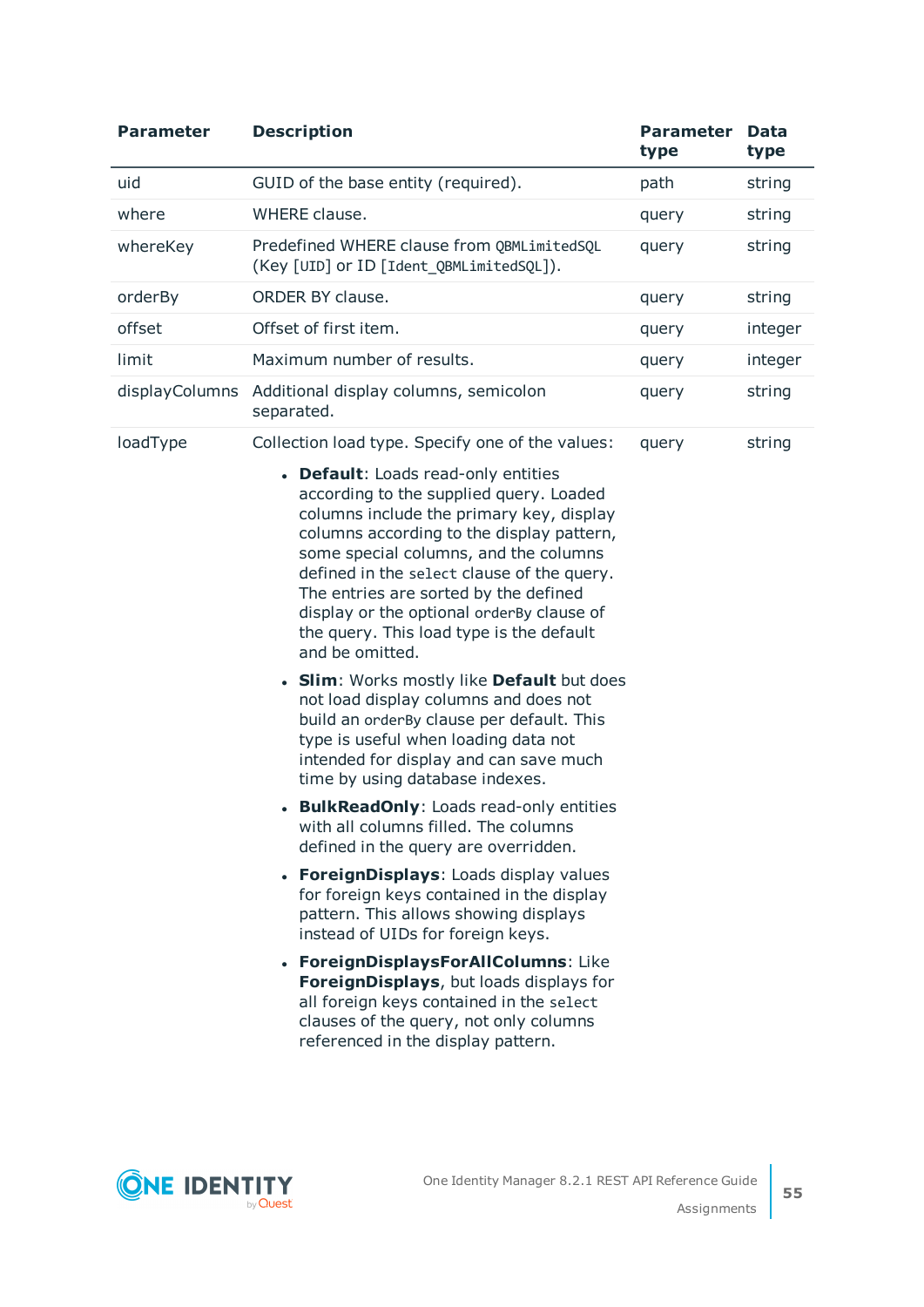| <b>Parameter</b> | <b>Description</b>                                                                                                                                               | <b>Parameter</b><br>type | Data<br>type |
|------------------|------------------------------------------------------------------------------------------------------------------------------------------------------------------|--------------------------|--------------|
| noUrls           | Allow to omit the URI property from the<br>response to reduce the response size especially<br>if used while retrieving large M:N tables like<br>PersonHasObject. | query                    | boolean      |

#### **Response schema:**

```
array {
     href(string),
     title(string),
     uid(string)
```
}

#### **Example:**

```
https://<Hostname>/AppServer/api/assignments/PersonInOrg/UID_Org/007b7087-6881-
44e7-8954-82374340718f?limit=2
```
#### **Response:**

```
\Gamma{
           "href": "https://<Hostname>/AppServer/api/entity/Person/a9c6bc62-
          3f77-453f-b774-3afd9d4d19e0",
           "title": "Abbey, Jenna (JENNAA) - KAGU Org",
           "uid": "a9c6bc62-3f77-453f-b774-3afd9d4d19e0"
     },
     {
           "href": "https://<Hostname>/AppServer/api/entity/Person/be514f69-
          fc8f-49c0-a791-2b79b8f5cbdf",
           "title": "Abbott, James (JAMESA) - KAGU Org",
           "uid": "be514f69-fc8f-49c0-a791-2b79b8f5cbdf"
     }
]
```
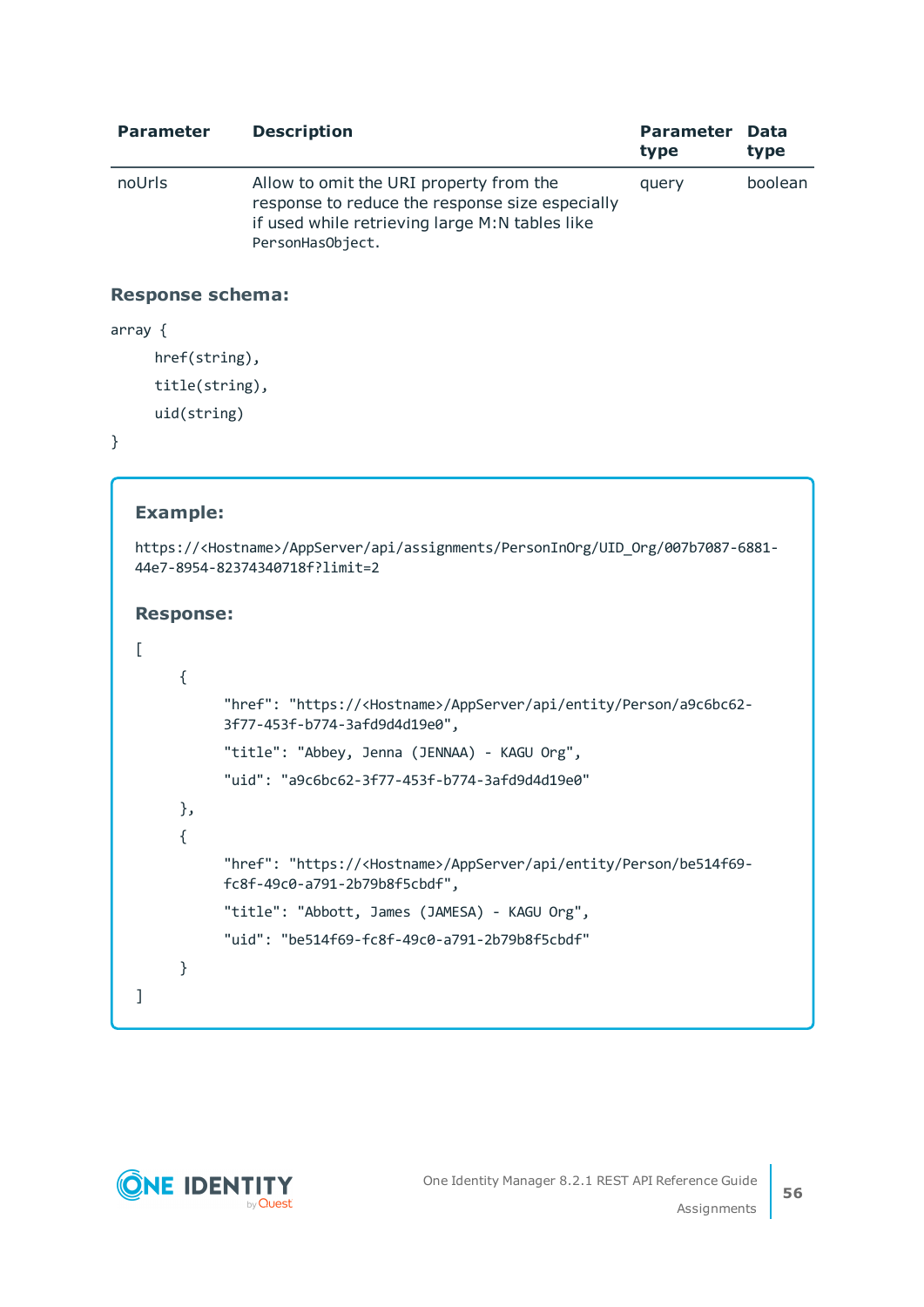# <span id="page-56-0"></span>**Add assignments**

To add a list of assignments for a specific entity, use the URL <br/>baseURL>/api/assignments/ {table}/{column}/{uid}.

#### **Table 44: Add assignments request**

| <b>HTTP</b><br>method | URI                                                                                                    | <b>Body</b> |
|-----------------------|--------------------------------------------------------------------------------------------------------|-------------|
| Post                  | <baseurl>/api/assignments/{table}/{column}/ {"members":<br/><math>{</math>luid<math>}</math></baseurl> | ['string"]  |

#### **Table 45: Add assignments parameters**

| <b>Parameter</b> | <b>Description</b>                                        | <b>Parameter</b><br>type | Data type |
|------------------|-----------------------------------------------------------|--------------------------|-----------|
| table            | Member table name (required).                             | path                     | string    |
| column           | Column pointing to the base entity<br>(required).         | path                     | string    |
| uid              | GUID of the base entity (required).                       | path                     | string    |
| members          | GUIDs of the members to add (required).                   | body                     | string[]  |
| ignoreExisting   | Ignore existing entries, do not try to add<br>them again. | query                    | boolean   |

#### **Response schema:**

```
AssignmentResult {
     assigned (int, optional),
     removed (int, optional),
     alreadyAssigned (Array[string], optional)
```
}

### **Example 1:**

https://<Hostname>/AppServer/api/assignments/PersonInOrg/UID\_Org/007b7087-6881- 44e7-8954-82374340718f

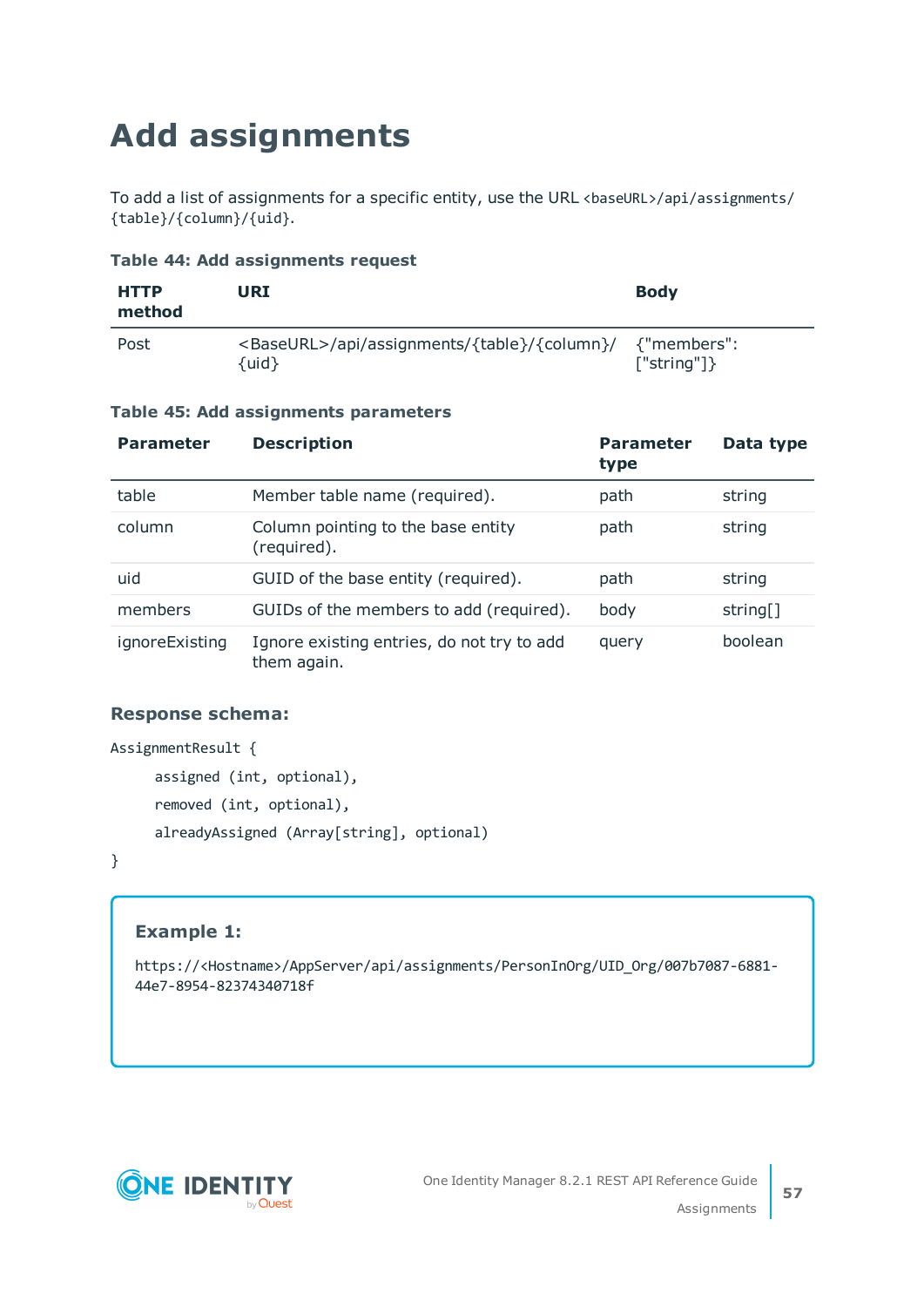```
Body:
```

```
{"members": [
     "31d99791-d658-40d7-b5e5-58eecf998797",
     "40e43904-4958-4bce-915b-f77bab675f06",
     "7c21b251-d774-4616-bc3a-b91506ddb23b"]
}
Response:
{
     "assigned": 3,
```

```
"removed": 0
```

```
}
```
## **Example 2:**

```
https://<Hostname>/AppServer/api/assignments/PersonInOrg/UID_Org/007b7087-6881-
44e78954-82374340718f?ignoreExisting=true
```
## **Body:**

```
{"members": [
     "31d99791-d658-40d7-b5e5-58eecf998797",
     "40e43904-4958-4bce-915b-f77bab675f06",
     "7c21b251-d774-4616-bc3a-b91506ddb23b"]
}
Response:
{
     "assigned": 0,
     "removed": 0,
     "alreadyAssigned": [
           "31d99791-d658-40d7-b5e5-58eecf998797",
```


**58**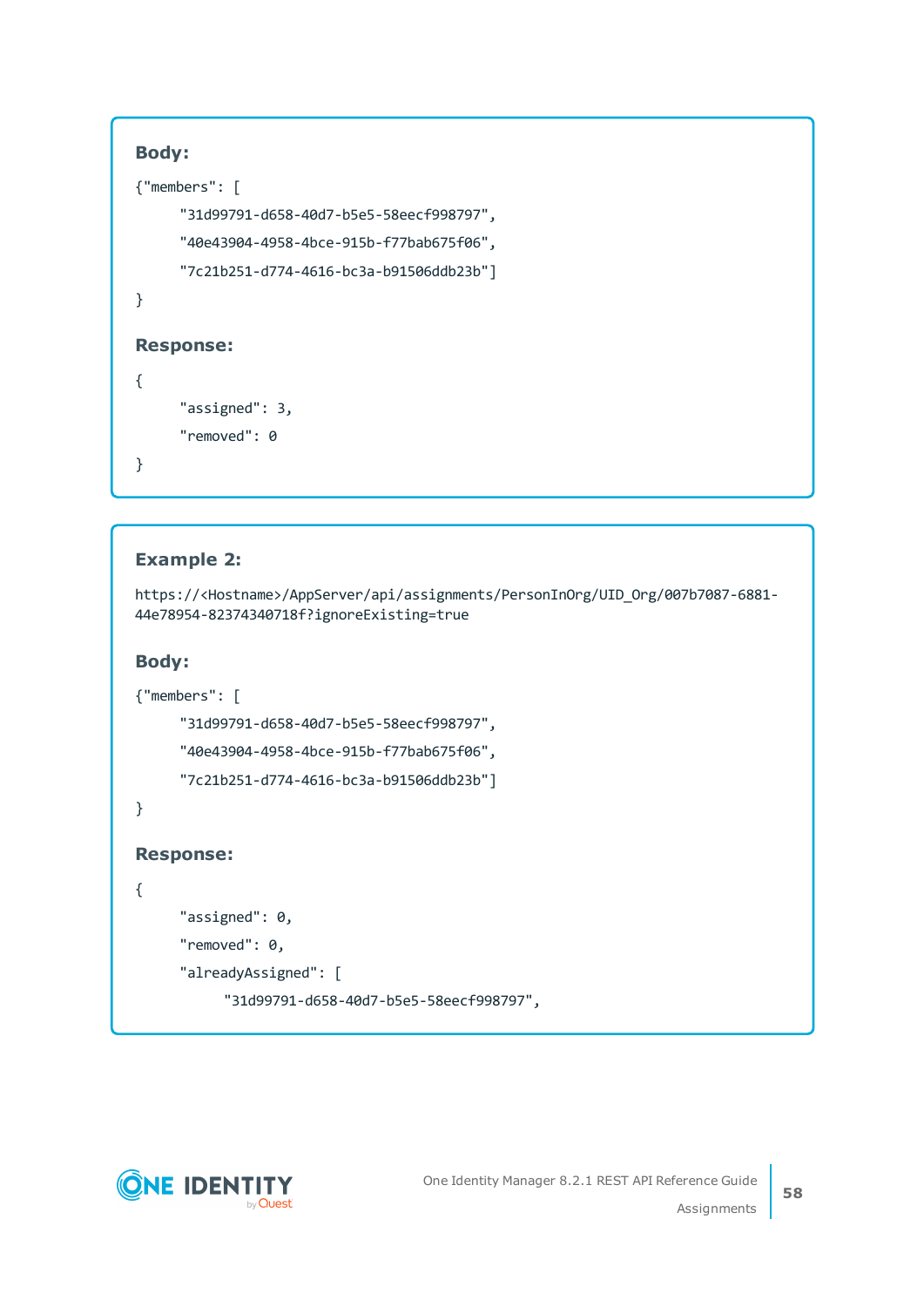```
"40e43904-4958-4bce-915b-f77bab675f06",
"7c21b251-d774-4616-bc3a-b91506ddb23b"]
```
## <span id="page-58-0"></span>**Remove assignments**

To remove a list of assignments for a specific entity, use the URL <baseURL>/api/assignments/{table}/{column}/{uid}.

| <b>HTTP</b><br>method | URI                                                                          | <b>Body</b>               |
|-----------------------|------------------------------------------------------------------------------|---------------------------|
| Delete                | <baseurl>/api/assignments/{table}/{column}/<br/><math>{uid}</math></baseurl> | {"members":<br>['string"] |

#### **Table 46: Remove assignments request**

#### **Table 47: Remove assignments parameters**

|         | <b>Parameter Description</b>                      | <b>Parameter</b><br>type | <b>Data</b><br>type |
|---------|---------------------------------------------------|--------------------------|---------------------|
| table   | Member table name (required).                     | path                     | string              |
| column  | Column pointing to the base entity<br>(required). | path                     | string              |
| uid     | GUID of the base entity (required).               | path                     | string              |
| members | GUIDs of the members to remove<br>(required).     | body                     | string[]            |

#### **Response schema:**

```
AssignmentResult {
     assigned (int, optional),
     removed (int, optional)
```

```
}
```
}

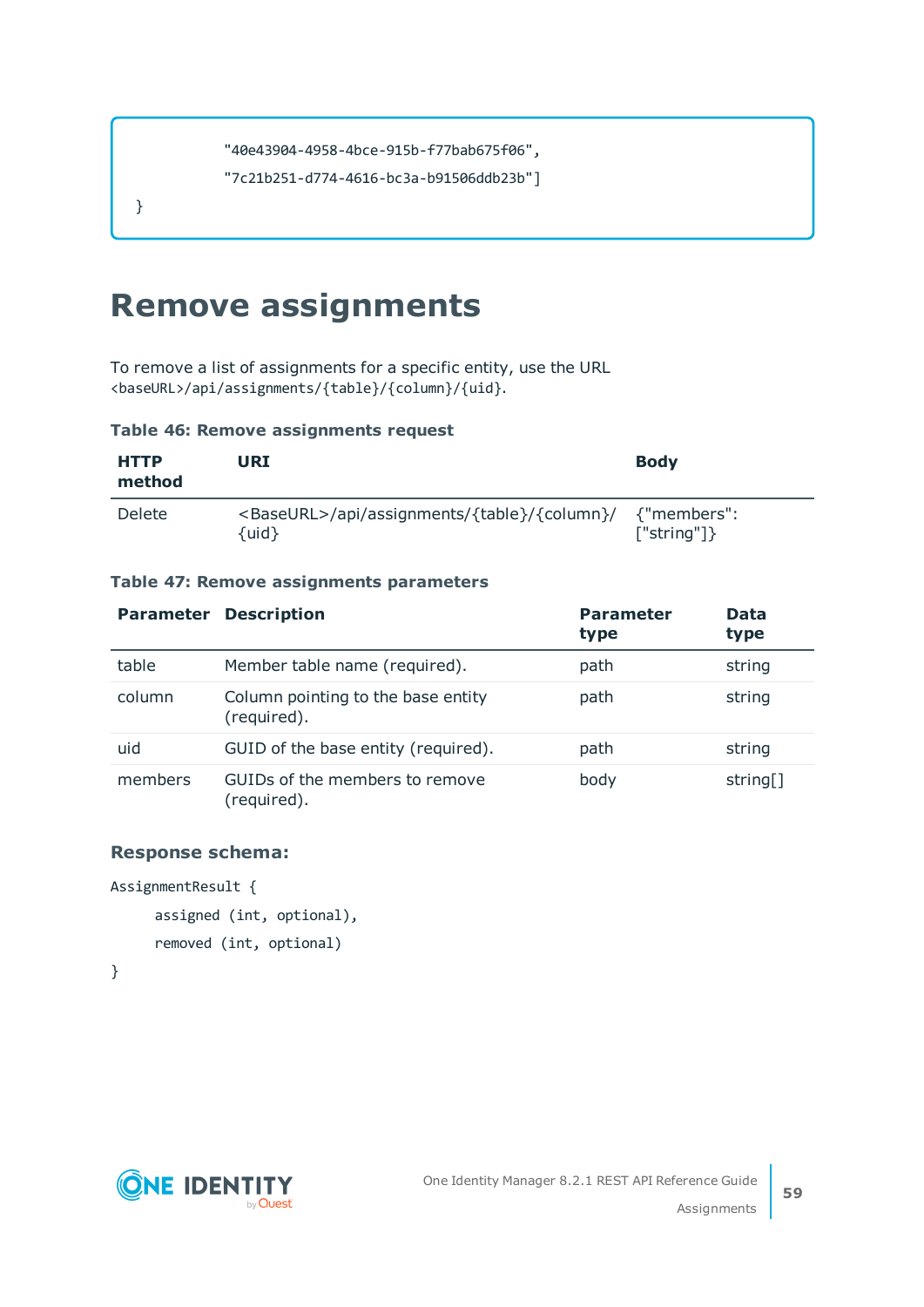## **Example:**

```
https://<Hostname>/AppServer/api/assignments/PersonInOrg/UID_Org/007b7087-6881-
44e7-8954-82374340718f
```
#### **Body:**

```
{"members": ["31d99791-d658-40d7-b5e5-58eecf998797"]}
```
#### **Response:**

```
{
     "assigned": 0,
     "removed": 1
```
}

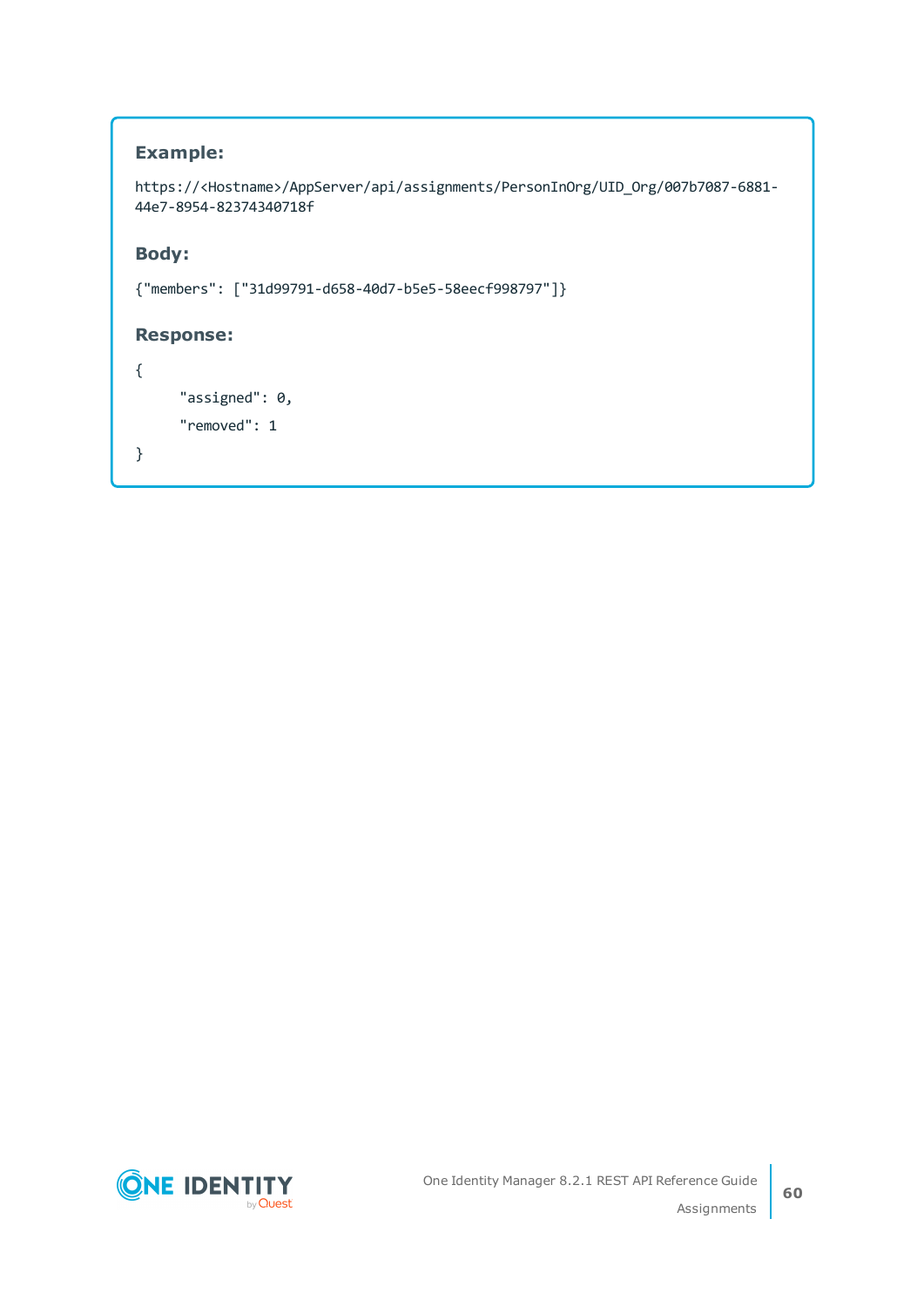# **Scripts**

**5**

<span id="page-60-0"></span>The One Identity ManagerREST API allows you to run any script that is stored inside of the One Identity Manager database.

NOTE: The authenticated user must be entitled to use the **Allow the starting of arbitrary scripts from the frontend** (Common\_StartScripts) program function in order to run a script.

#### **Detailed information about this topic**

<span id="page-60-1"></span> $\cdot$  Run script [request](#page-60-1) on page 61

## **Run script request**

To run a script, use the URL <br/>baseURL>/api/script/{name}.

| <b>HTTP</b> method | URI                                   | <b>Body</b>               |
|--------------------|---------------------------------------|---------------------------|
| Put                | <baseurl>/api/script/{name}</baseurl> |                           |
|                    |                                       | "parameters": [           |
|                    |                                       | "Parameter value"],       |
|                    |                                       | "base": "XObjectKey",     |
|                    |                                       | "value": "Sample value"", |
|                    |                                       | "returnRawResult": true   |
|                    |                                       |                           |

#### **Table 48: Run script request**

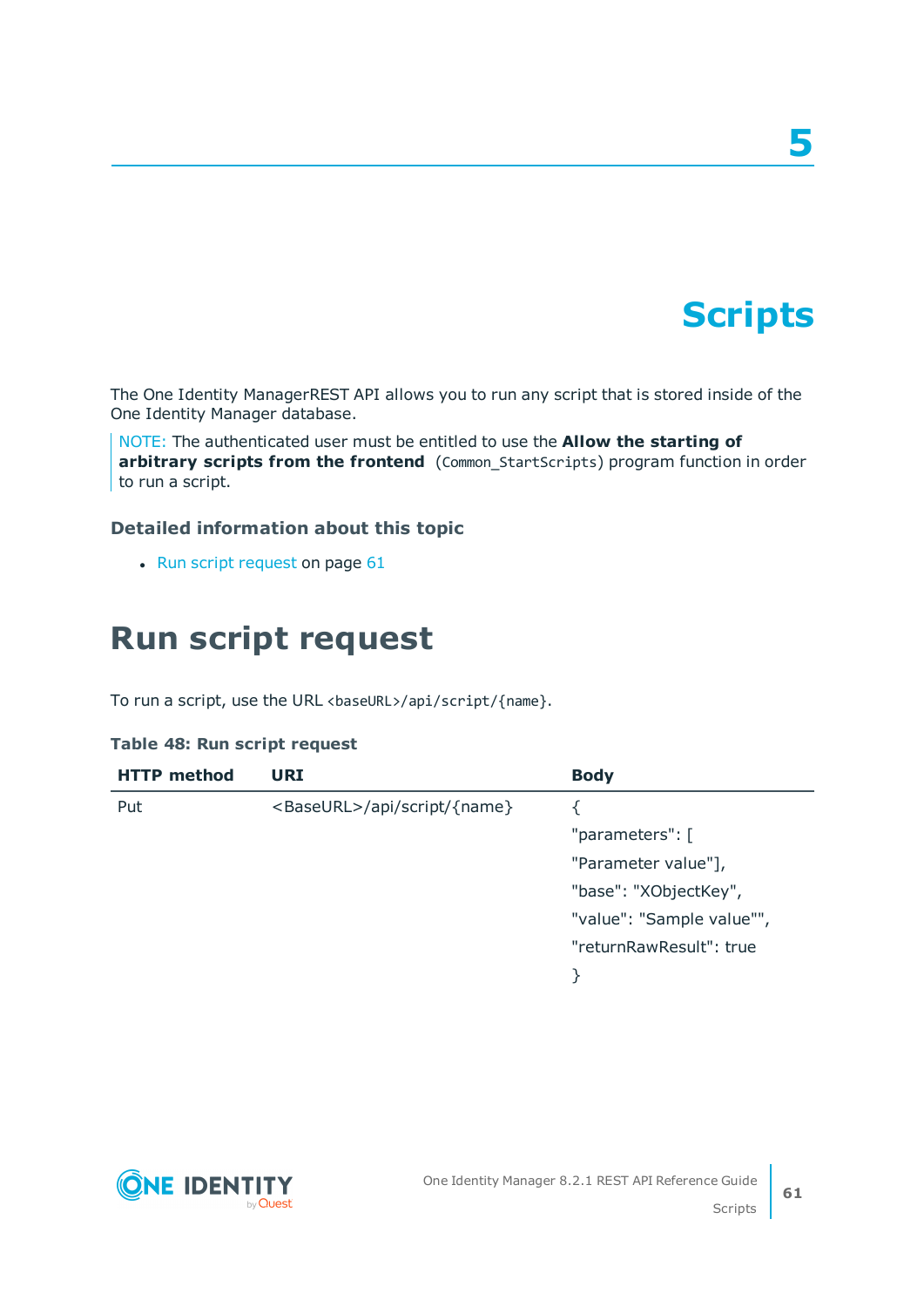#### **Table 49: Run script parameters**

| <b>Parameter</b> | <b>Description</b>                                                     | <b>Parameter</b><br>type | <b>Data</b><br>type |
|------------------|------------------------------------------------------------------------|--------------------------|---------------------|
| name             | Script name (required).                                                | path                     | string              |
| parameters       | Script parameters.                                                     | body                     | object[]            |
| base             | Object key of base object.                                             | body                     | string              |
| value            | Content of the value variable in the script.                           | body                     | object              |
|                  | returnRawResult Allow to return the raw object or string as<br>result. | body                     | boolean             |

#### **Body schema:**

```
ScriptParameters {
     parameters (object, optional),
     base (string, optional): Object key of base object,
     value (object, optional): Content of the Value variable in the script
}
```
### **Response schema:**

```
ScriptResult {
     result (object, optional): Return value of the script,
     value (object, optional): Content of the Value variable in the script
```

```
}
```

```
Example 1:
https://<Hostname>/AppServer/api/script/QER_GetWebBaseURL
Body:
{}
Response:
{
     "result": "https://<Hostname>/IdentityManager/"
}
```
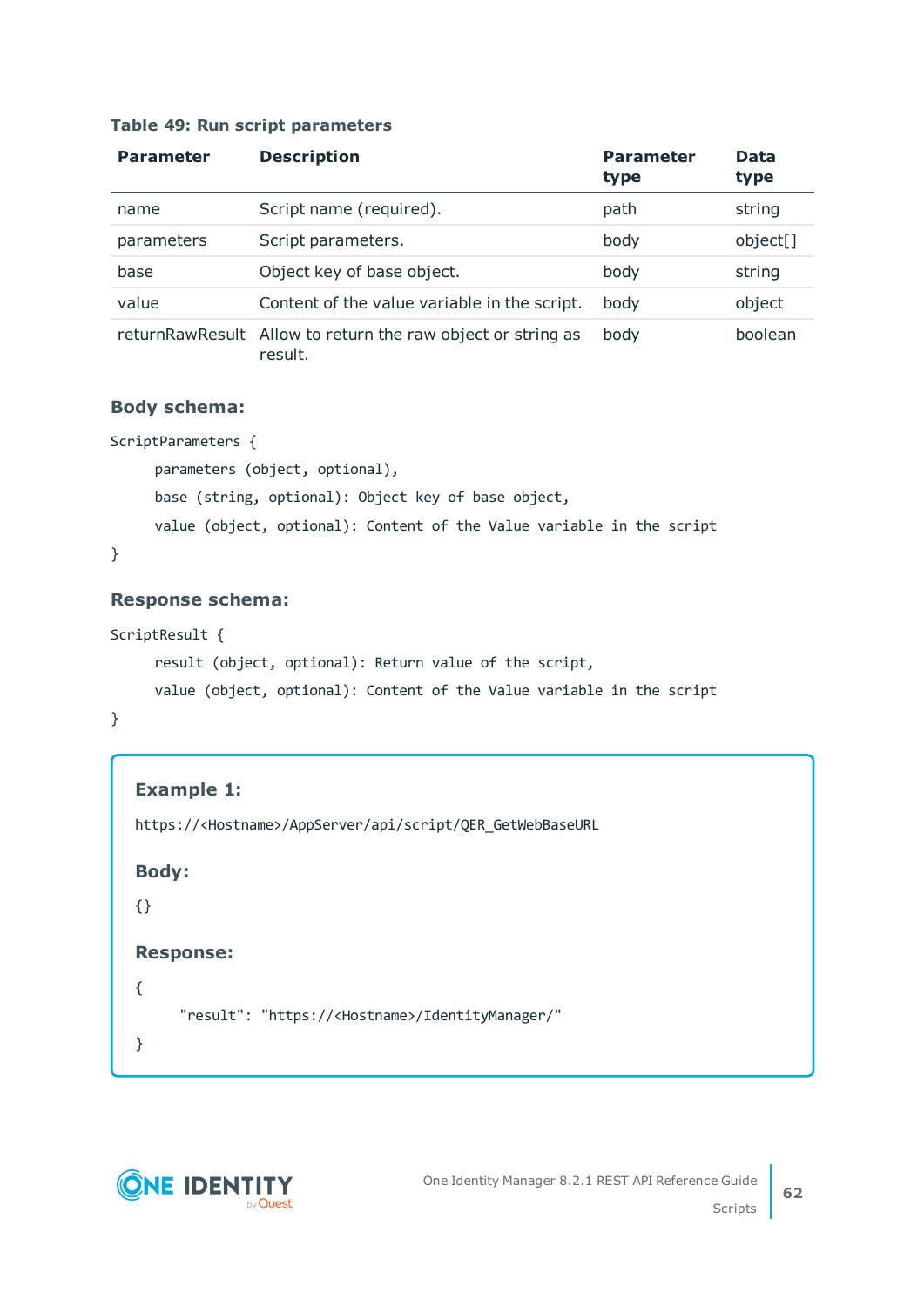## **Example 2:**

https://<Hostname>/AppServer/api/script/VI\_AE\_BuildCentralAccount

```
Body:
```

```
{
     "parameters": [
           "f79c30fd-87bb-4958-a812-0683ddcac7c9",
          "Adams",
          "David"
     ]
}
Response:
{
     "result": "DAVIDA"
```
}

## **Example 3:**

https://<Hostname>/AppServer/api/script/VI\_AE\_BuildCentralAccount

## **Body:**

{

}

```
"parameters": [
     "f79c30fd-87bb-4958-a812-0683ddcac7c9",
     "Adams",
     "David"
     ],
"returnRawResult": true
```
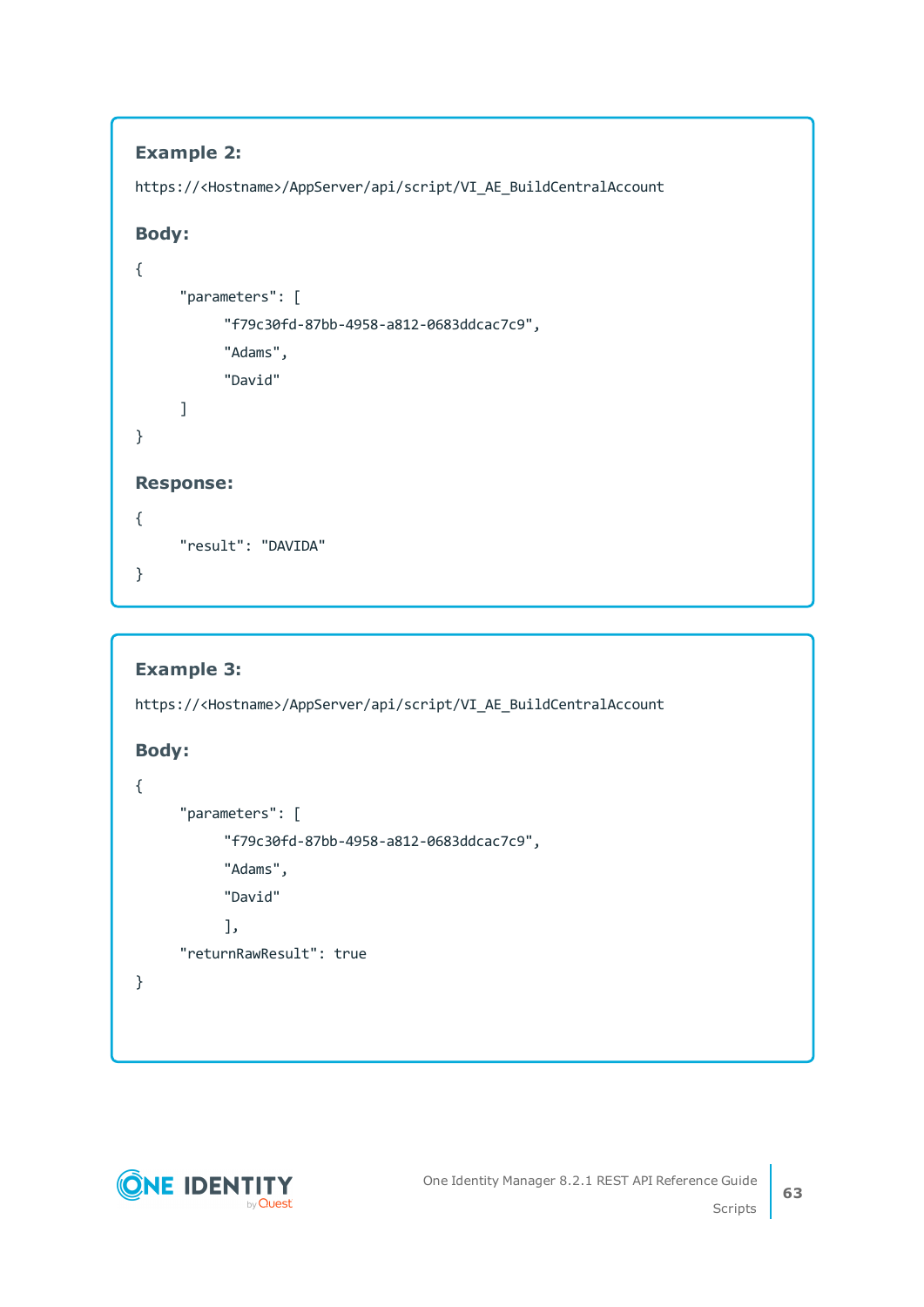```
Response:
{
     "result": "DAVIDA"
}
```


**64**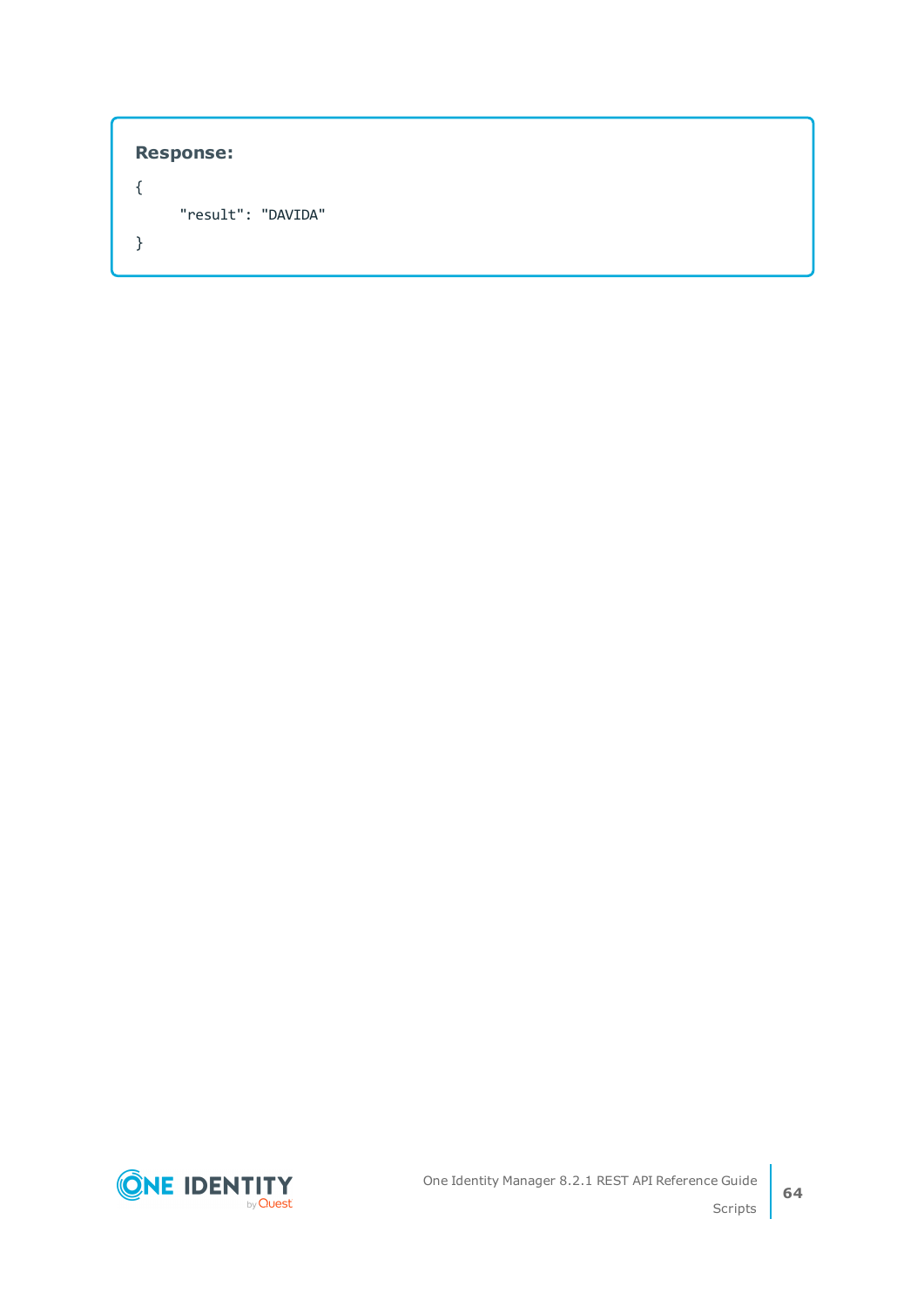# **Appendix A**

# **Appendix:Windows PowerShell sample**

<span id="page-64-0"></span># Construct auth json \$authdata = @{AuthString="Module=DialogUser;User=<user name>;Password="} \$authJson = ConvertTo-Json \$authdata -Depth 2

# Login (important, pass the NAME for your session variable in -SessionVariable) Invoke-RestMethod -Uri "https://<Hostname>/AppServer/auth/apphost" -Body \$authJson.ToString() -Method Post -UseDefaultCredentials -Headers @ {Accept="application/json"} -SessionVariable wsession

# Do stuff (always pass -WebSession and use the variable you NAMED in the previous step)

# Sample 1: Load collection using Post method

```
$body = @{where="LastName like 'B%'";orderBy="LastName ASC, FirstName DESC"} |
ConvertTo-Json
```

```
Invoke-RestMethod -Uri
"https://<Hostname>/AppServer/api/entities/Person?loadType=ForeignDisplays" -
WebSession $wsession -Method Post -Body $body -ContentType application/json
```
# Sample 2: Create a new object and return URI of new object

```
$body = @{values=}\n{FirstName="Jeremia";LastName="Bodewell";IsExternal=1;BirthDate="1993-05-
14";Gender=1}} | ConvertTo-Json
```

```
$newURI = (Invoke-RestMethod -Uri
"https://<Hostname>/AppServer/api/entity/Person" -WebSession $wsession -Method
Post -Body $body -ContentType application/json).uri
```
# Sample 3: Get all properties for new object

(Invoke-RestMethod -Uri \$newURI -WebSession \$wsession -Method Get -ContentType application/json).Values

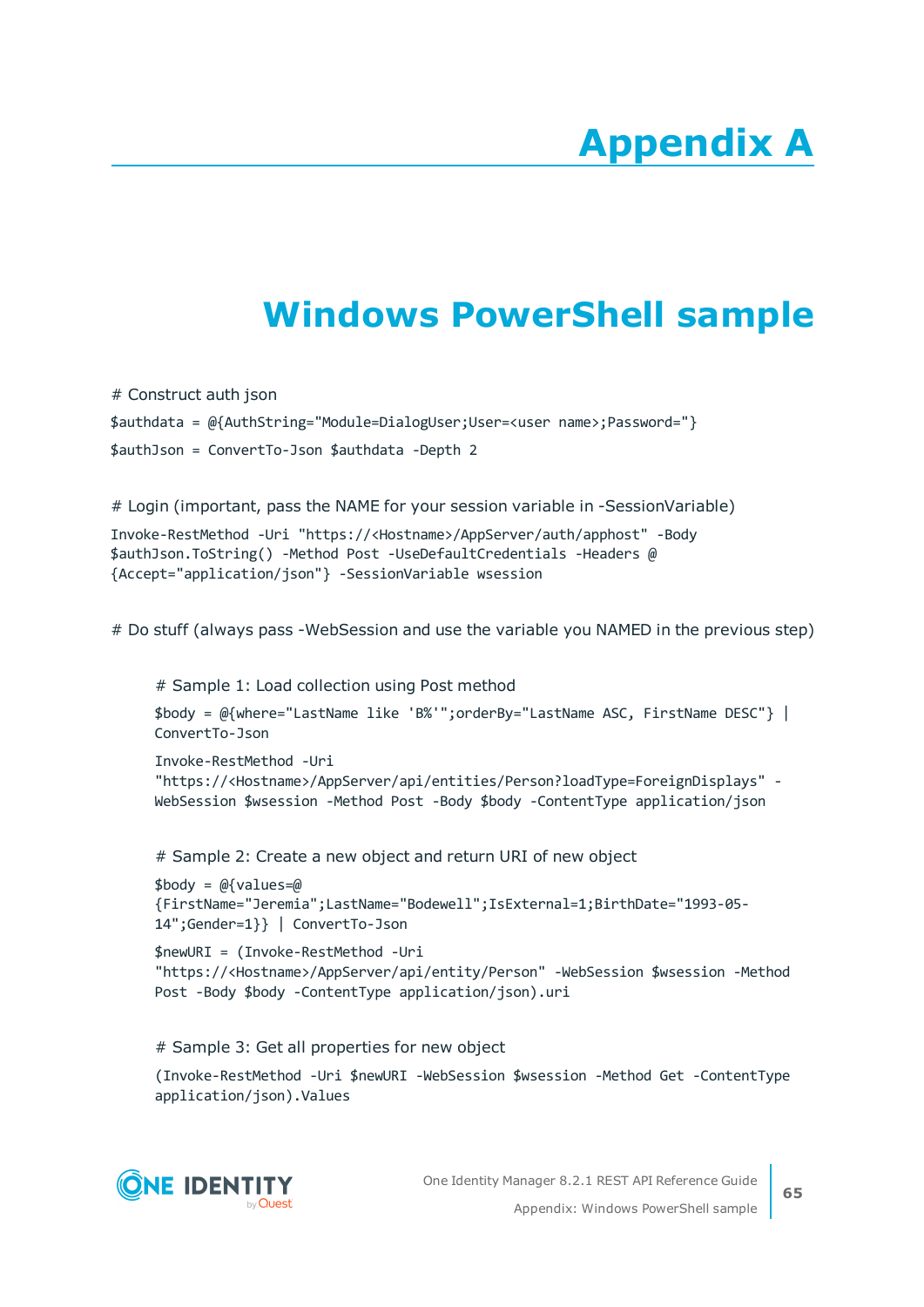#### # Sample 4: Update the new object

\$body=@{values=@{LastName="Garibaldi";IsExternal=0;ExitDate="2021-12- 16T14:24:32.424Z";PersonalTitle="Administration (EMEA)"}} | ConvertTo-Json

Invoke-RestMethod -Uri \$NewURI -WebSession \$wsession -Method Put -Body \$body - ContentType application/json

# Sample 5: Delete the new object

Invoke-RestMethod -Uri \$NewURI -WebSession \$wsession -Method Delete -ContentType application/json

# Logout

Invoke-RestMethod -Uri "https://<Hostname>/AppServer/auth/logout" -WebSession \$wsession -Method Post